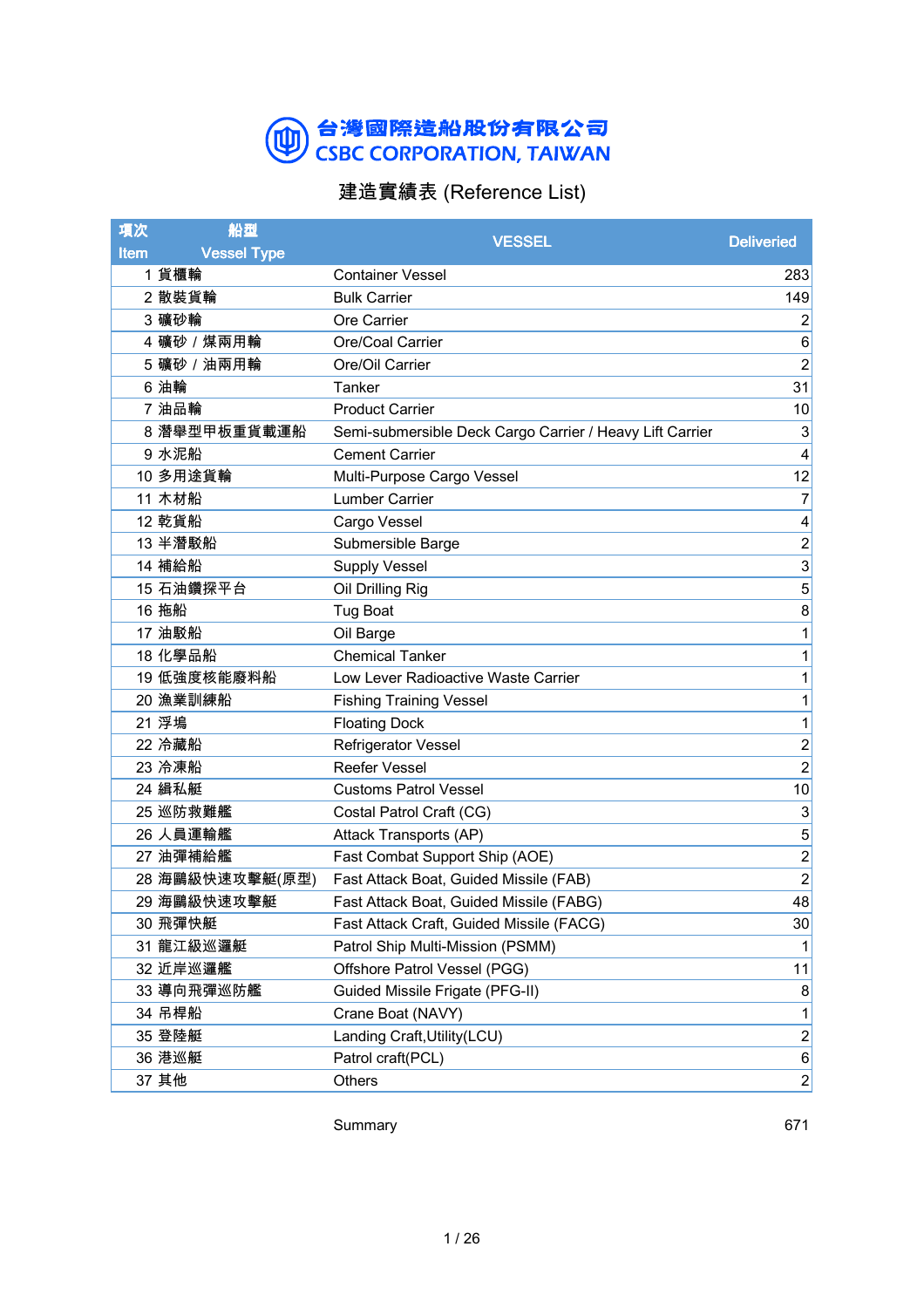| 22  | 1,750 CHINA CONTAINER | CHINA NAVIGATION CORP.          | 1979/05/15 | 221.7 | 32.2 SULZER 12RND90M        | 23.00 |
|-----|-----------------------|---------------------------------|------------|-------|-----------------------------|-------|
| 39  | 1,608 MING SUN        | YANGMING MARINE TRANSPORT CORP. | 1980/03/14 | 210.0 | 32.2 IHI SULZER 9RND90M     | 21.40 |
| 40  | 1,608 MING MOON       | YANGMING MARINE TRANSPORT CORP. | 1980/03/25 | 210.0 | 32.2 IHI SULZER 9RND90M     | 21.40 |
| 41  | 1,608 MING LIGHT      | YANGMING MARINE TRANSPORT CORP. | 1980/06/02 | 210.0 | 32.2 IHI SULZER 9RND90M     | 21.40 |
| 42  | 1,608 MING GLORY      | YANGMING MARINE TRANSPORT CORP. | 1980/06/20 | 210.0 | 32.2 IHI SULZER 9RND90M     | 21.40 |
| 43  | 1,608 MING BEAN       | YANGMING MARINE TRANSPORT CORP. | 1980/09/01 | 210.0 | 32.2 IHI SULZER 9RND90M     | 21.40 |
| 44  | 1,608 MING OCEAN      | YANGMING MARINE TRANSPORT CORP. | 1980/09/12 | 210.0 | 32.2 IHI SULZER 9RND90M     | 21.40 |
| 45  | 1,608 MING UNIVERSE   | YANGMING MARINE TRANSPORT CORP. | 1980/10/03 | 210.0 | 32.2 IHI SULZER 9RND90M     | 21.40 |
| 83  | 335 WAN CHUN          | WAN HAI STEAMSHIP CORP.         | 1979/05/15 | 106.0 | 18.8 MAKITA TEKKOSHO DIESEL | 13.10 |
| 89  | 1.100 EVER VIGOR      | <b>EVERGREEN MARINE CORP.</b>   | 1979/06/26 | 186.7 | 25.4 IHI SULZER 6RND90M     | 21.00 |
| 101 | 443 HANSEATIC         | <b>NEPTUN</b>                   | 1980/08/04 | 118.0 | 18.2 KAWASAKI-MAN 7L52/55A  | 15.00 |
| 102 | 443 ATLANTIC          | <b>NEPTUN</b>                   | 1980/11/17 | 118.0 | 18.2 KAWASAKI-MAN 7L52/55A  | 15.00 |
| 103 | 443 HOLSATIC          | <b>NEPTUN</b>                   | 1980/12/24 | 118.0 | 18.2 KAWASAKI-MAN 7L52/55A  | 15.00 |
| 104 | 443 MAERSK PINTO      | <b>NEPTUN</b>                   | 1981/03/14 | 118.0 | 18.2 KAWASAKI-MAN 7L52/55A  | 15.00 |
| 105 | 443 GOLD AFRICA       | <b>NEPTUN</b>                   | 1981/05/29 | 118.0 | 18.2 KAWASAKI-MAN 7L52/55A  | 15.00 |
| 152 | 443 NAN HWA           | NAN-TAI LINE CORP.              | 1981/05/20 | 118.0 | 18.2 KAWASAKI-MAN 7L52/55A  | 15.00 |
| 163 | 1.794 MING COMFORT    | YANGMING MARINE TRANSPORT CORP. | 1982/07/22 | 210.0 | 32.2 TMMC-SULZER 8RLA90     | 21.60 |
| 164 | 1,794 MING ENERGY     | YANGMING MARINE TRANSPORT CORP. | 1983/03/12 | 210.0 | 32.2 TMMC-SULZER 8RLA90     | 21.60 |
| 165 | 1,794 MING FORTUNE    | YANGMING MARINE TRANSPORT CORP. | 1983/03/30 | 210.0 | 32.2 TMMC-SULZER 8RLA90     | 21.60 |
| 166 | 1.794 MING LONGEVITY  | YANGMING MARINE TRANSPORT CORP. | 1983/05/03 | 210.0 | 32.2 TMMC-SULZER 8RLA90     | 21.60 |
| 171 | 1,800 EVER LINKING    | EVERGREEN MARINE CORP.          | 1983/06/07 | 202.6 | 30.0 HITACHI-SULZER 7RND90M | 20.80 |
| 172 | 1,800 EVER LOADING    | EVERGREEN MARINE CORP.          | 1983/08/19 | 202.6 | 30.0 HITACHI-SULZER 7RND90M | 20.80 |
| 295 | 2,728 EVER GATHER     | EVERGREEN MARINE CORP.          | 1984/05/28 | 230.8 | 32.2 TMMC-SULZER 6RLB90     | 20.90 |
| 296 | 2,728 EVER GARDEN     | EVERGREEN MARINE CORP.          | 1984/07/16 | 230.8 | 32.2 TMMC-SULZER 6RLB90     | 20.90 |
| 297 | 2,728 EVER GENIUS     | EVERGREEN MARINE CORP.          | 1984/07/19 | 230.8 | 32.2 TMMC-SULZER 6RLB90     | 20.90 |
| 298 | 2,728 EVER GENTRY     | EVERGREEN MARINE CORP.          | 1984/08/30 | 230.8 | 32.2 TMMC-SULZER 6RLB90     | 20.90 |
| 299 | 2,728 EVER GENTLE     | EVERGREEN MARINE CORP.          | 1984/09/19 | 230.8 | 32.2 TMMC-SULZER 6RLB90     | 20.90 |
| 300 | 2,728 EVER GIFTED     | EVERGREEN MARINE CORP.          | 1984/11/05 | 230.8 | 32.2 TMMC-SULZER 6RLB90     | 20.90 |
| 301 | 2,728 EVER GROWTH     | EVERGREEN MARINE CORP.          | 1985/02/12 | 230.8 | 32.2 TMMC-SULZER 6RLB90     | 21.00 |
| 302 | 2,728 EVER GOLDEN     | EVERGREEN MARINE CORP.          | 1985/04/15 | 230.8 | 32.2 TMMC-SULZER 6RLB90     | 21.00 |
| 303 | 2,728 EVER GLEAMY     | EVERGREEN MARINE CORP.          | 1985/05/31 | 230.8 | 32.2 TMMC-SULZER 6RLB90     | 21.00 |
| 304 | 2,728 EVER GOVERN     | <b>EVERGREEN MARINE CORP.</b>   | 1985/07/29 | 230.8 | 32.2 TMMC-SULZER 6RLB90     | 21.00 |
| 310 | 3,042 MING PORPITIONS | YANGMING MARINE TRANSPORT CORP. | 1986/07/25 | 268.8 | 32.2 TMMC-SULZER 8RTA76     | 20.50 |
| 311 | 3,042 MING PEACE      | YANGMING MARINE TRANSPORT CORP. | 1986/08/25 | 268.8 | 32.2 TMMC-SULZER 8RTA76     | 20.50 |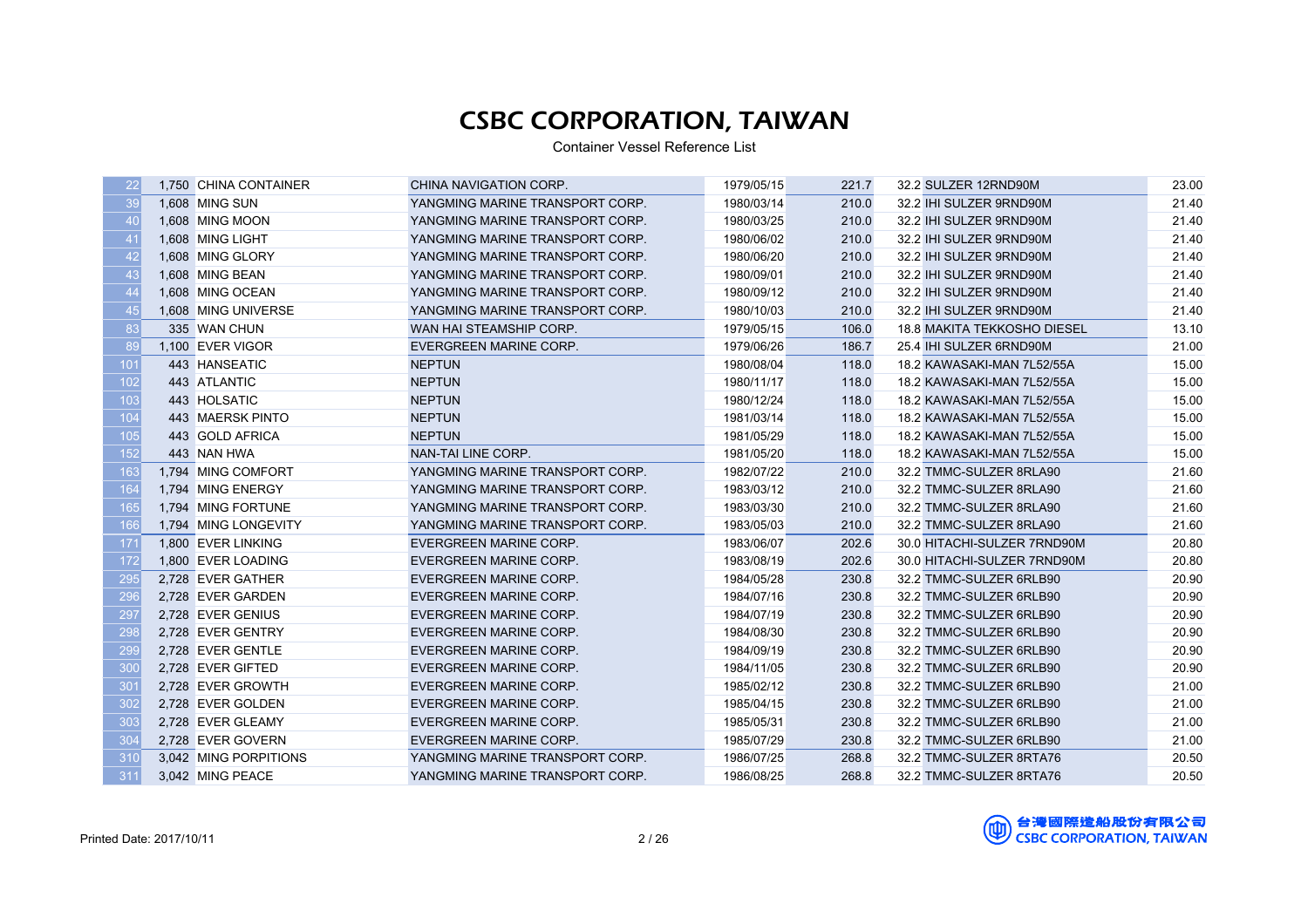| 22  | 1,750 CHINA CONTAINER | CHINA NAVIGATION CORP.          | 1979/05/15 | 221.7 | 32.2 SULZER 12RND90M    | 23.00 |
|-----|-----------------------|---------------------------------|------------|-------|-------------------------|-------|
| 312 | 3,042 MING PROMOTION  | YANGMING MARINE TRANSPORT CORP. | 1987/03/21 | 268.8 | 32.2 TMMC-SULZER 8RTA76 | 20.50 |
| 313 | 3,042 MING PREASURE   | YANGMING MARINE TRANSPORT CORP. | 1987/05/07 | 268.8 | 32.2 TMMC-SULZER 8RTA76 | 20.50 |
| 314 | 3,042 MING PLENTY     | YANGMING MARINE TRANSPORT CORP. | 1987/09/20 | 268.8 | 32.2 TMMC-SULZER 8RTA76 | 20.50 |
| 315 | 3,042 MING PROMINENCE | YANGMING MARINE TRANSPORT CORP. | 1987/12/19 | 268.8 | 32.2 TMMC-SULZER 8RTA76 | 20.50 |
| 316 | 3,042 MING PROSPERITY | YANGMING MARINE TRANSPORT CORP. | 1988/01/29 | 268.8 | 32.2 TMMC-SULZER 8RTA76 | 20.50 |
| 317 | 3,042 MING PROGRES    | YANGMING MARINE TRANSPORT CORP. | 1988/05/29 | 268.8 | 32.2 TMMC-SULZER 8RTA76 | 20.50 |
| 348 | 3,428 EVER GALLANT    | EVERGREEN MARINE CORP.          | 1988/09/06 | 269.7 | 32.2 SULZER 7RTA76      | 22.00 |
| 349 | 3,428 EVER GLEEFUL    | EVERGREEN MARINE CORP.          | 1988/09/29 | 269.7 | 32.2 SULZER 7RTA76      | 22.00 |
| 350 | 3.428 EVER GLOWING    | EVERGREEN MARINE CORP.          | 1988/11/01 | 269.7 | 32.2 SULZER 7RTA76      | 22.00 |
| 366 | 3,488 OOCL HOPE       | <b>BATTERSEA LTD.</b>           | 1989/07/18 | 275.7 | 32.2 B&W 10L80MC        | 24.00 |
| 367 | 3,488 OOCL HONOUR     | <b>WIMBLEDON LTD.</b>           | 1989/08/11 | 275.7 | 32.2 B&W 10L80MC        | 24.00 |
| 399 | 3.494 MING ASIA       | YANGMING MARINE TRANSPORT CORP. | 1991/11/08 | 275.7 | 32.2 TMMC-SULZER 8RTA76 | 21.00 |
| 400 | 3,494 MING AMERICA    | YANGMING MARINE TRANSPORT CORP. | 1992/01/19 | 275.7 | 32.2 TMMC-SULZER 8RTA76 | 21.00 |
| 401 | 3,494 MING EUROPE     | YANGMING MARINE TRANSPORT CORP. | 1992/05/02 | 275.7 | 32.2 TMMC-SULZER 8RTA76 | 21.00 |
| 506 | 1,200 BUNGA BIDARA    | <b>MISC</b>                     | 1990/10/16 | 176.8 | 27.3 MAN-B&W 6S60MC     | 19.50 |
| 507 | 1,200 BUNGA DELIMA    | <b>MISC</b>                     | 1990/12/14 | 176.8 | 27.3 MAN-B&W 6S60MC     | 19.50 |
| 516 | 1,200 BUNGA TERASEK   | <b>MISC</b>                     | 1991/11/18 | 176.8 | 27.3 MAN-B&W 6S60MC     | 19.50 |
| 531 | 3,494 MING EAST       | YANGMING MARINE TRANSPORT CORP. | 1995/05/10 | 275.7 | 32.2 MAN-B&W 10L80MC    | 24.85 |
| 532 | 3,494 MING WEST       | YANGMING MARINE TRANSPORT CORP. | 1995/06/30 | 275.7 | 32.2 MAN-B&W 10L80MC    | 24.85 |
| 533 | 3,494 MING SOUTH      | YANGMING MARINE TRANSPORT CORP. | 1995/09/04 | 275.7 | 32.2 MAN-B&W 10L80MC    | 24.85 |
| 534 | 3,494 MING NORTH      | YANGMING MARINE TRANSPORT CORP. | 1995/10/14 | 275.7 | 32.2 MAN-B&W 10L80MC    | 24.85 |
| 564 | 3,494 EMPRESS HEAVEN  | WINDERMERE HOLDINGS S.A.        | 1993/10/22 | 275.7 | 32.2 MAN-B&W 10L80MC    | 24.85 |
| 565 | 3,494 EMPRESS SEA     | KENTMERE SHIPPING S.A.          | 1994/01/05 | 275.7 | 32.2 MAN-B&W 10L80MC    | 24.85 |
| 566 | 3,494 EMPRESS DRAGON  | WINDERMERE HOLDINGS S.A.        | 1994/02/22 | 275.7 | 32.2 MAN-B&W 10L80MC    | 24.85 |
| 567 | 3,494 EMPRESS PHOENIX | WINDERMERE HOLDINGS S.A.        | 1994/04/26 | 275.7 | 32.2 MAN-B&W 10L80MC    | 24.85 |
| 595 | 1,100 KUO FU          | CHING AND SON MARITIME          | 1995/05/02 | 168.8 | 27.3 MAN-B&W 7S50MC     | 18.90 |
| 596 | 1,100 KUO THAI        | CHENG LIE NAVIGATION LTD.       | 1995/06/30 | 168.8 | 27.3 MAN-B&W 7S50MC     | 18.90 |
| 597 | 1,100 KUO FAH         | CHENG LIE NAVIGATION LTD.       | 1995/08/21 | 168.8 | 27.3 MAN-B&W 7S50MC     | 18.90 |
| 598 | 1,100 KUO kWANG       | CHING AND SON MARITIME          | 1995/10/13 | 168.8 | 27.3 MAN-B&W 7S50MC     | 18.90 |
| 611 | 3,494 MING ZENITH     | YANGMING MARINE TRANSPORT CORP. | 1996/01/02 | 275.7 | 32.2 MAN-B&W 10L80MC    | 24.85 |
| 630 | 1,100 MING VICTORY    | ASSOCIATED TRANSPORT INC.       | 1997/01/14 | 168.8 | 27.3 MAN-B&W 7S50MC     | 18.90 |
| 631 | 1,100 MING UNION      | ASSOCIATED TRANSPORT INC.       | 1997/03/04 | 168.8 | 27.3 MAN-B&W 7S50MC     | 18.90 |
| 632 | 1,100 MING CHAMPION   | ASSOCIATED TRANSPORT INC.       | 1997/04/25 | 168.8 | 27.3 MAN-B&W 7S50MC     | 18.90 |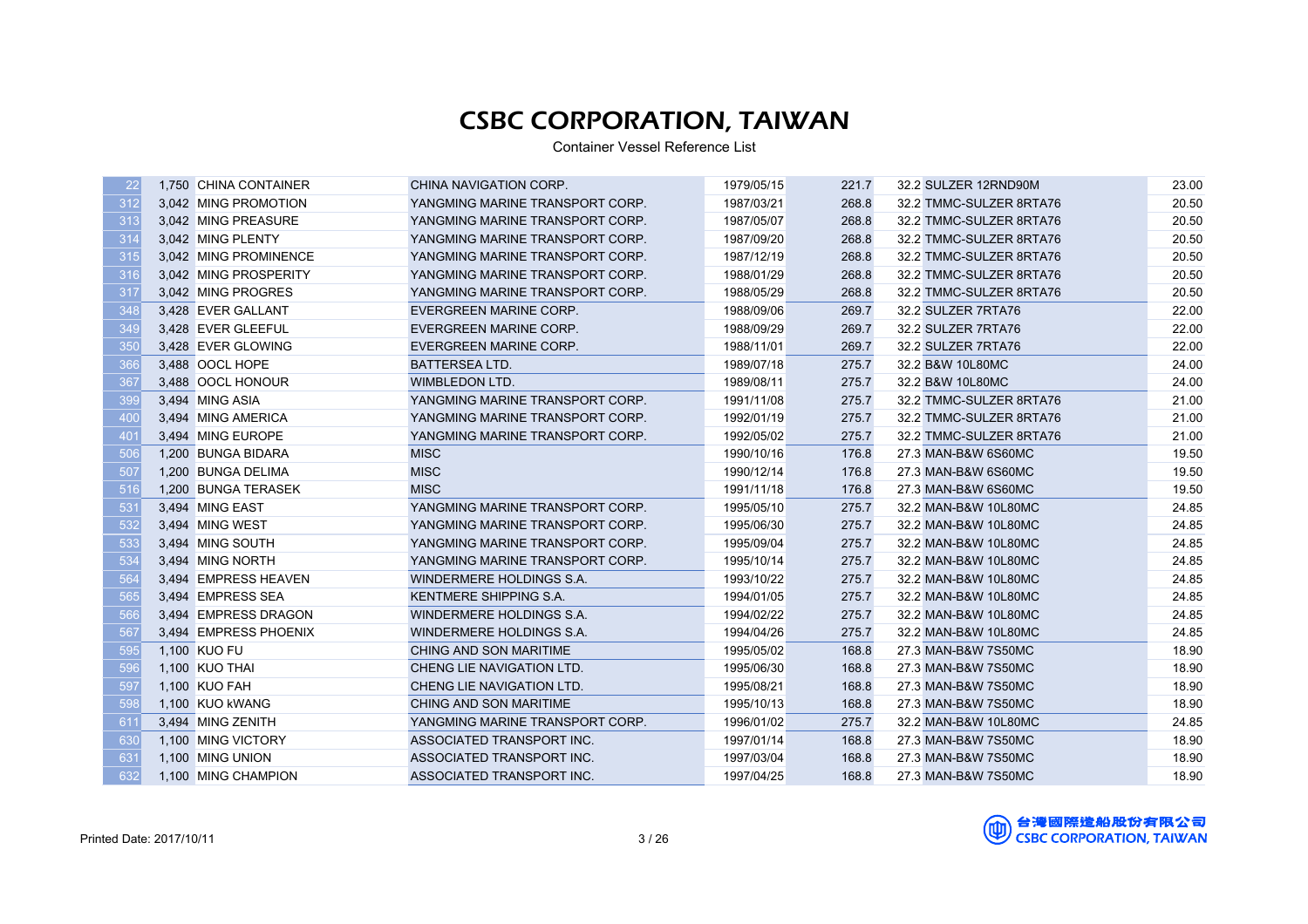| 22         | 1,750 CHINA CONTAINER    | CHINA NAVIGATION CORP.           | 1979/05/15 | 221.7 | 32.2 SULZER 12RND90M | 23.00 |
|------------|--------------------------|----------------------------------|------------|-------|----------------------|-------|
| 633        | 1,100 MING CONTAINER     | CHINA NAVIGATION CORP.           | 1997/06/20 | 168.8 | 27.3 MAN-B&W 7S50MC  | 18.90 |
| 641        | 1,164 UNI-AMPLE          | <b>GAINING ENTERPRISE S.A.</b>   | 1997/08/11 | 165.0 | 27.1 SULZER 7RTA52U  | 20.30 |
| 642        | 1,164 UNI-AHEAD          | <b>GAINING ENTERPRISE S.A.</b>   | 1997/08/30 | 165.0 | 27.1 SULZER 7RTA52U  | 20.30 |
| 643        | 1,164 UNI-ANGEL          | <b>GAINING ENTERPRISE S.A.</b>   | 1997/09/26 | 165.0 | 27.1 SULZER 7RTA52U  | 20.30 |
| 644        | 1,164 UNI-ARISE          | <b>GAINING ENTERPRISE S.A.</b>   | 1997/10/06 | 165.0 | 27.1 SULZER 7RTA52U  | 20.30 |
| 651        | 1,100 KUO WEI            | <b>GENTLEMAN MARITIME S.A.</b>   | 1997/07/31 | 168.8 | 27.3 MAN-B&W 7S50MC  | 19.70 |
| 652        | 1,100 KUO HUNG           | CHING AND SON MARITIME S.A.      | 1997/09/24 | 168.8 | 27.3 MAN-B&W 7S50MC  | 19.70 |
| 653        | 1,100 KUO TING           | <b>GENTLEMAN MARITIME S.A.</b>   | 1997/11/10 | 168.8 | 27.3 MAN-B&W 7S50MC  | 19.70 |
| 654        | 1.100 KUO YANG           | CHING AND SON MARITIME S.A.      | 1997/12/29 | 168.8 | 27.3 MAN-B&W 7S50MC  | 19.70 |
| 655        | 1,100 KUO LONG           | CHENG LIE NAVIGATION CORP.       | 1998/02/16 | 168.8 | 27.3 MAN-B&W 7S50MC  | 19.70 |
| <b>659</b> | 2,226 ALEXANDRA RICKMERS | ERSTE NORDRICK G. mbH & CORP.    | 1998/12/30 | 194.0 | 30.2 B&W 7S70MC      | 21.50 |
| 660        | 2.226 ALBERT RICKMERS    | ZWEITE NORDRICK G. mbH & CORP.   | 1998/02/25 | 194.0 | 30.2 B&W 7S70MC      | 21.50 |
| 661        | 2,226 AENNE RICKMERS     | DRITTE NORDRICK G. mbH & CORP.   | 1998/03/12 | 194.0 | 30.2 B&W 7S70MC      | 21.50 |
| 662        | 2,226 ALICE RICKMERS     | VIERTE NORDRICK G. mbH & CORP.   | 1998/04/01 | 194.0 | 30.2 B&W 7S70MC      | 21.50 |
| 663        | 2,226 ANDREAS RICKMERS   | FUNFTE NORDRICK G. mbH & CORP.   | 1998/04/20 | 194.0 | 30.2 B&W 7S70MC      | 21.50 |
| 664        | 2,226 ANDRE RICKMERS     | SECHSTE NORDRICK G. mbH & CORP.  | 1998/05/26 | 194.0 | 30.2 B&W 7S70MC      | 21.50 |
| 665        | 2,226 PATRICIA RICKMERS  | REEDEREI RICKMERS KG (mbH & Cie) | 1998/06/30 | 194.0 | 30.2 B&W 7S70MC      | 21.50 |
| 666        | 2,226 CLASEN RICKMERS    | REEDEREI RICKMERS KG (mbH & Cie) | 1998/07/31 | 194.0 | 30.2 B&W 7S70MC      | 21.50 |
| 667        | 2,226 WILLI RICKMERS     | REEDEREI RICKMERS KG (mbH & Cie) | 1998/08/07 | 194.0 | 30.2 B&W 7S70MC      | 21.50 |
| 668        | 2,226 ACONCAGUA          | RAPEL SHIPPING CO. S. A.         | 1998/09/15 | 194.0 | 30.2 B&W 7S70MC      | 21.50 |
| 669        | 2,226 COPIAPO            | RENAICO SHIPPING CO. S. A.       | 1998/09/28 | 194.0 | 30.2 B&W 7S70MC      | 21.50 |
| 672        | 1,092 MAERSK AHRAM       | A. P. MOELLER                    | 1998/06/10 | 155.0 | 25.0 MAN B&W7S50MC   | 18.00 |
| 673        | 1,092 ADRIAN MAERSK      | A. P. MOELLER                    | 1998/07/27 | 155.0 | 25.0 MAN B&W7S50MC   | 18.00 |
| 674        | 1,092 AGNETE MAERSK      | A. P. MOELLER                    | 1998/09/16 | 155.0 | 25.0 MAN B&W7S50MC   | 18.00 |
| 675        | 1,092 ALBERT MAERSK      | A. P. MOELLER                    | 1998/11/10 | 155.0 | 25.0 MAN B&W7S50MC   | 18.00 |
| 676        | 1,092 ALVA MAERSK        | A. P. MOELLER                    | 1998/12/22 | 155.0 | 25.0 MAN B&W7S50MC   | 18.00 |
| 677        | 1,092 MAERSK AVON        | A. P. MOELLER                    | 1999/02/04 | 155.0 | 25.0 MAN B&W7S50MC   | 18.00 |
| 678        | 1,092 MAERSK ARUN        | A. P. MOELLER                    | 1999/03/30 | 155.0 | 25.0 MAN B&W7S50MC   | 18.00 |
| 679        | 1,092 MAERSK ANTWERP     | A. P. MOELLER                    | 1999/05/20 | 155.0 | 25.0 MAN B&W7S50MC   | 18.00 |
| 680        | 1,092 MAERSK ABERDEEN    | A. P. MOELLER                    | 1999/07/07 | 155.0 | 25.0 MAN B&W7S50MC   | 18.00 |
| 681        | 1,092 MAERSK ATLANTIC    | A. P. MOELLER                    | 1999/08/23 | 155.0 | 25.0 MAN B&W7S50MC   | 18.00 |
| 685        | 1,100 KUO CHIA           | CHING AND SON MARITIME S.A.      | 1998/11/09 | 168.8 | 27.3 MAN B&W7S50MC   | 19.70 |
| 686        | 1,100 KUO CHANG          | CHING AND SON MARITIME S.A.      | 1999/01/21 | 168.8 | 27.3 MAN B&W7S50MC   | 19.70 |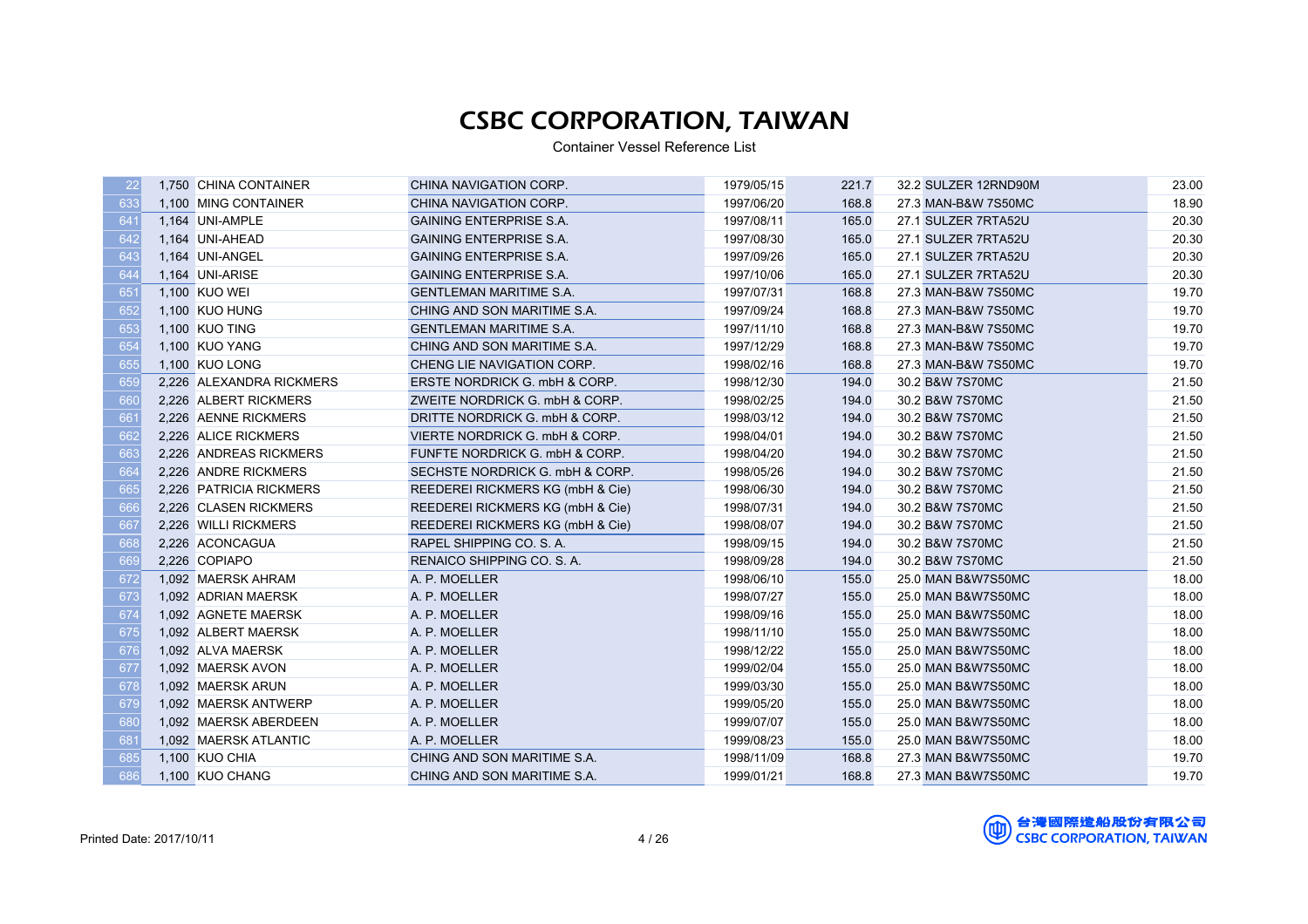| -22 | 1,750 CHINA CONTAINER       | CHINA NAVIGATION CORP.                 | 1979/05/15 | 221.7 | 32.2 SULZER 12RND90M | 23.00 |
|-----|-----------------------------|----------------------------------------|------------|-------|----------------------|-------|
| 733 | 2,205 PANTHERMAX            | <b>PANTHER MARINE ENTERPRISES LTD.</b> | 1999/11/29 | 195.6 | 30.2 MAN B&W7S70MC   | 21.50 |
| 734 | 2,205 LIONMAX               | LION MARINE ENTERPRISES LTD.           | 2000/04/26 | 195.6 | 30.2 MAN B&W7S70MC   | 21.50 |
| 735 | 2,205 OCELOTMAX             | OCELOT MARINE ENTERPRISES LTD.         | 2000/02/25 | 195.6 | 30.2 MAN B&W7S70MC   | 21.50 |
| 736 | 2,205 JAGUARMAX             | JAGUAR S.A.                            | 2000/07/12 | 195.6 | 30.2 MAN B&W7S70MC   | 21.50 |
| 738 | 2,200 CMA CGM MATISSE       | <b>CGM</b>                             | 1999/11/10 | 195.6 | 30.2 MAN B&W7S70MC   | 21.50 |
| 739 | 2,200 CMA CGM UTRILLO       | <b>CGM</b>                             | 1999/12/21 | 195.6 | 30.2 MAN B&W7S70MC   | 21.50 |
| 742 | 2,226 NELE MAERSK           | AKTIESELSKABET DAMPSKIBSSELSKABET      | 2000/04/19 | 198.6 | 30.2 SULZER 7RTA84C  | 21.80 |
| 743 | 2.226 NICOLAI MAERSK        | AKTIESELSKABET DAMPSKIBSSELSKABET      | 2000/06/19 | 198.6 | 30.2 SULZER 7RTA84C  | 21.80 |
| 744 | 2.226 NICOLINE MAERSK       | AKTIESELSKABET DAMPSKIBSSELSKABET      | 2000/08/08 | 198.6 | 30.2 SULZER 7RTA84C  | 21.80 |
| 745 | 2,226 NORA MAERSK           | AKTIESELSKABET DAMPSKIBSSELSKABET      | 2000/09/19 | 198.6 | 30.2 SULZER 7RTA84C  | 21.80 |
| 746 | 2,226 NEXO MAERSK           | A. P. MOELLER                          | 2001/05/29 | 198.6 | 30.2 SULZER 7RTA84C  | 21.80 |
| 747 | 2,226 NUSTED MAERSK         | A. P. MOELLER                          | 2001/08/10 | 198.6 | 30.2 SULZER 7RTA84C  | 21.80 |
| 756 | 5,500 MING BAMBOO           | YANGMING MARINE TRANSPORT CORP.        | 2001/03/26 | 275.0 | 40.0 SULZER 10RTA96C | 25.90 |
| 757 | 5,500 MING PINE             | YANGMING MARINE TRANSPORT CORP.        | 2001/04/07 | 275.0 | 40.0 SULZER 10RTA96C | 25.90 |
| 760 | 2,205 PUMAMAX               | PUMA S.A.                              | 2001/03/07 | 195.6 | 30.2 MAN B&W7S70MC   | 21.50 |
| 762 | 2,200 CMA CGM LA TOUR       | <b>CGM</b>                             | 2001/06/21 | 195.6 | 30.2 MAN B&W8S70MC-C | 22.50 |
| 763 | 2,200 CMA CGM MANET         | <b>CGM</b>                             | 2001/10/04 | 195.6 | 30.2 MAN B&W8S70MC-C | 22.50 |
| 773 | 2,200 MARIE DELMAS          | <b>BOLLORE</b>                         | 2002/01/04 | 195.6 | 30.2 MAN B&W8S70MC-C | 22.50 |
| 774 | 2.200 CATHERINE DELMAS      | <b>BOLLORE</b>                         | 2002/03/21 | 195.6 | 30.2 MAN B&W8S70MC-C | 22.50 |
| 775 | 2,200 NICOLAS DELMAS        | <b>BOLLORE</b>                         | 2002/06/05 | 195.6 | 30.2 MAN B&W8S70MC-C | 22.50 |
| 776 | 2,200 JULIE DELMAS          | <b>BOLLORE</b>                         | 2002/11/12 | 195.6 | 30.2 MAN B&W8S70MC-C | 22.50 |
| 777 | 2,200 LOUIS DELMAS          | <b>BOLLORE</b>                         | 2003/03/20 | 195.6 | 30.2 MAN B&W8S70MC-C | 22.50 |
| 778 | 2,200 KAEDI                 | <b>BOLLORE</b>                         | 2003/08/28 | 195.6 | 30.2 MAN B&W8S70MC-C | 22.50 |
| 785 | 2,300 WAN HAI 306           | WAN HAI LINES LTD.                     | 2002/10/18 | 196.9 | 30.2 MAN B&W8S70MC-C | 22.50 |
| 786 | 2,300 WAN HAI 307           | WAN HAI LINES LTD.                     | 2002/12/10 | 196.9 | 30.2 MAN B&W8S70MC-C | 22.50 |
| 788 | 5,550 OOCL SAN FRANCISCO    | NEW CONTAINER NO.9 SHIPPING INC.       | 2000/09/15 | 264.0 | 40.0 MAN B&W12K90MC  | 24.90 |
| 789 | 5,550 OOCL CHICAGO          | NEW CONTAINER NO.10 SHIPPING INC.      | 2000/10/27 | 264.0 | 40.0 MAN B&W12K90MC  | 24.90 |
| 790 | 3,200 LYKES RANGER          | CONTSHIP CONTAINER LINES LTD.          | 2002/06/18 | 243.4 | 32.2 MAN B&W8K80MC-C | 21.60 |
| 791 | 3,200 CONTSHIP TENACITY     | LYKES LINED LTD.                       | 2002/10/02 | 243.4 | 32.2 MAN B&W8K80MC-C | 21.60 |
| 792 | 3,200 TMM GUANAJUATD        | LYKES LINED LTD.                       | 2002/11/26 | 243.4 | 32.2 MAN B&W8K80MC-C | 21.60 |
| 793 | 3,200 LYKES FLYER           | LYKES LINED LTD.                       | 2003/01/15 | 243.4 | 32.2 MAN B&W8K80MC-C | 21.60 |
| 794 | 3,200 TMM YUCATAN           | LYKES LINED LTD.                       | 2003/02/19 | 243.4 | 32.2 MAN B&W8K80MC-C | 21.60 |
| 796 | 2,200 CMA CGM FORT ST LOUIS | <b>CGM</b>                             | 2003/06/02 | 197.7 | 30.2 MAN B&W8S70MC-C | 22.50 |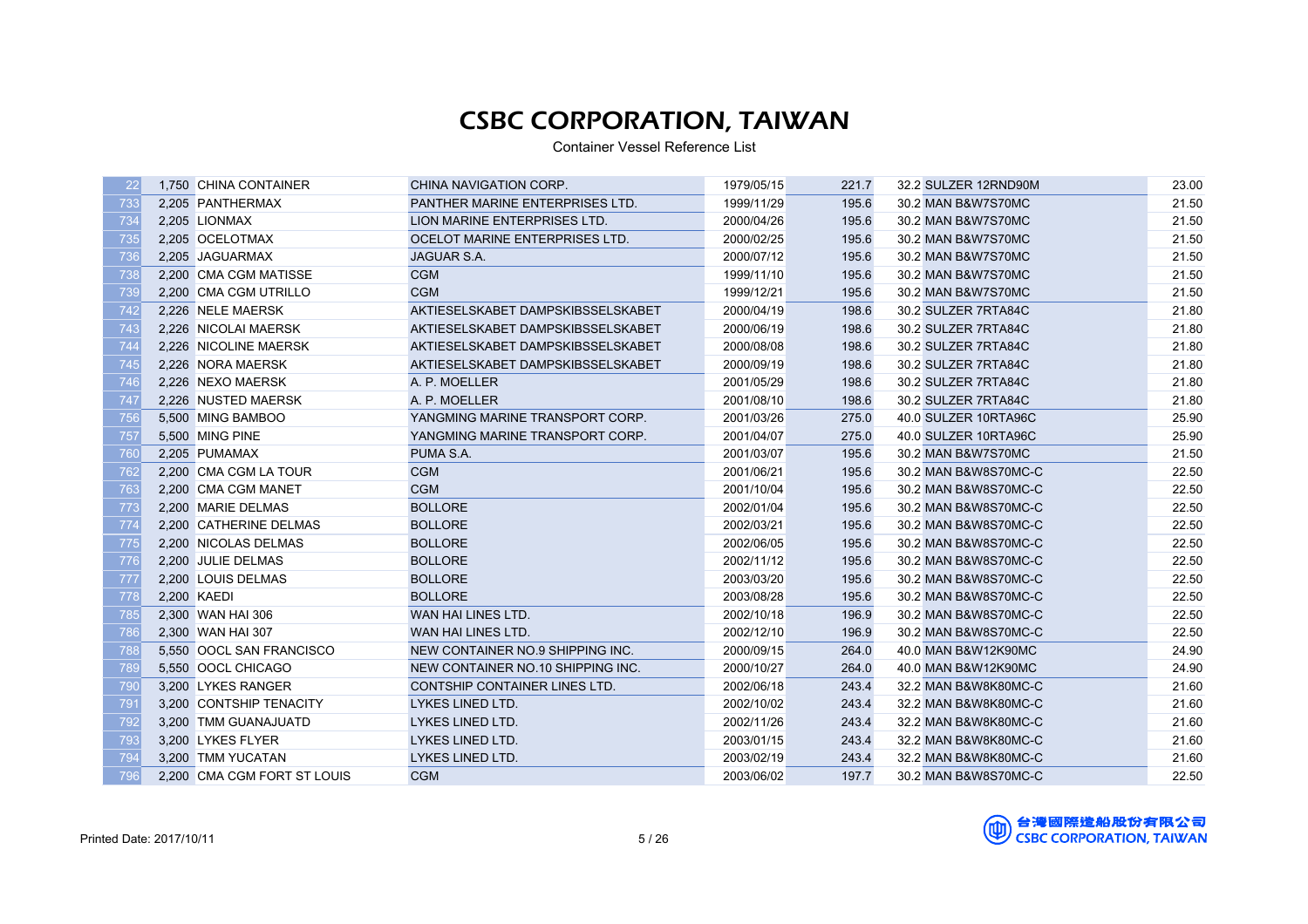| 22  |           | 1,750 CHINA CONTAINER         | CHINA NAVIGATION CORP.          | 1979/05/15 | 221.7 | 32.2 SULZER 12RND90M               | 23.00 |
|-----|-----------|-------------------------------|---------------------------------|------------|-------|------------------------------------|-------|
| 797 |           | 2,200 CMA CGM FORT ST PIERRE  | <b>CGM</b>                      | 2003/06/17 | 197.7 | 30.2 MAN B&W8S70MC-C               | 22.50 |
| 798 |           | 2,200 CMA CGM FORT STE MARIE  | <b>CGM</b>                      | 2003/06/26 | 197.7 | 30.2 MAN B&W8S70MC-C               | 22.50 |
| 799 |           | 2,200 CMA CGM FORT ST GEORGES | <b>CGM</b>                      | 2003/07/03 | 197.7 | 30.2 MAN B&W8S70MC-C               | 22.50 |
| 801 |           | 5,551 YM WEALTH               | YANGMING MARINE TRANSPORT CORP. | 2004/03/22 | 275.0 | 40.0 MAN-B&W 10RTA96C              | 25.90 |
| 802 |           | 5,551 YM FOUNTAIN             | YANGMING MARINE TRANSPORT CORP. | 2004/05/24 | 275.0 | 40.0 MAN-B&W 10RTA96C              | 25.90 |
| 803 |           | 5,551 YM SUCCESS              | YANGMING MARINE TRANSPORT CORP. | 2004/07/12 | 275.0 | 40.0 MAN-B&W 10RTA96C              | 25.90 |
| 823 |           | 5,500 COPIAPO                 | PETER DÖHLE                     | 2004/10/18 | 275.8 | 40.0 WARTSILA-SULZER 10 RTA 96C    | 25.60 |
| 824 |           | 5,500 CHOAPA                  | <b>CSAV</b>                     | 2005/02/25 | 275.8 | 40.0 WARTSILA-SULZER 10 RTA 96C    | 25.60 |
| 825 |           | 5.500 CHILLAN                 | PETER DÖHLE                     | 2005/05/12 | 275.8 | 40.0 WARTSILA-SULZER 10 RTA 96C    | 25.60 |
| 826 |           | 5,500 CHOLGUAN                | <b>CSAV</b>                     | 2006/02/17 | 275.8 | 40.0 WARTSILA-SULZER 10 RTFlex 96C | 25.60 |
| 827 |           | 5,500 CHAITEN                 | PETER DÖHLE                     | 2006/04/24 | 275.8 | 40.0 WARTSILA-SULZER 10 RTFlex 96C | 25.60 |
| 828 |           | 5,500 CHACABUCO               | CSAV                            | 2006/07/07 | 275.8 | 40.0 WARTSILA-SULZER 10 RTFlex 96C | 25.60 |
| 829 | 4,050 LOA |                               | PETER DÖHLE                     | 2005/03/11 | 268.8 | 32.2 WARTSILA-SULZER 7 RTA 96C     | 24.25 |
| 830 |           | 4,050 LIMARI                  | <b>CSAV</b>                     | 2005/05/31 | 268.8 | 32.2 WARTSILA-SULZER 7 RTA 96C     | 24.25 |
| 831 |           | 4,050 LIRCAY                  | PETER DÖHLE                     | 2006/02/27 | 268.8 | 32.2 WARTSILA-SULZER 7 RTFlex 96C  | 24.25 |
| 832 |           | 4,050 LONGAVI                 | <b>CSAV</b>                     | 2006/05/10 | 268.8 | 32.2 WARTSILA-SULZER 7 RTFlex 96C  | 24.25 |
| 833 |           | 4,050 CMA CGM SAMBHAR         | MS "CONTI NICE" (PETER DÖHLE)   | 2006/07/03 | 267.7 | 32.2 WARTSILA-SULZER 7 RTFlex 96C  | 24.25 |
| 834 |           | 4,050 CMA CGM AMERICA         | <b>CSAV</b>                     | 2006/09/14 | 267.7 | 32.2 WARTSILA-SULZER 7 RTFlex 96C  | 24.25 |
| 835 |           | 4,250 WAN HAI 501             | WAN HAI LINES LTD.              | 2005/07/22 | 269.4 | 32.2 B & W 8K90MC-C                | 24.20 |
| 836 |           | 4,250 WAN HAI 502             | WAN HAI LINES LTD.              | 2005/09/22 | 269.4 | 32.2 B & W 8K90MC-C                | 24.20 |
| 837 |           | 4,250 WAN HAI 503             | WAN HAI LINES LTD.              | 2005/10/06 | 269.4 | 32.2 B & W 8K90MC-C                | 24.20 |
| 838 |           | 4,250 WAN HAI 505             | WAN HAI LINES LTD.              | 2005/11/17 | 269.4 | 32.2 B & W 8K90MC-C                | 24.20 |
| 839 |           | 4,250 WAN HAI 506             | WAN HAI LINES LTD.              | 2005/11/24 | 269.4 | 32.2 B & W 8K90MC-C                | 24.20 |
| 842 |           | 1,500 YM HAWK                 | ALL OCEANS TRANSPORTATION INC.  | 2005/01/07 | 168.8 | 27.3 MAN-B&W 8S50MC-C              | 19.40 |
| 843 |           | 1,500 YM HARMONY              | ALL OCEANS TRANSPORTATION INC.  | 2005/03/28 | 168.8 | 27.3 MAN-B&W 8S50MC-C              | 19.40 |
| 845 |           | 1,500 YM HORIZON              | YANGMING MARINE TRANSPORT CORP. | 2005/06/10 | 168.8 | 27.3 MAN-B&W 8S50MC-C              | 19.40 |
| 846 |           | 1.500 YM HEIGHTS              | YANGMING MARINE TRANSPORT CORP. | 2005/07/15 | 168.8 | 27.3 MAN-B&W 8S50MC-C              | 19.40 |
| 849 |           | 1.805 YM INTELLIGENT          | YANGMING MARINE TRANSPORT CORP. | 2006/01/10 | 171.9 | 27.3 MAN-B&W 7S60MC-C              | 19.85 |
| 850 |           | 1,805 YM IDEALS               | YANGMING MARINE TRANSPORT CORP. | 2006/04/04 | 171.9 | 27.3 MAN-B&W 7S60MC-C              | 19.85 |
| 851 |           | 1,805 YM IMMENSE              | YANGMING MARINE TRANSPORT CORP. | 2006/06/14 | 171.9 | 27.3 MAN-B&W 7S60MC-C              | 19.85 |
| 852 |           | 1,805 YM INCREMENT            | YANGMING MARINE TRANSPORT CORP. | 2006/08/07 | 171.9 | 27.3 MAN-B&W 7S60MC-C              | 19.85 |
| 853 |           | 1,805 YM INCEPTION            | YANGMING MARINE TRANSPORT CORP. | 2006/10/02 | 171.9 | 27.3 MAN-B&W 7S60MC-C              | 19.85 |
| 854 |           | 1,805 YM IMAGE                | YANGMING MARINE TRANSPORT CORP. | 2006/10/31 | 171.9 | 27.3 MAN-B&W 7S60MC-C              | 19.85 |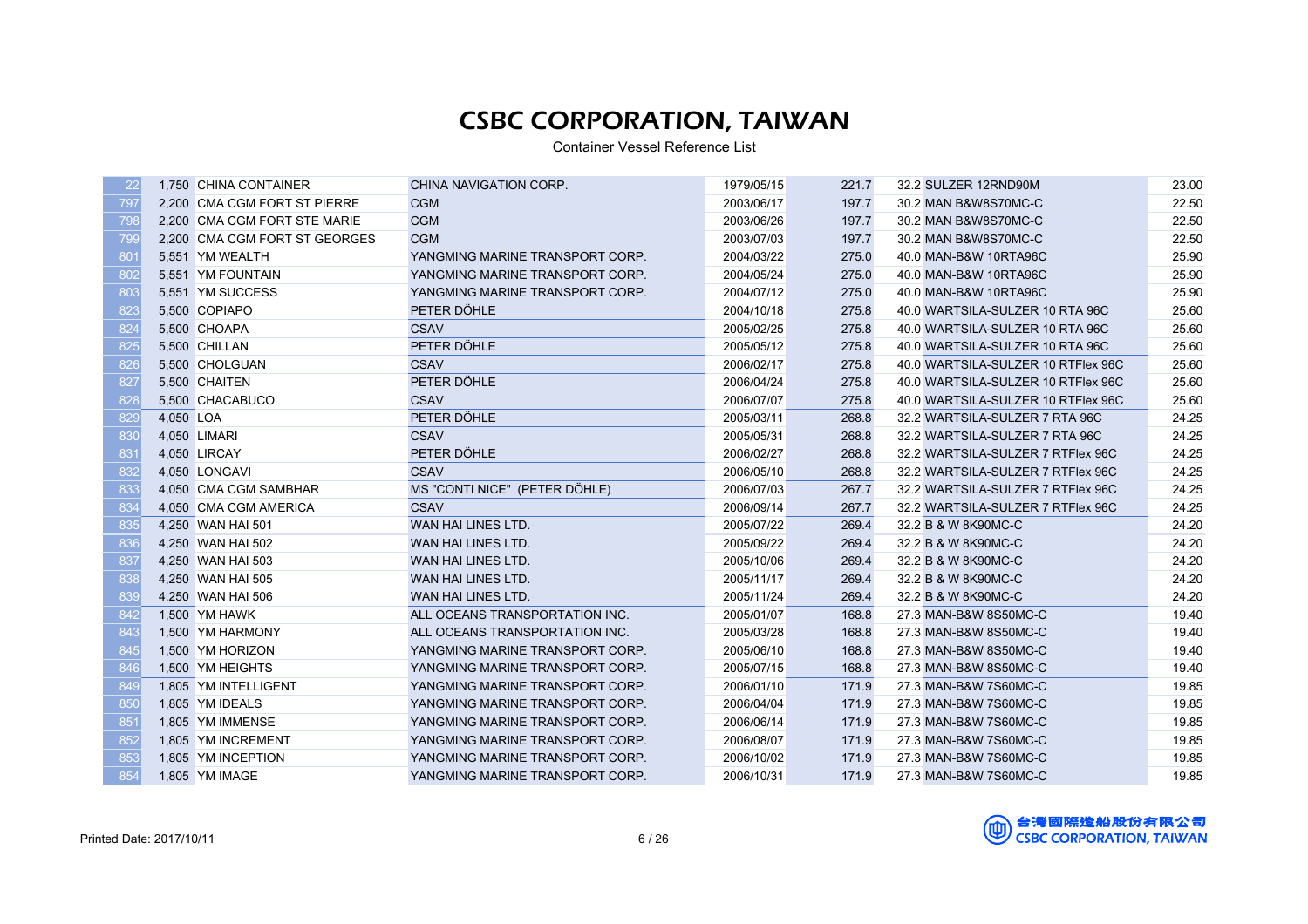| 22              | 1,750 CHINA CONTAINER     | CHINA NAVIGATION CORP.          | 1979/05/15 | 221.7 | 32.2 SULZER 12RND90M             | 23.00 |
|-----------------|---------------------------|---------------------------------|------------|-------|----------------------------------|-------|
| 855             | 1.805 YM INITIATIVE       | YANGMING MARINE TRANSPORT CORP. | 2007/01/09 | 171.9 | 27.3 MAN-B&W 7S60MC-C            | 19.85 |
| 856             | 1,805 YM INVENTIVE        | YANGMING MARINE TRANSPORT CORP. | 2007/03/27 | 171.9 | 27.3 MAN-B&W 7S60MC-C            | 19.85 |
| 857             | 4,252 KOTA SALAM          | WAN HAI LINES LTD.              | 2007/08/03 | 268.8 | 32.2 B & W 8K90MC-C              | 24.20 |
| 858             | 4,252 WAN HAI 508         | WAN HAI LINES LTD.              | 2007/09/06 | 268.8 | 32.2 B & W 8K90MC-C              | 24.20 |
| 859             | 4,252 WAN HAI 509         | WAN HAI LINES LTD.              | 2007/11/21 | 268.8 | 32.2 B & W 8K90MC-C              | 24.20 |
| 860             | 4,252 WAN HAI 510         | WAN HAI LINES LTD.              | 2008/01/16 | 268.8 | 32.2 B & W 8K90MC-C              | 24.20 |
| 86 <sup>′</sup> | 1,805 YM INSTRUCTION      | ALL OCEANS TRANSPORTATION INC.  | 2007/05/09 | 171.9 | 27.3 MAN-B&W 7S60MC-C            | 20.20 |
| 862             | 1,803 YM INTERATION       | ALL OCEANS TRANSPORTATION INC.  | 2007/07/13 | 171.9 | 27.3 MAN-B&W 7S60MC-C            | 20.20 |
| 863             | 1.803 YM INAUGURATION     | ALL OCEANS TRANSPORTATION INC.  | 2007/08/30 | 171.9 | 27.3 MAN-B&W 7S60MC-C            | 20.20 |
| 864             | 1,803 YM IMPROVEMENT      | ALL OCEANS TRANSPORTATION INC.  | 2007/11/12 | 171.9 | 27.3 MAN-B&W 7S60MC-C            | 20.20 |
| 865             | 1,713 OCEAN ARROW         | PINE MARITIME CORPORATION       | 2007/01/10 | 175.1 | 27.9 B & W 7S60MC-C              | 20.00 |
| 866             | 1,713 OCEAN BRIGHT        | PINE MARITIME CORPORATION       | 2007/02/27 | 175.1 | 27.9 B & W 7S60MC-C              | 20.00 |
| 870             | 6,000 WAN HAI 601         | WAN HAI LINES LTD.              | 2007/07/19 | 276.2 | 40.0 B & W 8K90MC-C              | 26.00 |
| 871             | 6,000 WAN HAI 602         | WAN HAI LINES LTD.              | 2007/09/27 | 276.2 | 40.0 B & W 8K90MC-C              | 26.00 |
| 872             | 6,000 WAN HAI 603         | WAN HAI LINES LTD.              | 2007/11/22 | 276.2 | 40.0 B & W 8K90MC-C              | 26.00 |
| 873             | 6,000 WAN HAI 605         | WAN HAI LINES LTD.              | 2008/01/22 | 276.2 | 40.0 B & W 8K90MC-C              | 26.00 |
| 875             | 8,241 YM UBERTY           | ALL OCEANS TRANSPORTATION INC.  | 2008/05/08 | 333.2 | 42.8 B&W Licensee 12K98MC        | 25.60 |
| 876             | 8,241 YM UTOPIA           | ALL OCEANS TRANSPORTATION INC.  | 2008/06/27 | 333.2 | 42.8 B&W Licensee 12K98MC        | 25.60 |
| 877             | 8,241 YM UPWARD           | ALL OCEANS TRANSPORTATION INC.  | 2008/09/26 | 333.2 | 42.8 B&W Licensee 12K98MC        | 25.60 |
| 878             | 8,241 YM UTILITY          | ALL OCEANS TRANSPORTATION INC.  | 2009/01/09 | 333.2 | 42.8 B&W Licensee 12K98MC        | 25.60 |
| 879             | 8,241 YM UNIFORM          | ALL OCEANS TRANSPORTATION INC.  | 2009/03/27 | 333.2 | 42.8 B&W Licensee 12K98MC        | 25.60 |
| 880             | 1,800 HAN JIN SAO PAULO   | PINE MARITIME CORPORATION       | 2008/01/16 | 171.9 | 27.3 MAN-B&W 7S60MC-C            | 20.20 |
| 881             | 1,800 HAN JIN HO CHI MINH | PINE MARITIME CORPORATION       | 2008/03/18 | 171.9 | 27.3 MAN-B&W 7S60MC-C            | 20.20 |
| 882             | 1,713 OCEAN EMERALD       | PINE MARITIME CORPORATION       | 2008/05/26 | 175.1 | 27.9 MAN-B&W 7S60MC-C            | 20.00 |
| 883             | 1,713 OCEAN MERMAID       | PINE MARITIME CORPORATION       | 2008/07/24 | 175.1 | 27.9 MAN-B&W 7S60MC-C            | 20.00 |
| 884             | 1,713 OCEAN BIRD          | PINE MARITIME CORPORATION       | 2008/09/24 | 175.1 | 27.9 MAN-B&W 7S60MC-C            | 20.00 |
| 885             | 1.713 OCEAN SPICA         | PINE MARITIME CORPORATION       | 2008/12/19 | 175.1 | 27.9 MAN-B&W 7S60MC-C            | 20.00 |
| 886             | 4,250 YM EMINENCE         | ALL OCEANS TRANSPORTATION INC.  | 2008/04/16 | 268.8 | 32.2 Sulzer Licensee 7RT-FLEX96C | 24.80 |
| 887             | 4,250 YM ELIXIR           | ALL OCEANS TRANSPORTATION INC.  | 2008/06/16 | 268.8 | 32.2 Sulzer Licensee 7RT-FLEX96C | 24.80 |
| 888             | 4,250 YM ENHANCER         | ALL OCEANS TRANSPORTATION INC.  | 2008/10/09 | 268.8 | 32.2 Sulzer Licensee 7RT-FLEX96C | 24.80 |
| 889             | 4,250 YM EFFICIENCY       | ALL OCEANS TRANSPORTATION INC.  | 2009/01/06 | 268.8 | 32.2 Sulzer Licensee 7RT-FLEX96C | 24.80 |
| 890             | 4,250 YM ETERNITY         | ALL OCEANS TRANSPORTATION INC.  | 2009/03/24 | 268.8 | 32.2 Sulzer Licensee 7RT-FLEX96C | 24.80 |
| 891             | 1,800 OCEAN VICPORIA      | VENUS OCEAN NAVIGATION S. A.    | 2009/03/01 | 172.7 | 27.3 MAN-B&W 7S60MC-C            | 20.20 |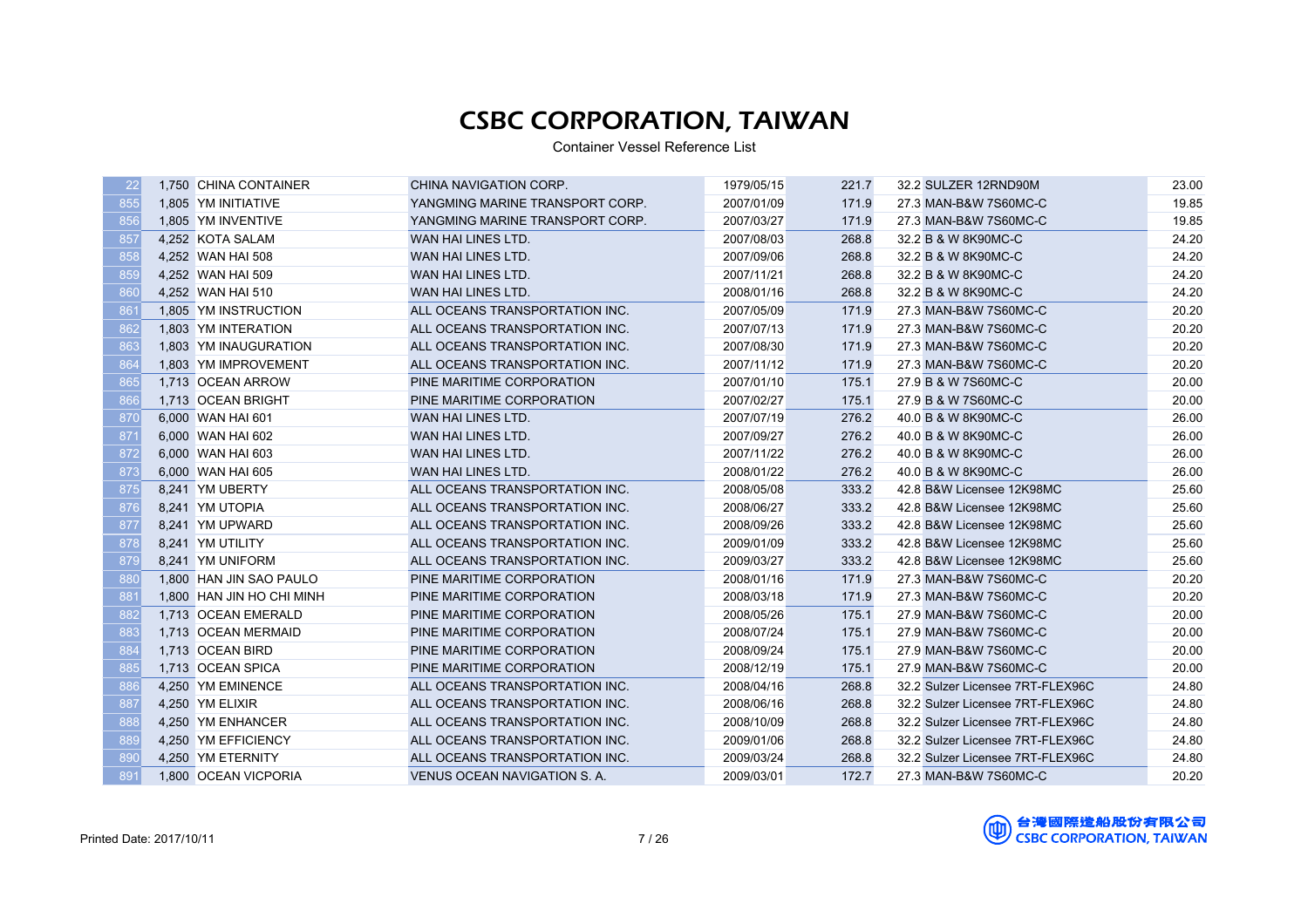| 22         |       | 1,750 CHINA CONTAINER   | CHINA NAVIGATION CORP.                  | 1979/05/15 | 221.7 | 32.2 SULZER 12RND90M              | 23.00 |
|------------|-------|-------------------------|-----------------------------------------|------------|-------|-----------------------------------|-------|
| 892        |       | 1,800 WAN HAI 172       | VENUS OCEAN NAVIGATION S. A.            | 2009/04/20 | 172.7 | 27.3 MAN-B&W 7S60MC-C             | 20.20 |
| 895        |       | 6,600 MALLECO           | CSBC HULL 895 LIMITED (P.D.)            | 2009/10/08 | 305.6 | 40.0 Licensee Sulzer 10RT-flex96C | 25.30 |
| 896        |       | 6,600 MAULE             | CSBC HULL 896 LIMITED (CSAV)            | 2010/04/26 | 305.6 | 40.0 Licensee Sulzer 10RT-flex96C | 25.30 |
| 897        |       | 6,600 MAULLIN           | CSBC HULL 897 LIMITED (P.D.)            | 2010/05/06 | 305.6 | 40.0 Licensee Sulzer 10RT-flex96C | 25.30 |
| 898        |       | 6,600 MAIPO             | CSBC HULL 898 LIMITED (CSAV)            | 2010/08/05 | 305.6 | 40.0 Licensee Sulzer 10RT-flex96C | 25.30 |
| 899        |       | 6,600 MATAQUITO         | CSBC HULL 899 LIMITED (P.D.)            | 2010/10/28 | 305.6 | 40.0 Licensee Sulzer 10RT-flex96C | 25.30 |
| <b>900</b> |       | 6,600 MEHUIN            | CSBC HULL 900 LIMITED (CSAV)            | 2011/08/25 | 305.6 | 40.0 Licensee Sulzer 10RT-flex96C | 25.30 |
| 932        |       | 4.200 UASC SITRAH       | CSBC HULL 932 LIMITED (P.D.)            | 2009/10/01 | 268.8 | 32.2 Licensee Sulzer 7RT-flex96C  | 24.25 |
| 933        | 4,200 | <b>UASC AJMAN</b>       | "JPO TAURUS" SCHIFFAHRTSGESELLSCHAFT    | 2010/01/14 | 268.8 | 32.2 Licensee Sulzer 7RT-flex96C  | 24.25 |
|            |       |                         | MBH & CO. KG (OLTMANN)                  |            |       |                                   |       |
| 934        | 4,200 | <b>HAMMONIA GALICIA</b> | MS "HAMMONIA XV" SCHIFFAHRTSGMBH & CO.  | 2010/04/26 | 268.8 | 32.2 Licensee Sulzer 7RT-flex96C  | 24.25 |
|            |       |                         | KG (HAMMONIA)                           |            |       |                                   |       |
| 935        | 4,200 | JPO TUCANA              | "JPO TUCANA" SCHIFFAGRTSGESELLSCHAFT    | 2010/08/05 | 268.8 | 32.2 Licensee Sulzer 7RT-flex96C  | 24.25 |
|            |       |                         | MBH & CO. KG (OLTMANN)                  |            |       |                                   |       |
| 936        | 4,200 | VALPARAISO EXPRESS      | "HAMMONIA XVI" SCHIFFAHRTSGMBH & CO. KG | 2010/10/28 | 268.8 | 32.2 Licensee Sulzer 7RT-flex96C  | 24.25 |
|            |       |                         | (HAMMONIA)                              |            |       |                                   |       |
| 937        |       | 4,200 UASC ZAMZAM       | CSBC HULL 937 LIMITED (P.D.)            | 2011/01/11 | 268.8 | 32.2 Licensee Sulzer 7RT-flex96C  | 24.25 |
| 938        |       | 1,713 MAERSK WARSAW     | VENUS OCEAN NAVIGATION S. A.            | 2009/06/15 | 175.1 | 27.9 MAN-B&W 7S60MC-C             | 20.00 |
| 939        |       | 1.713 MAERSK WESTPORT   | VENUS OCEAN NAVIGATION S. A.            | 2009/08/18 | 175.1 | 27.9 MAN-B&W 7S60MC-C             | 20.00 |
| 940        |       | 1,713 MAERSK WEYMOUTH   | VENUS OCEAN NAVIGATION S. A.            | 2009/10/15 | 175.1 | 27.9 MAN-B&W 7S60MC-C             | 20.00 |
| 941        |       | 1,713 MAERSK WIESBADEN  | VENUS OCEAN NAVIGATION S.A.             | 2010/01/15 | 175.1 | 27.9 MAN-B&W 7S60MC-C             | 20.00 |
| 942        |       | 1.713 MAERSK WINNIPEG   | VENUS OCEAN NAVIGATION S.A.             | 2010/02/24 | 175.1 | 27.9 MAN-B&W 7S60MC-C             | 20.00 |
| 943        |       | 1,713 MAERSK WOLFSBURG  | VENUS OCEAN NAVIGATION S. A.            | 2010/04/15 | 175.1 | 27.9 MAN-B&W 7S60MC-C             | 20.00 |
| 944        |       | 1,713 MAERSK WOLGAST    | VENUS OCEAN NAVIGATION S. A.            | 2010/06/15 | 175.1 | 27.9 MAN-B&W 7S60MC-C             | 20.00 |
| 950        |       | 4,532 WAN HAI 511       | WAN HAI LINES LTD.                      | 2012/05/31 | 259.0 | 37.3 MAN B & W 8K90MC-C6          | 23.20 |
| 951        |       | 4,532 WAN HAI 512       | WAN HAI LINES LTD.                      | 2012/08/10 | 259.0 | 37.3 MAN B & W 8K90MC-C6          | 23.20 |
| 952        |       | 4,532 WAN HAI 513       | WAN HAI LINES LTD.                      | 2012/11/23 | 259.0 | 37.3 MAN B & W 8K90MC-C6          | 23.20 |
| 953        |       | 4,532 WAN HAI 515       | WAN HAI LINES LTD.                      | 2013/02/27 | 259.0 | 37.3 MAN B & W 8K90MC-C6          | 23.20 |
| 955        |       | 6,600 YM MUTUALITY      | ALL OCEANS TRANSPORTATION INC.          | 2011/04/19 | 305.6 | 40.0 MAN-B&W10K98MC6              | 25.60 |
| 956        |       | 6,600 YM MOBILITY       | ALL OCEANS TRANSPORTATION INC.          | 2011/05/17 | 305.6 | 40.0 MAN-B&W10K98MC6              | 25.60 |
| 957        |       | 8,626 YM UNIFORMITY     | YANGMING MARINE TRANSPORT CORP.         | 2012/06/18 | 333.2 | 42.8 MAN-B&W12K98MC6              | 25.60 |
| 958        |       | 8,626 YM UBIQUITY       | YANGMING MARINE TRANSPORT CORP.         | 2012/08/10 | 333.2 | 42.8 MAN-B&W12K98MC6              | 25.60 |
| 959        |       | 8,626 YM UNANIMITY      | YANGMING MARINE TRANSPORT CORP.         | 2012/10/23 | 333.2 | 42.8 MAN-B&W12K98MC6              | 25.60 |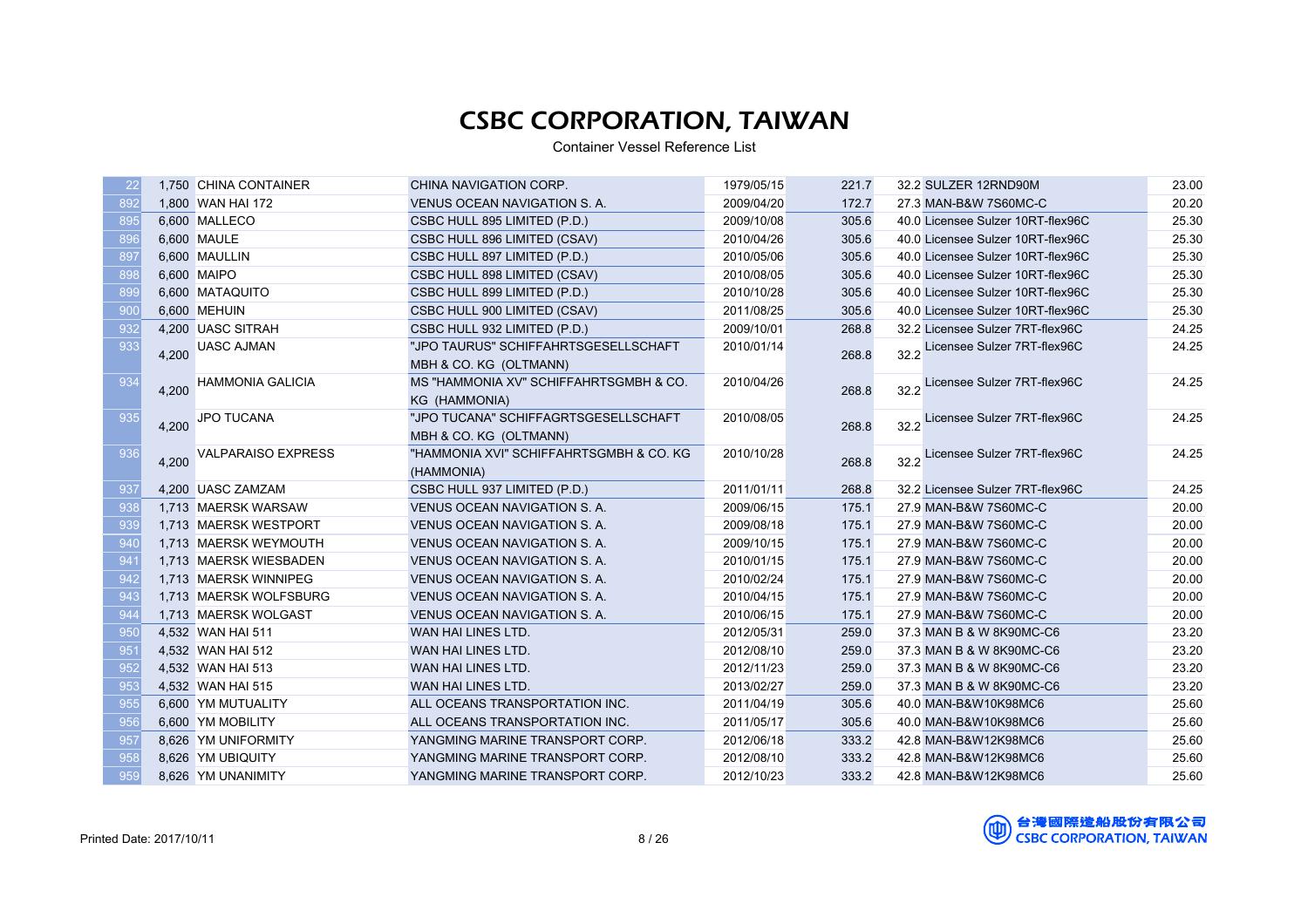| 22   | 1,750 CHINA CONTAINER  | CHINA NAVIGATION CORP.                 | 1979/05/15 | 221.7 | 32.2 SULZER 12RND90M              | 23.00 |
|------|------------------------|----------------------------------------|------------|-------|-----------------------------------|-------|
| 960  | 8,626 YM UPSURGENCE    | YANGMING MARINE TRANSPORT CORP.        | 2012/12/24 | 333.2 | 42.8 MAN-B&W12K98MC6              | 25.60 |
| 961  | 8,626 YM UNICORN       | YANGMING MARINE TRANSPORT CORP.        | 2013/05/03 | 333.2 | 42.8 MAN-B&W12K98MC6              | 25.60 |
| 962  | 4,680 WAN HAI 516      | WAN HAI LINES LTD.                     | 2013/04/15 | 259.0 | 37.3 MAN B & W 8K90MC-C6          | 23.20 |
| 963  | 4,680 WAN HAI 517      | WAN HAI LINES LTD.                     | 2013/06/25 | 259.0 | 37.3 MAN B & W 8K90MC-C6          | 23.20 |
| 964  | 4,662 YM EVOLUTION     | YANGMING MARINE TRANSPORT CORP.        | 2014/04/24 | 259.0 | 37.3 MAN-B&W7K98MC6               | 24.00 |
| 965  | 4,662 YM ESSENCE       | YANGMING MARINE TRANSPORT CORP.        | 2014/07/01 | 259.0 | 37.3 MAN-B&W7K98MC6               | 24.00 |
| 966  | 4,662 YM ENLIGHTENMENT | YANGMING MARINE TRANSPORT CORP.        | 2015/01/07 | 259.0 | 37.3 MAN-B&W7K98MC6               | 24.00 |
| 967  | 4,662 YM EXCELLENCE    | YANGMING MARINE TRANSPORT CORP.        | 2015/03/25 | 259.0 | 37.3 MAN-B&W7K98MC6               | 24.00 |
| 968  | 4.662 YM EXPRESS       | YANGMING MARINE TRANSPORT CORP.        | 2015/05/20 | 259.0 | 37.3 MAN-B&W7K98MC6               | 24.00 |
| 969  | 6,600 YM MILESTONE     | ALL OCEANS TRANSPORTATION INC.         | 2011/10/14 | 305.6 | 40.0 MAN-B&W10K98MC6              | 25.60 |
| 970  | 6,600 YM MASCULINITY   | ALL OCEANS TRANSPORTATION INC.         | 2012/04/20 | 305.6 | 40.0 MAN-B&W10K98MC6              | 25.60 |
| 975  | 1,800 WAN HAI 271      | WAN HAI LINES LTD.                     | 2011/10/14 | 172.1 | 27.3 MAN-B&W7S60MC-C7             | 20.00 |
| 976  | 1,800 WAN HAI 272      | WAN HAI LINES LTD.                     | 2011/12/15 | 172.1 | 27.3 MAN-B&W7S60MC-C7             | 20.00 |
| 977  | 1,800 WAN HAI 273      | WAN HAI LINES LTD.                     | 2012/02/15 | 172.1 | 27.3 MAN-B&W7S60MC-C7             | 20.00 |
| 978  | 1,800 WAN HAI 275      | WAN HAI LINES LTD.                     | 2012/04/25 | 172.1 | 27.3 MAN-B&W7S60MC-C7             | 20.00 |
| 979  | 1,800 KESTREL          | HSINCHU'S REFO SHIPPING LTD.           | 2013/05/02 | 172.1 | 27.3 Licensee MAN 6S60MC-C8.1     | 19.90 |
| 980  | 1,800 PELICAN          | HSINCHU'S REFO SHIPPING LTD.           | 2013/05/28 | 172.1 | 27.3 Licensee MAN 6S60MC-C8.1     | 19.90 |
| 996  | 1,000 WAN HAI 101      | WAN HAI LINES LTD.                     | 2012/07/12 | 144.1 | 22.5 MAN-B&W 6S50MC-C8            | 18.80 |
| 997  | 1,000 WAN HAI 102      | WAN HAI LINES LTD.                     | 2012/08/22 | 144.1 | 22.5 MAN-B&W 6S50MC-C8            | 18.80 |
| 998  | 1,000 WAN HAI 103      | WAN HAI LINES LTD.                     | 2012/10/15 | 144.1 | 22.5 MAN-B&W 6S50MC-C8            | 18.80 |
| 999  | 1,000 WAN HAI 105      | WAN HAI LINES LTD.                     | 2012/11/30 | 144.1 | 22.5 MAN-B&W 6S50MC-C8            | 18.80 |
| 1007 | 8,508 EVER LIVING      | EVERGREEN MARINE (SINGAPORE) PTE. LTD. | 2013/08/30 | 334.8 | 45.8 Licensee MAN B&W 9K98ME7.1   | 24.50 |
| 1008 | 8,508 EVER LINKING     | EVERGREEN MARINE (UK) LIMITED.         | 2013/10/30 | 334.8 | 45.8 Licensee MAN B&W 9K98ME7.1   | 24.50 |
| 1009 | 8,508 EVER LUCID       | EVERGREEN MARINE CORP.                 | 2014/01/15 | 334.8 | 45.8 Licensee MAN B&W 9K98ME7.1   | 24.50 |
| 1010 | 8,508 EVER LUCENT      | EVERGREEN MARINE (SINGAPORE) PTE. LTD. | 2014/03/11 | 334.8 | 45.8 Licensee MAN B&W 9K98ME7.1   | 24.50 |
| 1011 | 8,508 EVER LISSOME     | EVERGREEN MARINE (UK) LIMITED.         | 2014/05/15 | 334.8 | 45.8 Licensee MAN B&W 9K98ME7.1   | 24.50 |
| 1012 | 8,508 EVER LOADING     | EVERGREEN MARINE (UK) LIMITED.         | 2014/07/29 | 334.8 | 45.8 Licensee MAN B&W 9K98ME7.1   | 24.50 |
| 1013 | 8,508 EVER LUNAR       | EVERGREEN MARINE CORP.                 | 2015/01/09 | 334.8 | 45.8 Licensee MAN B&W 9K98ME7.1   | 24.50 |
| 1014 | 8,508 EVER LYRIC       | EVERGREEN MARINE CORP.                 | 2015/04/15 | 334.8 | 45.8 Licensee MAN B&W 9K98ME7.1   | 24.50 |
| 1015 | 8,508 EVER LOVELY      | EVERGREEN MARINE (SINGAPORE) PTE. LTD. | 2015/06/30 | 334.8 | 45.8 Licensee MAN B&W 9K98ME7.1   | 24.50 |
| 1016 | 8,508 EVER LIFTING     | EVERGREEN MARINE (UK) LIMITED.         | 2015/08/31 | 334.8 | 45.8 Licensee MAN B&W 9K98ME7.1   | 24.50 |
| 1030 | 1,800 SITC SHANDONG    | SITC SHANDONG SHIPPING COMPANY LIMITED | 2014/10/15 | 172.0 | 27.6 Licensee MAN B&W 6S60ME-C8.2 | 19.50 |
| 1031 | 1,800 SITC ZHEJIANG    | SITC ZHEJIANG SHIPPING COMPANY LIMITED | 2014/12/29 | 172.0 | 27.6 Licensee MAN B&W 6S60ME-C8.2 | 19.50 |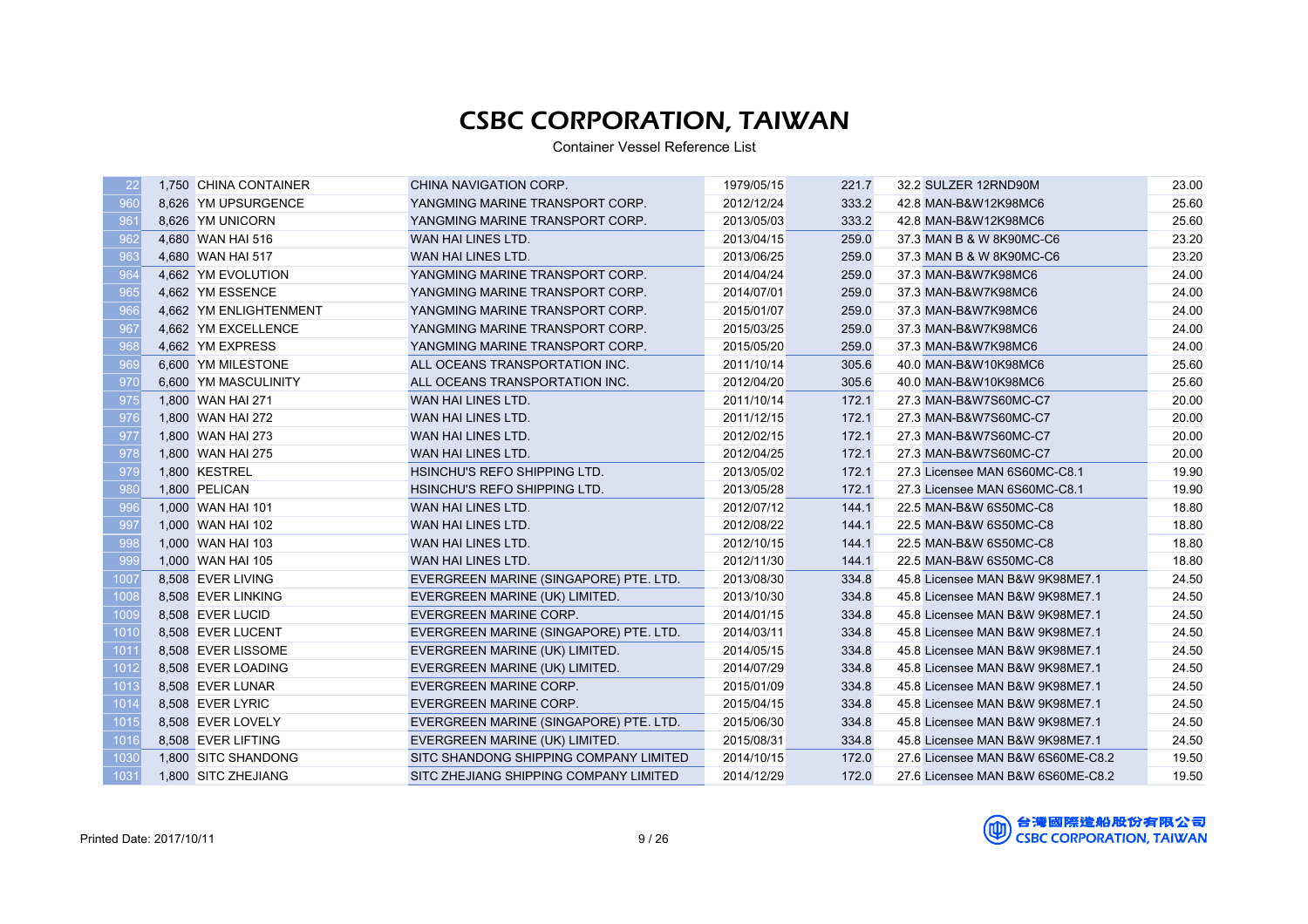| 22               | 1.750 CHINA CONTAINER | CHINA NAVIGATION CORP.                  | 1979/05/15 | 221.7 | 32.2 SULZER 12RND90M                | 23.00 |
|------------------|-----------------------|-----------------------------------------|------------|-------|-------------------------------------|-------|
| 1032             | 1,800 SITC FUJIAN     | SITC FUJIAN SHIPPING COMPANY LIMITED    | 2015/03/10 | 172.0 | 27.6 Licensee MAN B&W 6S60ME-C8.2   | 19.50 |
| 1033             | 1.800 SITC GUANGDONG  | SITC GUANGDONG SHIPPING COMPANY LIMITED | 2015/05/06 | 172.0 | 27.6 Licensee MAN B&W 6S60ME-C8.2   | 19.50 |
| 1036             | 14,000 YM WINDOW      | <b>SEASPAN CORPORATION</b>              | 2016/05/06 | 368.0 | 51.0 Licensee MAN B&W 11S90ME-C10.2 | 23.00 |
| 103              | 14,000 YM WIDTH       | <b>SEASPAN CORPORATION</b>              | 2016/05/27 | 368.0 | 51.0 Licensee MAN B&W 11S90ME-C10.2 | 23.00 |
| 1038             | 14,000 YM WELCOME     | <b>SEASPAN CORPORATION</b>              | 2016/08/12 | 368.0 | 51.0 Licensee MAN B&W 11S90ME-C10.2 | 23.00 |
| 1039             | 14,000 YM WIND        | <b>SEASPAN CORPORATION</b>              | 2017/05/26 | 368.0 | 51.0 Licensee MAN B&W 11S90ME-C10.2 | 23.00 |
| 1040             | 14,000 YM WREATH      | <b>SEASPAN CORPORATION</b>              | 2017/06/26 | 368.0 | 51.0 Licensee MAN B&W 11S90ME-C10.2 | 23.00 |
| 104 <sup>1</sup> | 1.800 SITC LIAONING   | SITC LIAONING SHIPPING COMPANY LIMITED  | 2015/07/06 | 172.0 | 27.6 Licensee MAN B&W 6S60ME-C8.2   | 19.50 |
| 1042             | 1.800 SITC HEBEI      | SITC HEBEI SHIPPING COMPANY LIMITED     | 2015/07/28 | 172.0 | 27.6 Licensee MAN B&W 6S60ME-C8.2   | 19.50 |
| 1043             | 1,800 SITC JIANGSU    | SITC JIANGSU SHIPPING COMPANY LIMITED   | 2015/10/12 | 172.0 | 27.6 Licensee MAN B&W 6S60ME-C8.2   | 19.50 |
| 1044             | 1,800 SITC GUANGXI    | SITC GUANGXI SHIPPING COMPANY LIMITED   | 2015/12/21 | 172.0 | 27.6 Licensee MAN B&W 6S60ME-C8.2   | 19.50 |
| 1045             | 1,800 SITC HAINAN     | SITC HAINAN SHIPPING COMPANY LIMITED    | 2015/06/26 | 172.0 | 27.6 Licensee MAN B&W 6S60ME-C8.2   | 19.50 |
| 1046             | 1,800 SITC KEELUNG    | SITC KEELUNG SHIPPING COMPANY LIMITED   | 2015/09/29 | 172.0 | 27.6 Licensee MAN B&W 6S60ME-C8.2   | 19.50 |
| 1047             | 1,800 SITC SHANGHAI   | SITC SHANGHAI SHIPPING COMPANY LIMITED  | 2015/09/07 | 172.0 | 27.6 Licensee MAN B&W 6S60ME-C8.2   | 19.50 |
| 1048             | 1,800 SITC MACAO      | SITC MACAO SHIPPING COMPANY LIMITED     | 2015/10/26 | 172.0 | 27.6 Licensee MAN B&W 6S60ME-C8.2   | 19.50 |
| 1049             | 1,800 SITC HANSHIN    | SITC HANSHIN SHIPPING COMPANY LIMITED   | 2016/03/07 | 172.0 | 27.6 Licensee MAN B&W 6S60ME-C8.2   | 19.50 |
| 1050             | 1,800 SITC KANTO      | SITC KANTO SHIPPING COMPANY LIMITED     | 2016/05/13 | 172.0 | 27.6 Licensee MAN B&W 6S60ME-C8.2   | 19.50 |
| 1051             | 1,800 INTEGRA         | Continent Maritime, S.A.                | 2017/04/07 | 172.0 | 27.6 Licensee MAN B&W 6S60ME-C8.2   | 19.50 |
| 1052             | 1,800 INFINITY        | Continent Maritime, S.A.                | 2017/06/27 | 172.0 | 27.6 Licensee MAN B&W 6S60ME-C8.2   | 19.50 |
| 1061             | 1,800 TS BANGKOK      | T.S. Empire Holding Limited             | 2017/07/21 | 172.0 | 27.5 Licensee MAN B&W 6S60ME-C8.5   | 19.50 |
| 1062             | 1,800 TS TOKYO        | T.S. Kingdom Holding Limited            | 2017/09/08 | 172.0 | 27.5 Licensee MAN B&W 6S60ME-C8.5   | 19.50 |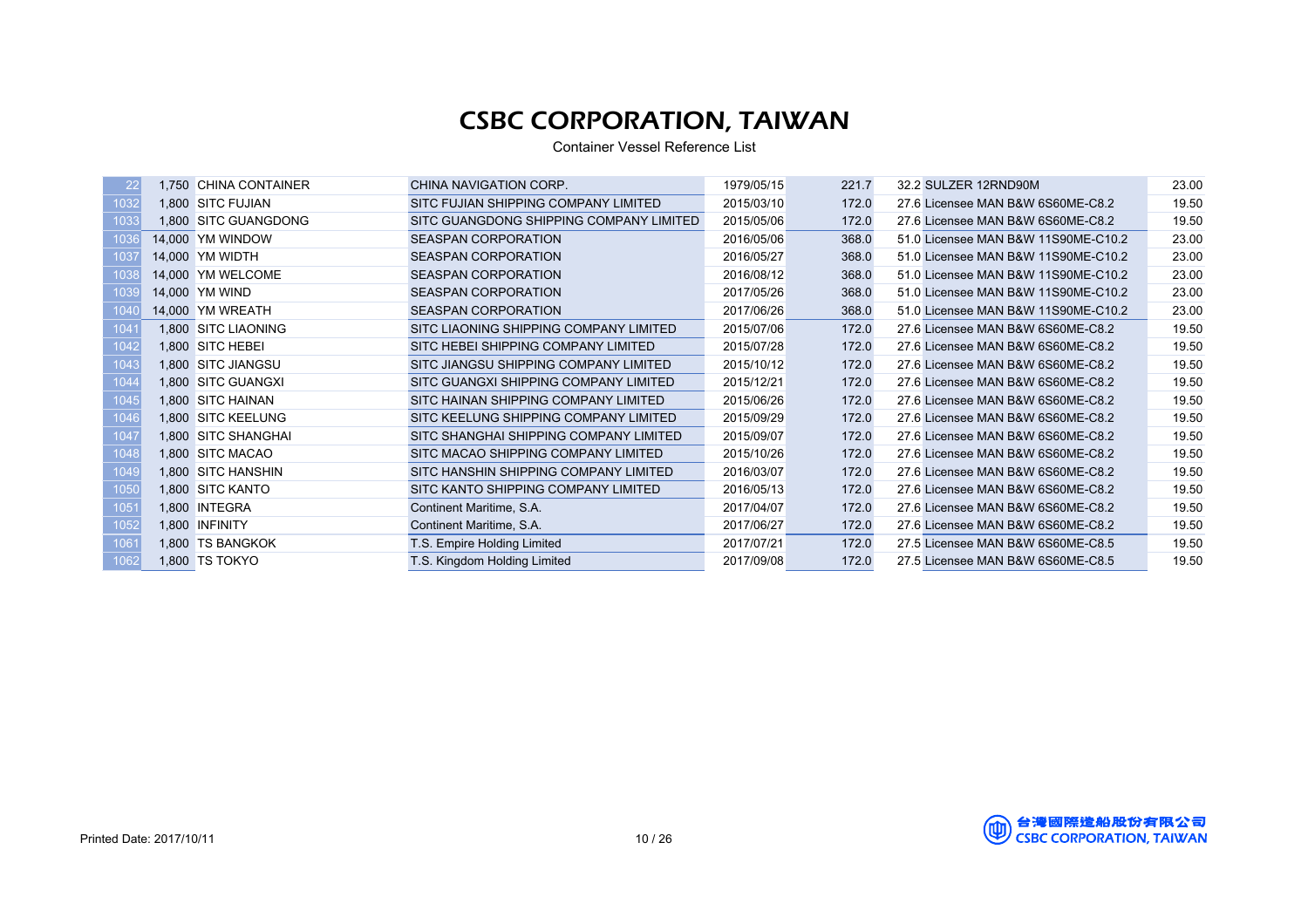| 1007<br><b>CMSNC</b><br>106.20<br>21.3<br>12,500 HAI CHEIN<br>1963/04/01 DIESEL<br>20.40<br>15.5<br>0.8<br>181.30<br>25,200 SILVER CLIPPER<br><b>SILVER LINES</b><br>1967/12/08 IHI SULZER 7RD76<br>25.00<br><b>FIRST STEAM SHIP</b><br>181.30<br>15.0<br>25,200 EVER RELIANCE<br>1968/06/25<br><b>IHI SULZER 7RD76</b><br>25.00<br>15.8<br>27.60<br>28,500 MING SPRING<br>YANGMING MARINE TRANSPORT CORP.<br>1978/05/31<br>SUMITOMO SULZER 7RND-68M<br>172.00<br>15.8<br>YANGMING MARINE TRANSPORT CORP.<br>1978/07/10 SUMITOMO SULZER 7RND-68M<br>172.00<br>27.60<br>28,500 MING SUMMER<br>15.8<br>27.60<br>28,500 MING AUTUME<br>YANGMING MARINE TRANSPORT CORP.<br>1978/09/12 SUMITOMO SULZER 7RND-68M<br>172.00<br>15.8<br>YANGMING MARINE TRANSPORT CORP.<br>172.00<br>27.60<br>28,500 MING WINTER<br>1978/10/20 SUMITOMO SULZER 7RND-68M<br>15.0<br>15<br>181.30<br>25.00<br>28,100 RIGHTEOUS<br><b>RIGHTEOUS N. C.</b><br>1968/06/24<br><b>IHI SULZER 7RD76</b><br>18<br>15.0<br>28,100 JANNIE<br>EDDIE S.C.<br>1969/11/22<br><b>IHI SULZER 7RD76</b><br>181.30<br>25.00<br>25<br>EDDIE S.C.<br>181.30<br>15.0<br>28,000 ALLY<br>1970/07/02 IHI SULZER 7RD76<br>25.00<br>26<br>15.0<br>28,000 IRENE<br>181.30<br>25.00<br><b>FAR EASTERN</b><br>1970/11/09<br><b>IHI SULZER 7RD76</b><br>27<br>15.0<br>28,100 JULIANS<br>WAY WISER N.C.<br><b>IHI SULZER 7RD76</b><br>181.30<br>25.00<br>1971/07/24<br>28<br>15.0<br>181.30<br>25.00<br>27,000 TAICORN<br>TAIWAN N.C.<br>1971/03/30 IHI SULZER 7RD76<br>31<br>TEH HU S. C.<br>181.30<br>25.00<br>15.0<br>28,000 VIRTUOUS<br>1971/12/06 <b>IHI SULZER 7RD76</b><br>32<br>28,000 PACIFIC ENDEAVOUR<br>JASON N. C.<br>181.30<br>25.00<br>15.0<br>15.5<br>34<br>53,700 PANAMAX WORLD<br>ALEXANDRA N. C.<br>1972/11/07 IHI SULZER 7RD76<br>223.00<br>32.20<br>35<br>15.3<br>20,000 KAO MU<br>KAO HSING N. CO., LTD.<br>1979/08/27 6UEC 65/135D<br>158.80<br>22.60<br>36<br>15.3<br>20,000 KAO CHENG<br>KAO HSING N. CO., LTD.<br>1979/09/17 6UEC 65/135D<br>158.80<br>22.60<br>37<br>15.0<br>181.30<br>25.00<br>28,000 ELERANTA<br>SEAWAYS C. L.<br>1973/04/18<br><b>IHI SULZER 7RD76</b><br>38<br>15.5<br><b>HERCULES M. C.</b><br>223.00<br>32.20<br>58,420 HERCULES BULKER<br>1973/09/14<br><b>IHI SULZER 7RD76</b><br>15.0<br>39<br>28,000 HSINGAN<br>TAI AN N. C.<br>181.30<br>25.00<br>1973/07/26<br><b>IHI SULZER 7RD76</b><br>42<br><b>TAUROS</b><br>181.30<br>15.0<br>28,000 TAUROS<br>1973/07/22<br><b>IHI SULZER 7RD76</b><br>25.00<br>43<br>15.0<br>28,000 UNION HARVEST<br><b>CHINA UNION</b><br>1973/11/26<br>IHI SULZER 7RD76<br>181.30<br>25.00<br>15.0<br>51<br>27,800 MING BELLE<br><b>IHI SULZER 7RD76</b><br>181.30<br>25.00<br>YANGMING MARINE TRANSPORT CORP.<br>1974/06/07<br>52<br>15.0<br>27,800 ANITA<br>EDDIES S.C.<br>181.30<br>25.00<br>1974/09/14 <b>IHI SULZER 7RD76</b><br>53<br>15.0<br>PLEASANT N. C.<br>181.30<br>25.00<br>27,800 JUSTINA<br>1975/01/06<br><b>IHI SULZER 7RD76</b><br>54<br>15.0<br>181.30<br>28,000 TALCO CARRIER<br>TAIWAN ALUMINUM CO.<br>1975/04/29 IHI SULZER 7RD76<br>25.00<br>55<br>15.0<br>181.30<br>28,000 POLLY<br><b>BULKCARGO N. C. LTD.</b><br>1977/03/26<br><b>IHI SULZER 7RD76</b><br>25.00<br>56<br>15.0<br>28,000 LUCINA<br>SEVEN SEA N. C.<br>1975/10/03<br><b>IHI SULZER 7RD76</b><br>181.30<br>25.00<br>$\overline{57}$<br>15.0<br>28,000 CAMERONA<br>CONTINANTAL OCEANIC N. C.<br>IHI SULZER 7RD76<br>181.30<br>25.00<br>1976/05/14<br>58<br>WAY WISER N. C.<br><b>IHI SULZER 7RD76</b><br>181.30<br>25.00<br>15.0<br>27,800 CHRISTINA<br>1976/09/15<br>59<br>26,800 DOMINA<br><b>ZENITH NAVIGATION LTD.</b><br><b>IHI-SULZER 6RND68</b><br>106.00<br>24.80<br>16.9<br>1978/04/01<br>68<br>14.800 SINCERE TRADER<br>1977/11/18 IHI 12PC2V<br>127.00<br>20.50<br>15.8<br><b>TAIWAN INTERNATION</b> | 0.1006 | 12,500 HAI HSIN | <b>CMSNC</b> | 1964/04/01 DIESEL | 106.20 | 20.40 | 21.3 |
|------------------------------------------------------------------------------------------------------------------------------------------------------------------------------------------------------------------------------------------------------------------------------------------------------------------------------------------------------------------------------------------------------------------------------------------------------------------------------------------------------------------------------------------------------------------------------------------------------------------------------------------------------------------------------------------------------------------------------------------------------------------------------------------------------------------------------------------------------------------------------------------------------------------------------------------------------------------------------------------------------------------------------------------------------------------------------------------------------------------------------------------------------------------------------------------------------------------------------------------------------------------------------------------------------------------------------------------------------------------------------------------------------------------------------------------------------------------------------------------------------------------------------------------------------------------------------------------------------------------------------------------------------------------------------------------------------------------------------------------------------------------------------------------------------------------------------------------------------------------------------------------------------------------------------------------------------------------------------------------------------------------------------------------------------------------------------------------------------------------------------------------------------------------------------------------------------------------------------------------------------------------------------------------------------------------------------------------------------------------------------------------------------------------------------------------------------------------------------------------------------------------------------------------------------------------------------------------------------------------------------------------------------------------------------------------------------------------------------------------------------------------------------------------------------------------------------------------------------------------------------------------------------------------------------------------------------------------------------------------------------------------------------------------------------------------------------------------------------------------------------------------------------------------------------------------------------------------------------------------------------------------------------------------------------------------------------------------------------------------------------------------------------------------------------------------------------------------------------------------------------------------------------------------------------------------------------------------------------------------------------------------------------------------------------------------------------------------------------------------------------------------------------------------------------------------------------|--------|-----------------|--------------|-------------------|--------|-------|------|
|                                                                                                                                                                                                                                                                                                                                                                                                                                                                                                                                                                                                                                                                                                                                                                                                                                                                                                                                                                                                                                                                                                                                                                                                                                                                                                                                                                                                                                                                                                                                                                                                                                                                                                                                                                                                                                                                                                                                                                                                                                                                                                                                                                                                                                                                                                                                                                                                                                                                                                                                                                                                                                                                                                                                                                                                                                                                                                                                                                                                                                                                                                                                                                                                                                                                                                                                                                                                                                                                                                                                                                                                                                                                                                                                                                                                                              |        |                 |              |                   |        |       |      |
|                                                                                                                                                                                                                                                                                                                                                                                                                                                                                                                                                                                                                                                                                                                                                                                                                                                                                                                                                                                                                                                                                                                                                                                                                                                                                                                                                                                                                                                                                                                                                                                                                                                                                                                                                                                                                                                                                                                                                                                                                                                                                                                                                                                                                                                                                                                                                                                                                                                                                                                                                                                                                                                                                                                                                                                                                                                                                                                                                                                                                                                                                                                                                                                                                                                                                                                                                                                                                                                                                                                                                                                                                                                                                                                                                                                                                              |        |                 |              |                   |        |       |      |
|                                                                                                                                                                                                                                                                                                                                                                                                                                                                                                                                                                                                                                                                                                                                                                                                                                                                                                                                                                                                                                                                                                                                                                                                                                                                                                                                                                                                                                                                                                                                                                                                                                                                                                                                                                                                                                                                                                                                                                                                                                                                                                                                                                                                                                                                                                                                                                                                                                                                                                                                                                                                                                                                                                                                                                                                                                                                                                                                                                                                                                                                                                                                                                                                                                                                                                                                                                                                                                                                                                                                                                                                                                                                                                                                                                                                                              |        |                 |              |                   |        |       |      |
|                                                                                                                                                                                                                                                                                                                                                                                                                                                                                                                                                                                                                                                                                                                                                                                                                                                                                                                                                                                                                                                                                                                                                                                                                                                                                                                                                                                                                                                                                                                                                                                                                                                                                                                                                                                                                                                                                                                                                                                                                                                                                                                                                                                                                                                                                                                                                                                                                                                                                                                                                                                                                                                                                                                                                                                                                                                                                                                                                                                                                                                                                                                                                                                                                                                                                                                                                                                                                                                                                                                                                                                                                                                                                                                                                                                                                              |        |                 |              |                   |        |       |      |
|                                                                                                                                                                                                                                                                                                                                                                                                                                                                                                                                                                                                                                                                                                                                                                                                                                                                                                                                                                                                                                                                                                                                                                                                                                                                                                                                                                                                                                                                                                                                                                                                                                                                                                                                                                                                                                                                                                                                                                                                                                                                                                                                                                                                                                                                                                                                                                                                                                                                                                                                                                                                                                                                                                                                                                                                                                                                                                                                                                                                                                                                                                                                                                                                                                                                                                                                                                                                                                                                                                                                                                                                                                                                                                                                                                                                                              |        |                 |              |                   |        |       |      |
|                                                                                                                                                                                                                                                                                                                                                                                                                                                                                                                                                                                                                                                                                                                                                                                                                                                                                                                                                                                                                                                                                                                                                                                                                                                                                                                                                                                                                                                                                                                                                                                                                                                                                                                                                                                                                                                                                                                                                                                                                                                                                                                                                                                                                                                                                                                                                                                                                                                                                                                                                                                                                                                                                                                                                                                                                                                                                                                                                                                                                                                                                                                                                                                                                                                                                                                                                                                                                                                                                                                                                                                                                                                                                                                                                                                                                              |        |                 |              |                   |        |       |      |
|                                                                                                                                                                                                                                                                                                                                                                                                                                                                                                                                                                                                                                                                                                                                                                                                                                                                                                                                                                                                                                                                                                                                                                                                                                                                                                                                                                                                                                                                                                                                                                                                                                                                                                                                                                                                                                                                                                                                                                                                                                                                                                                                                                                                                                                                                                                                                                                                                                                                                                                                                                                                                                                                                                                                                                                                                                                                                                                                                                                                                                                                                                                                                                                                                                                                                                                                                                                                                                                                                                                                                                                                                                                                                                                                                                                                                              |        |                 |              |                   |        |       |      |
|                                                                                                                                                                                                                                                                                                                                                                                                                                                                                                                                                                                                                                                                                                                                                                                                                                                                                                                                                                                                                                                                                                                                                                                                                                                                                                                                                                                                                                                                                                                                                                                                                                                                                                                                                                                                                                                                                                                                                                                                                                                                                                                                                                                                                                                                                                                                                                                                                                                                                                                                                                                                                                                                                                                                                                                                                                                                                                                                                                                                                                                                                                                                                                                                                                                                                                                                                                                                                                                                                                                                                                                                                                                                                                                                                                                                                              |        |                 |              |                   |        |       |      |
|                                                                                                                                                                                                                                                                                                                                                                                                                                                                                                                                                                                                                                                                                                                                                                                                                                                                                                                                                                                                                                                                                                                                                                                                                                                                                                                                                                                                                                                                                                                                                                                                                                                                                                                                                                                                                                                                                                                                                                                                                                                                                                                                                                                                                                                                                                                                                                                                                                                                                                                                                                                                                                                                                                                                                                                                                                                                                                                                                                                                                                                                                                                                                                                                                                                                                                                                                                                                                                                                                                                                                                                                                                                                                                                                                                                                                              |        |                 |              |                   |        |       |      |
|                                                                                                                                                                                                                                                                                                                                                                                                                                                                                                                                                                                                                                                                                                                                                                                                                                                                                                                                                                                                                                                                                                                                                                                                                                                                                                                                                                                                                                                                                                                                                                                                                                                                                                                                                                                                                                                                                                                                                                                                                                                                                                                                                                                                                                                                                                                                                                                                                                                                                                                                                                                                                                                                                                                                                                                                                                                                                                                                                                                                                                                                                                                                                                                                                                                                                                                                                                                                                                                                                                                                                                                                                                                                                                                                                                                                                              |        |                 |              |                   |        |       |      |
|                                                                                                                                                                                                                                                                                                                                                                                                                                                                                                                                                                                                                                                                                                                                                                                                                                                                                                                                                                                                                                                                                                                                                                                                                                                                                                                                                                                                                                                                                                                                                                                                                                                                                                                                                                                                                                                                                                                                                                                                                                                                                                                                                                                                                                                                                                                                                                                                                                                                                                                                                                                                                                                                                                                                                                                                                                                                                                                                                                                                                                                                                                                                                                                                                                                                                                                                                                                                                                                                                                                                                                                                                                                                                                                                                                                                                              |        |                 |              |                   |        |       |      |
|                                                                                                                                                                                                                                                                                                                                                                                                                                                                                                                                                                                                                                                                                                                                                                                                                                                                                                                                                                                                                                                                                                                                                                                                                                                                                                                                                                                                                                                                                                                                                                                                                                                                                                                                                                                                                                                                                                                                                                                                                                                                                                                                                                                                                                                                                                                                                                                                                                                                                                                                                                                                                                                                                                                                                                                                                                                                                                                                                                                                                                                                                                                                                                                                                                                                                                                                                                                                                                                                                                                                                                                                                                                                                                                                                                                                                              |        |                 |              |                   |        |       |      |
|                                                                                                                                                                                                                                                                                                                                                                                                                                                                                                                                                                                                                                                                                                                                                                                                                                                                                                                                                                                                                                                                                                                                                                                                                                                                                                                                                                                                                                                                                                                                                                                                                                                                                                                                                                                                                                                                                                                                                                                                                                                                                                                                                                                                                                                                                                                                                                                                                                                                                                                                                                                                                                                                                                                                                                                                                                                                                                                                                                                                                                                                                                                                                                                                                                                                                                                                                                                                                                                                                                                                                                                                                                                                                                                                                                                                                              |        |                 |              |                   |        |       |      |
|                                                                                                                                                                                                                                                                                                                                                                                                                                                                                                                                                                                                                                                                                                                                                                                                                                                                                                                                                                                                                                                                                                                                                                                                                                                                                                                                                                                                                                                                                                                                                                                                                                                                                                                                                                                                                                                                                                                                                                                                                                                                                                                                                                                                                                                                                                                                                                                                                                                                                                                                                                                                                                                                                                                                                                                                                                                                                                                                                                                                                                                                                                                                                                                                                                                                                                                                                                                                                                                                                                                                                                                                                                                                                                                                                                                                                              |        |                 |              |                   |        |       |      |
|                                                                                                                                                                                                                                                                                                                                                                                                                                                                                                                                                                                                                                                                                                                                                                                                                                                                                                                                                                                                                                                                                                                                                                                                                                                                                                                                                                                                                                                                                                                                                                                                                                                                                                                                                                                                                                                                                                                                                                                                                                                                                                                                                                                                                                                                                                                                                                                                                                                                                                                                                                                                                                                                                                                                                                                                                                                                                                                                                                                                                                                                                                                                                                                                                                                                                                                                                                                                                                                                                                                                                                                                                                                                                                                                                                                                                              |        |                 |              |                   |        |       |      |
|                                                                                                                                                                                                                                                                                                                                                                                                                                                                                                                                                                                                                                                                                                                                                                                                                                                                                                                                                                                                                                                                                                                                                                                                                                                                                                                                                                                                                                                                                                                                                                                                                                                                                                                                                                                                                                                                                                                                                                                                                                                                                                                                                                                                                                                                                                                                                                                                                                                                                                                                                                                                                                                                                                                                                                                                                                                                                                                                                                                                                                                                                                                                                                                                                                                                                                                                                                                                                                                                                                                                                                                                                                                                                                                                                                                                                              |        |                 |              |                   |        |       |      |
|                                                                                                                                                                                                                                                                                                                                                                                                                                                                                                                                                                                                                                                                                                                                                                                                                                                                                                                                                                                                                                                                                                                                                                                                                                                                                                                                                                                                                                                                                                                                                                                                                                                                                                                                                                                                                                                                                                                                                                                                                                                                                                                                                                                                                                                                                                                                                                                                                                                                                                                                                                                                                                                                                                                                                                                                                                                                                                                                                                                                                                                                                                                                                                                                                                                                                                                                                                                                                                                                                                                                                                                                                                                                                                                                                                                                                              |        |                 |              |                   |        |       |      |
|                                                                                                                                                                                                                                                                                                                                                                                                                                                                                                                                                                                                                                                                                                                                                                                                                                                                                                                                                                                                                                                                                                                                                                                                                                                                                                                                                                                                                                                                                                                                                                                                                                                                                                                                                                                                                                                                                                                                                                                                                                                                                                                                                                                                                                                                                                                                                                                                                                                                                                                                                                                                                                                                                                                                                                                                                                                                                                                                                                                                                                                                                                                                                                                                                                                                                                                                                                                                                                                                                                                                                                                                                                                                                                                                                                                                                              |        |                 |              |                   |        |       |      |
|                                                                                                                                                                                                                                                                                                                                                                                                                                                                                                                                                                                                                                                                                                                                                                                                                                                                                                                                                                                                                                                                                                                                                                                                                                                                                                                                                                                                                                                                                                                                                                                                                                                                                                                                                                                                                                                                                                                                                                                                                                                                                                                                                                                                                                                                                                                                                                                                                                                                                                                                                                                                                                                                                                                                                                                                                                                                                                                                                                                                                                                                                                                                                                                                                                                                                                                                                                                                                                                                                                                                                                                                                                                                                                                                                                                                                              |        |                 |              |                   |        |       |      |
|                                                                                                                                                                                                                                                                                                                                                                                                                                                                                                                                                                                                                                                                                                                                                                                                                                                                                                                                                                                                                                                                                                                                                                                                                                                                                                                                                                                                                                                                                                                                                                                                                                                                                                                                                                                                                                                                                                                                                                                                                                                                                                                                                                                                                                                                                                                                                                                                                                                                                                                                                                                                                                                                                                                                                                                                                                                                                                                                                                                                                                                                                                                                                                                                                                                                                                                                                                                                                                                                                                                                                                                                                                                                                                                                                                                                                              |        |                 |              |                   |        |       |      |
|                                                                                                                                                                                                                                                                                                                                                                                                                                                                                                                                                                                                                                                                                                                                                                                                                                                                                                                                                                                                                                                                                                                                                                                                                                                                                                                                                                                                                                                                                                                                                                                                                                                                                                                                                                                                                                                                                                                                                                                                                                                                                                                                                                                                                                                                                                                                                                                                                                                                                                                                                                                                                                                                                                                                                                                                                                                                                                                                                                                                                                                                                                                                                                                                                                                                                                                                                                                                                                                                                                                                                                                                                                                                                                                                                                                                                              |        |                 |              |                   |        |       |      |
|                                                                                                                                                                                                                                                                                                                                                                                                                                                                                                                                                                                                                                                                                                                                                                                                                                                                                                                                                                                                                                                                                                                                                                                                                                                                                                                                                                                                                                                                                                                                                                                                                                                                                                                                                                                                                                                                                                                                                                                                                                                                                                                                                                                                                                                                                                                                                                                                                                                                                                                                                                                                                                                                                                                                                                                                                                                                                                                                                                                                                                                                                                                                                                                                                                                                                                                                                                                                                                                                                                                                                                                                                                                                                                                                                                                                                              |        |                 |              |                   |        |       |      |
|                                                                                                                                                                                                                                                                                                                                                                                                                                                                                                                                                                                                                                                                                                                                                                                                                                                                                                                                                                                                                                                                                                                                                                                                                                                                                                                                                                                                                                                                                                                                                                                                                                                                                                                                                                                                                                                                                                                                                                                                                                                                                                                                                                                                                                                                                                                                                                                                                                                                                                                                                                                                                                                                                                                                                                                                                                                                                                                                                                                                                                                                                                                                                                                                                                                                                                                                                                                                                                                                                                                                                                                                                                                                                                                                                                                                                              |        |                 |              |                   |        |       |      |
|                                                                                                                                                                                                                                                                                                                                                                                                                                                                                                                                                                                                                                                                                                                                                                                                                                                                                                                                                                                                                                                                                                                                                                                                                                                                                                                                                                                                                                                                                                                                                                                                                                                                                                                                                                                                                                                                                                                                                                                                                                                                                                                                                                                                                                                                                                                                                                                                                                                                                                                                                                                                                                                                                                                                                                                                                                                                                                                                                                                                                                                                                                                                                                                                                                                                                                                                                                                                                                                                                                                                                                                                                                                                                                                                                                                                                              |        |                 |              |                   |        |       |      |
|                                                                                                                                                                                                                                                                                                                                                                                                                                                                                                                                                                                                                                                                                                                                                                                                                                                                                                                                                                                                                                                                                                                                                                                                                                                                                                                                                                                                                                                                                                                                                                                                                                                                                                                                                                                                                                                                                                                                                                                                                                                                                                                                                                                                                                                                                                                                                                                                                                                                                                                                                                                                                                                                                                                                                                                                                                                                                                                                                                                                                                                                                                                                                                                                                                                                                                                                                                                                                                                                                                                                                                                                                                                                                                                                                                                                                              |        |                 |              |                   |        |       |      |
|                                                                                                                                                                                                                                                                                                                                                                                                                                                                                                                                                                                                                                                                                                                                                                                                                                                                                                                                                                                                                                                                                                                                                                                                                                                                                                                                                                                                                                                                                                                                                                                                                                                                                                                                                                                                                                                                                                                                                                                                                                                                                                                                                                                                                                                                                                                                                                                                                                                                                                                                                                                                                                                                                                                                                                                                                                                                                                                                                                                                                                                                                                                                                                                                                                                                                                                                                                                                                                                                                                                                                                                                                                                                                                                                                                                                                              |        |                 |              |                   |        |       |      |
|                                                                                                                                                                                                                                                                                                                                                                                                                                                                                                                                                                                                                                                                                                                                                                                                                                                                                                                                                                                                                                                                                                                                                                                                                                                                                                                                                                                                                                                                                                                                                                                                                                                                                                                                                                                                                                                                                                                                                                                                                                                                                                                                                                                                                                                                                                                                                                                                                                                                                                                                                                                                                                                                                                                                                                                                                                                                                                                                                                                                                                                                                                                                                                                                                                                                                                                                                                                                                                                                                                                                                                                                                                                                                                                                                                                                                              |        |                 |              |                   |        |       |      |
|                                                                                                                                                                                                                                                                                                                                                                                                                                                                                                                                                                                                                                                                                                                                                                                                                                                                                                                                                                                                                                                                                                                                                                                                                                                                                                                                                                                                                                                                                                                                                                                                                                                                                                                                                                                                                                                                                                                                                                                                                                                                                                                                                                                                                                                                                                                                                                                                                                                                                                                                                                                                                                                                                                                                                                                                                                                                                                                                                                                                                                                                                                                                                                                                                                                                                                                                                                                                                                                                                                                                                                                                                                                                                                                                                                                                                              |        |                 |              |                   |        |       |      |
|                                                                                                                                                                                                                                                                                                                                                                                                                                                                                                                                                                                                                                                                                                                                                                                                                                                                                                                                                                                                                                                                                                                                                                                                                                                                                                                                                                                                                                                                                                                                                                                                                                                                                                                                                                                                                                                                                                                                                                                                                                                                                                                                                                                                                                                                                                                                                                                                                                                                                                                                                                                                                                                                                                                                                                                                                                                                                                                                                                                                                                                                                                                                                                                                                                                                                                                                                                                                                                                                                                                                                                                                                                                                                                                                                                                                                              |        |                 |              |                   |        |       |      |
|                                                                                                                                                                                                                                                                                                                                                                                                                                                                                                                                                                                                                                                                                                                                                                                                                                                                                                                                                                                                                                                                                                                                                                                                                                                                                                                                                                                                                                                                                                                                                                                                                                                                                                                                                                                                                                                                                                                                                                                                                                                                                                                                                                                                                                                                                                                                                                                                                                                                                                                                                                                                                                                                                                                                                                                                                                                                                                                                                                                                                                                                                                                                                                                                                                                                                                                                                                                                                                                                                                                                                                                                                                                                                                                                                                                                                              |        |                 |              |                   |        |       |      |
|                                                                                                                                                                                                                                                                                                                                                                                                                                                                                                                                                                                                                                                                                                                                                                                                                                                                                                                                                                                                                                                                                                                                                                                                                                                                                                                                                                                                                                                                                                                                                                                                                                                                                                                                                                                                                                                                                                                                                                                                                                                                                                                                                                                                                                                                                                                                                                                                                                                                                                                                                                                                                                                                                                                                                                                                                                                                                                                                                                                                                                                                                                                                                                                                                                                                                                                                                                                                                                                                                                                                                                                                                                                                                                                                                                                                                              |        |                 |              |                   |        |       |      |
|                                                                                                                                                                                                                                                                                                                                                                                                                                                                                                                                                                                                                                                                                                                                                                                                                                                                                                                                                                                                                                                                                                                                                                                                                                                                                                                                                                                                                                                                                                                                                                                                                                                                                                                                                                                                                                                                                                                                                                                                                                                                                                                                                                                                                                                                                                                                                                                                                                                                                                                                                                                                                                                                                                                                                                                                                                                                                                                                                                                                                                                                                                                                                                                                                                                                                                                                                                                                                                                                                                                                                                                                                                                                                                                                                                                                                              |        |                 |              |                   |        |       |      |
|                                                                                                                                                                                                                                                                                                                                                                                                                                                                                                                                                                                                                                                                                                                                                                                                                                                                                                                                                                                                                                                                                                                                                                                                                                                                                                                                                                                                                                                                                                                                                                                                                                                                                                                                                                                                                                                                                                                                                                                                                                                                                                                                                                                                                                                                                                                                                                                                                                                                                                                                                                                                                                                                                                                                                                                                                                                                                                                                                                                                                                                                                                                                                                                                                                                                                                                                                                                                                                                                                                                                                                                                                                                                                                                                                                                                                              |        |                 |              |                   |        |       |      |

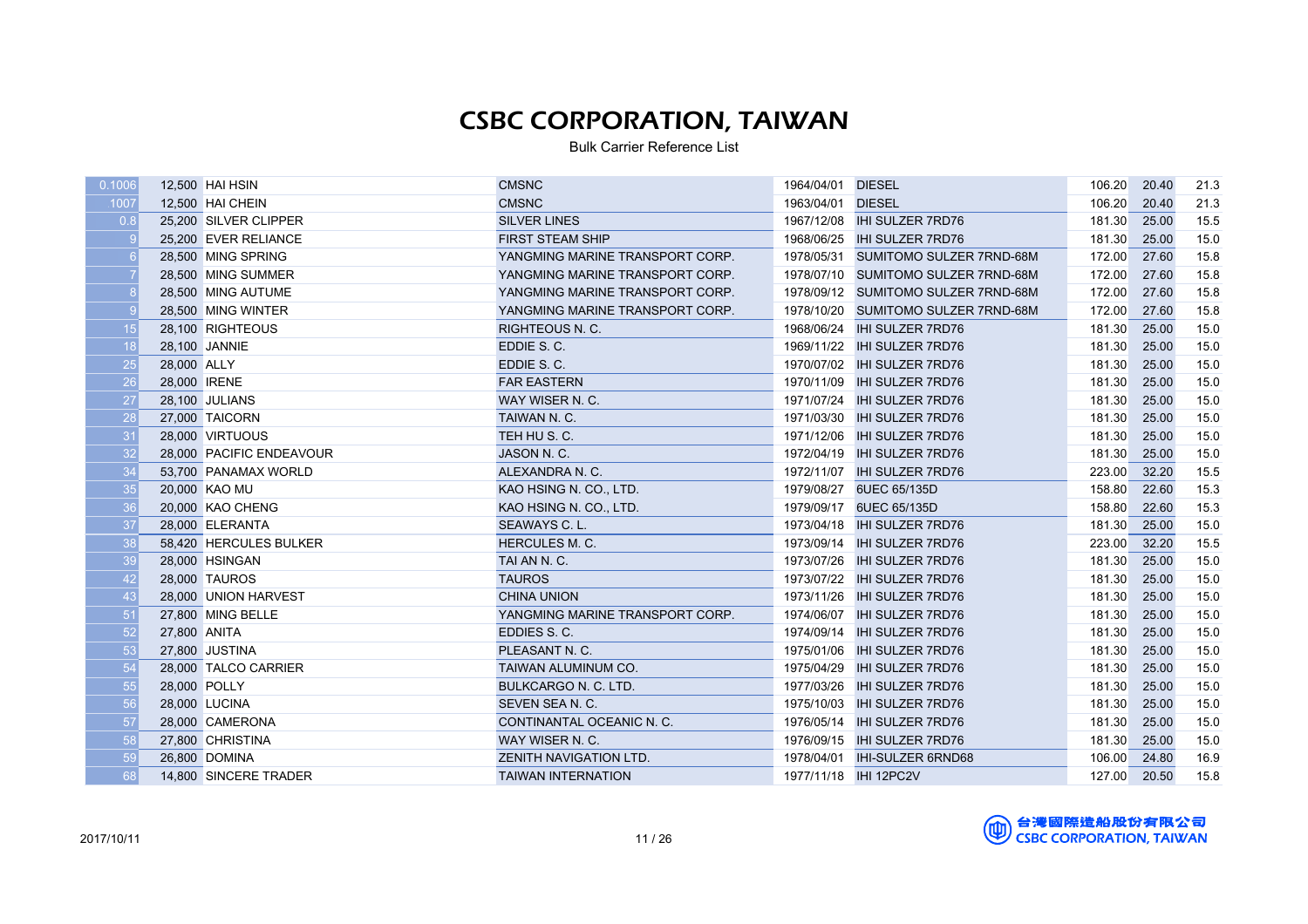| 69<br>20.50<br>15.8<br>14,800 GLORIOUS TRADER<br><b>TAIWAN INTERNATION</b><br>127.00<br>82<br>1978/07/25 6UEC 52/105<br>127.80<br>20.50<br>13.2<br>11,700 UNION RIVER<br>CHUAN TUNG NAVIGATION CO., LTD.<br>86<br>27.50<br>15.8<br>28,900 TAI LUNG<br>TAIWAN NAVIGATION CO., LTD.<br>1979/09/08<br><b>IHI SULZER 7RND68M</b><br>173.00<br>15.8<br>87<br>28,900 TAI HSIUNG<br>TAIWAN NAVIGATION CO., LTD.<br>173.00<br>27.50<br>91<br>14.8<br>18,500 CHAR HSING<br>MITSUBISHI 8UEC 52/125H<br>148.70<br>22.80<br>CHAR HSING MARINE CO., LTD.<br>1979/09/06<br>92<br>14.8<br>148.70<br>22.80<br>18,500 CHAR CHING<br>CHAR HSING MARINE CO., LTD.<br>1979/11/18<br>MITSUBISHI 8UEC 52/125H<br>160<br>15.0<br>187.70<br>37,000 TAICHUNG<br>TAIWAN NAVIGATION CORP.<br>1982/01/20<br>TMMC-SULZER 6RND68M<br>28.40<br>169<br>14.5<br>37.000 KEELUNG<br><b>TAIWAN NAVIGATION CORP.</b><br><b>TMMC-SULZER 5RLB66</b><br>187.70<br>28.40<br>1985/01/28<br>14.9<br>179<br>58.420 FAIR WIND VENTURE<br><b>DAH WAH SHIPPING</b><br>223.00<br>32.20<br>1981/01/06<br>TMMC-SULZER 6RND76M<br>180<br>14.9<br><b>TRIUMPH CARRIER</b><br>223.00<br>58,420 ENTERNITY VENTURE<br>1981/04/10<br>TMMC-SULZER 6RND76M<br>32.20<br>187<br>14.9<br>223.00<br>32.20<br>58,420 NORDIC SANKO<br>TEH TUN STEAMSHIP CORP.<br>1981/01/15<br>TMMC-SULZER 6RND76M<br>188<br>14.9<br>223.00<br>32.20<br>58,420 NORDIC MONARCH<br>TEH TUN STEAMSHIP CORP.<br>1981/01/20<br>TMMC-SULZER 6RND76M<br>189<br>223.00<br>32.20<br>14.9<br>58,420 ASIA UNITY<br>DAWN MARITIME CORP.<br>TMMC-SULZER 6RND76M<br>1981/10/15<br>190<br>14.9<br>58,420 AFRICA UNITY<br>DAWN MARITIME CORP.<br>223.00<br>32.20<br>1982/04/29<br>TMMC-SULZER 6RND76M<br>204<br>223.00<br>32.20<br>14.9<br>58,420 CLARISSE VENTURE<br><b>JOY CARRIER INC.</b><br>1982/06/24<br>TMMC-SULZER 6RND76M<br>205<br>14.9<br>TMMC-SULZER 6RND76M<br>223.00<br>32.20<br>58,420 OAK PEARL<br>SPIFFING ENTERPRISE LTD.<br>1982/07/20<br>14.9<br>206<br>ERDINGTON SHIPPING LTD.<br>223.00<br>32.20<br>58,420 CELTIC LIGHT<br>1982/11/09<br>TMMC-SULZER 6RND76M<br>15.0<br>211<br>66,000 MORNING CAMELLIA<br>229.70<br>32.20<br>EDDIE STEAMSHIP LTD.<br>1983/12/06<br>TMMC-SULZER 6RLB76 ERP2<br>212<br>15.0<br>TMMC-SULZER 6RLB76 ERP2<br>229.70<br>32.20<br>66,000 MING WISDOM<br>YANGMING MARINE TRANSPORT CORP.<br>1984/03/31<br>213<br>15.0<br><b>CHINESE MARITIME LTD.</b><br>229.70<br>32.20<br>66,000 CHINA TRADE<br>1984/07/08<br>TMMC-SULZER 6RLB76 ERP2<br>214<br>15.0<br>229.70<br>32.20<br>66,000 EVER BLESSING<br>FIRST STEAMSHIP CO., LTD.<br>1985/01/28<br>TMMC-SULZER 6RLB76 ERP2<br>215<br>15.0<br>229.70<br>32.20<br>66,000 PANAMAX COSMOS<br>FAR EASERN N. C. LTD.<br>1984/04/09<br>TMMC-SULZER 6RLB76 ERP2<br>216<br>15.0<br>229.70<br>32.20<br>66,000 MING MERCHY<br>YANGMING MARINE TRANSPORT CORP.<br>1984/04/26<br>TMMC-SULZER 6RLB76 ERP2<br>217<br>15.0<br>229.70<br>32.20<br>66,000 GRAIN UNION<br><b>GRAIN UNION CORP.</b><br>1986/01/31<br>TMMC-SULZER 6RLB76 ERP2<br>218<br>229.70<br>32.20<br>15.0<br>66,000 MING COURAGE<br>YANGMING MARINE TRANSPORT CORP.<br>1984/06/02<br>TMMC-SULZER 6RLB76 ERP2<br>269<br>229.70<br>15.0<br>U MING MARINE TRANSPORT CORP.<br>1984/07/20<br>32.20<br>66,000 CEMTEX YUAN<br>TMMC-SULZER 6RLB76 ERP2<br>271<br>14.8<br>22,500 CHAR HWA<br>164.70<br>24.80<br>CHAR HSING MARINE CO., LTD.<br>1983/03/21<br>MITSUBISHI 7UEC 52/125H<br>272<br>14.8<br>22,500 CHAR MING<br>164.70<br>24.80<br>CHAR HSING MARINE CO., LTD.<br>1983/06/23<br>MITSUBISHI 7UEC 52/125H<br>15.8<br>281<br>131,000 CHINA STEEL TEAM<br>TMMC-SULZER 6RLB90 ERP 2<br>289.00<br>44.50<br>CHINA STEEL CORP.<br>1984/06/21<br>282<br>15.8<br>131,000 CHINA STEEL ENTREPRENEUR<br>TMMC-SULZER 6RLB90 ERP 2<br>289.00<br>44.50<br>CHINA STEEL CORP.<br>1984/08/22<br>283<br>134,000 CHINA STEEL REALIST<br>CHINA STEEL CORP.<br>TMMC-SULZER 6RLB90 ERP2<br>293.00<br>44.50<br>15.7<br>1984/11/05<br>284<br>CHINA STEEL CORP.<br>293.00<br>44.50<br>15.7<br>134,000 CHINA STEEL INNOVTOR<br>1984/12/31<br>TMMC-SULZER 6RLB90 ERP2<br>305<br>36,000 YASUKO VENTURE<br>180.00<br>15.9<br>SOLAR CARRIERS INC.<br>1985/04/23 MITSUI B&W 6L60MCE<br>28.40 | 0.1006 | 12,500 HAI HSIN | <b>CMSNC</b> | 1964/04/01 DIESEL | 106.20 | 20.40 | 21.3 |
|----------------------------------------------------------------------------------------------------------------------------------------------------------------------------------------------------------------------------------------------------------------------------------------------------------------------------------------------------------------------------------------------------------------------------------------------------------------------------------------------------------------------------------------------------------------------------------------------------------------------------------------------------------------------------------------------------------------------------------------------------------------------------------------------------------------------------------------------------------------------------------------------------------------------------------------------------------------------------------------------------------------------------------------------------------------------------------------------------------------------------------------------------------------------------------------------------------------------------------------------------------------------------------------------------------------------------------------------------------------------------------------------------------------------------------------------------------------------------------------------------------------------------------------------------------------------------------------------------------------------------------------------------------------------------------------------------------------------------------------------------------------------------------------------------------------------------------------------------------------------------------------------------------------------------------------------------------------------------------------------------------------------------------------------------------------------------------------------------------------------------------------------------------------------------------------------------------------------------------------------------------------------------------------------------------------------------------------------------------------------------------------------------------------------------------------------------------------------------------------------------------------------------------------------------------------------------------------------------------------------------------------------------------------------------------------------------------------------------------------------------------------------------------------------------------------------------------------------------------------------------------------------------------------------------------------------------------------------------------------------------------------------------------------------------------------------------------------------------------------------------------------------------------------------------------------------------------------------------------------------------------------------------------------------------------------------------------------------------------------------------------------------------------------------------------------------------------------------------------------------------------------------------------------------------------------------------------------------------------------------------------------------------------------------------------------------------------------------------------------------------------------------------------------------------------------------------------------------------------------------------------------------------------------------------------------------------------------------------------------------------------------------------------------------------------------------------------------------------------------------------------------------------------------------------------------------------------|--------|-----------------|--------------|-------------------|--------|-------|------|
|                                                                                                                                                                                                                                                                                                                                                                                                                                                                                                                                                                                                                                                                                                                                                                                                                                                                                                                                                                                                                                                                                                                                                                                                                                                                                                                                                                                                                                                                                                                                                                                                                                                                                                                                                                                                                                                                                                                                                                                                                                                                                                                                                                                                                                                                                                                                                                                                                                                                                                                                                                                                                                                                                                                                                                                                                                                                                                                                                                                                                                                                                                                                                                                                                                                                                                                                                                                                                                                                                                                                                                                                                                                                                                                                                                                                                                                                                                                                                                                                                                                                                                                                                                                                          |        |                 |              |                   |        |       |      |
|                                                                                                                                                                                                                                                                                                                                                                                                                                                                                                                                                                                                                                                                                                                                                                                                                                                                                                                                                                                                                                                                                                                                                                                                                                                                                                                                                                                                                                                                                                                                                                                                                                                                                                                                                                                                                                                                                                                                                                                                                                                                                                                                                                                                                                                                                                                                                                                                                                                                                                                                                                                                                                                                                                                                                                                                                                                                                                                                                                                                                                                                                                                                                                                                                                                                                                                                                                                                                                                                                                                                                                                                                                                                                                                                                                                                                                                                                                                                                                                                                                                                                                                                                                                                          |        |                 |              |                   |        |       |      |
|                                                                                                                                                                                                                                                                                                                                                                                                                                                                                                                                                                                                                                                                                                                                                                                                                                                                                                                                                                                                                                                                                                                                                                                                                                                                                                                                                                                                                                                                                                                                                                                                                                                                                                                                                                                                                                                                                                                                                                                                                                                                                                                                                                                                                                                                                                                                                                                                                                                                                                                                                                                                                                                                                                                                                                                                                                                                                                                                                                                                                                                                                                                                                                                                                                                                                                                                                                                                                                                                                                                                                                                                                                                                                                                                                                                                                                                                                                                                                                                                                                                                                                                                                                                                          |        |                 |              |                   |        |       |      |
|                                                                                                                                                                                                                                                                                                                                                                                                                                                                                                                                                                                                                                                                                                                                                                                                                                                                                                                                                                                                                                                                                                                                                                                                                                                                                                                                                                                                                                                                                                                                                                                                                                                                                                                                                                                                                                                                                                                                                                                                                                                                                                                                                                                                                                                                                                                                                                                                                                                                                                                                                                                                                                                                                                                                                                                                                                                                                                                                                                                                                                                                                                                                                                                                                                                                                                                                                                                                                                                                                                                                                                                                                                                                                                                                                                                                                                                                                                                                                                                                                                                                                                                                                                                                          |        |                 |              |                   |        |       |      |
|                                                                                                                                                                                                                                                                                                                                                                                                                                                                                                                                                                                                                                                                                                                                                                                                                                                                                                                                                                                                                                                                                                                                                                                                                                                                                                                                                                                                                                                                                                                                                                                                                                                                                                                                                                                                                                                                                                                                                                                                                                                                                                                                                                                                                                                                                                                                                                                                                                                                                                                                                                                                                                                                                                                                                                                                                                                                                                                                                                                                                                                                                                                                                                                                                                                                                                                                                                                                                                                                                                                                                                                                                                                                                                                                                                                                                                                                                                                                                                                                                                                                                                                                                                                                          |        |                 |              |                   |        |       |      |
|                                                                                                                                                                                                                                                                                                                                                                                                                                                                                                                                                                                                                                                                                                                                                                                                                                                                                                                                                                                                                                                                                                                                                                                                                                                                                                                                                                                                                                                                                                                                                                                                                                                                                                                                                                                                                                                                                                                                                                                                                                                                                                                                                                                                                                                                                                                                                                                                                                                                                                                                                                                                                                                                                                                                                                                                                                                                                                                                                                                                                                                                                                                                                                                                                                                                                                                                                                                                                                                                                                                                                                                                                                                                                                                                                                                                                                                                                                                                                                                                                                                                                                                                                                                                          |        |                 |              |                   |        |       |      |
|                                                                                                                                                                                                                                                                                                                                                                                                                                                                                                                                                                                                                                                                                                                                                                                                                                                                                                                                                                                                                                                                                                                                                                                                                                                                                                                                                                                                                                                                                                                                                                                                                                                                                                                                                                                                                                                                                                                                                                                                                                                                                                                                                                                                                                                                                                                                                                                                                                                                                                                                                                                                                                                                                                                                                                                                                                                                                                                                                                                                                                                                                                                                                                                                                                                                                                                                                                                                                                                                                                                                                                                                                                                                                                                                                                                                                                                                                                                                                                                                                                                                                                                                                                                                          |        |                 |              |                   |        |       |      |
|                                                                                                                                                                                                                                                                                                                                                                                                                                                                                                                                                                                                                                                                                                                                                                                                                                                                                                                                                                                                                                                                                                                                                                                                                                                                                                                                                                                                                                                                                                                                                                                                                                                                                                                                                                                                                                                                                                                                                                                                                                                                                                                                                                                                                                                                                                                                                                                                                                                                                                                                                                                                                                                                                                                                                                                                                                                                                                                                                                                                                                                                                                                                                                                                                                                                                                                                                                                                                                                                                                                                                                                                                                                                                                                                                                                                                                                                                                                                                                                                                                                                                                                                                                                                          |        |                 |              |                   |        |       |      |
|                                                                                                                                                                                                                                                                                                                                                                                                                                                                                                                                                                                                                                                                                                                                                                                                                                                                                                                                                                                                                                                                                                                                                                                                                                                                                                                                                                                                                                                                                                                                                                                                                                                                                                                                                                                                                                                                                                                                                                                                                                                                                                                                                                                                                                                                                                                                                                                                                                                                                                                                                                                                                                                                                                                                                                                                                                                                                                                                                                                                                                                                                                                                                                                                                                                                                                                                                                                                                                                                                                                                                                                                                                                                                                                                                                                                                                                                                                                                                                                                                                                                                                                                                                                                          |        |                 |              |                   |        |       |      |
|                                                                                                                                                                                                                                                                                                                                                                                                                                                                                                                                                                                                                                                                                                                                                                                                                                                                                                                                                                                                                                                                                                                                                                                                                                                                                                                                                                                                                                                                                                                                                                                                                                                                                                                                                                                                                                                                                                                                                                                                                                                                                                                                                                                                                                                                                                                                                                                                                                                                                                                                                                                                                                                                                                                                                                                                                                                                                                                                                                                                                                                                                                                                                                                                                                                                                                                                                                                                                                                                                                                                                                                                                                                                                                                                                                                                                                                                                                                                                                                                                                                                                                                                                                                                          |        |                 |              |                   |        |       |      |
|                                                                                                                                                                                                                                                                                                                                                                                                                                                                                                                                                                                                                                                                                                                                                                                                                                                                                                                                                                                                                                                                                                                                                                                                                                                                                                                                                                                                                                                                                                                                                                                                                                                                                                                                                                                                                                                                                                                                                                                                                                                                                                                                                                                                                                                                                                                                                                                                                                                                                                                                                                                                                                                                                                                                                                                                                                                                                                                                                                                                                                                                                                                                                                                                                                                                                                                                                                                                                                                                                                                                                                                                                                                                                                                                                                                                                                                                                                                                                                                                                                                                                                                                                                                                          |        |                 |              |                   |        |       |      |
|                                                                                                                                                                                                                                                                                                                                                                                                                                                                                                                                                                                                                                                                                                                                                                                                                                                                                                                                                                                                                                                                                                                                                                                                                                                                                                                                                                                                                                                                                                                                                                                                                                                                                                                                                                                                                                                                                                                                                                                                                                                                                                                                                                                                                                                                                                                                                                                                                                                                                                                                                                                                                                                                                                                                                                                                                                                                                                                                                                                                                                                                                                                                                                                                                                                                                                                                                                                                                                                                                                                                                                                                                                                                                                                                                                                                                                                                                                                                                                                                                                                                                                                                                                                                          |        |                 |              |                   |        |       |      |
|                                                                                                                                                                                                                                                                                                                                                                                                                                                                                                                                                                                                                                                                                                                                                                                                                                                                                                                                                                                                                                                                                                                                                                                                                                                                                                                                                                                                                                                                                                                                                                                                                                                                                                                                                                                                                                                                                                                                                                                                                                                                                                                                                                                                                                                                                                                                                                                                                                                                                                                                                                                                                                                                                                                                                                                                                                                                                                                                                                                                                                                                                                                                                                                                                                                                                                                                                                                                                                                                                                                                                                                                                                                                                                                                                                                                                                                                                                                                                                                                                                                                                                                                                                                                          |        |                 |              |                   |        |       |      |
|                                                                                                                                                                                                                                                                                                                                                                                                                                                                                                                                                                                                                                                                                                                                                                                                                                                                                                                                                                                                                                                                                                                                                                                                                                                                                                                                                                                                                                                                                                                                                                                                                                                                                                                                                                                                                                                                                                                                                                                                                                                                                                                                                                                                                                                                                                                                                                                                                                                                                                                                                                                                                                                                                                                                                                                                                                                                                                                                                                                                                                                                                                                                                                                                                                                                                                                                                                                                                                                                                                                                                                                                                                                                                                                                                                                                                                                                                                                                                                                                                                                                                                                                                                                                          |        |                 |              |                   |        |       |      |
|                                                                                                                                                                                                                                                                                                                                                                                                                                                                                                                                                                                                                                                                                                                                                                                                                                                                                                                                                                                                                                                                                                                                                                                                                                                                                                                                                                                                                                                                                                                                                                                                                                                                                                                                                                                                                                                                                                                                                                                                                                                                                                                                                                                                                                                                                                                                                                                                                                                                                                                                                                                                                                                                                                                                                                                                                                                                                                                                                                                                                                                                                                                                                                                                                                                                                                                                                                                                                                                                                                                                                                                                                                                                                                                                                                                                                                                                                                                                                                                                                                                                                                                                                                                                          |        |                 |              |                   |        |       |      |
|                                                                                                                                                                                                                                                                                                                                                                                                                                                                                                                                                                                                                                                                                                                                                                                                                                                                                                                                                                                                                                                                                                                                                                                                                                                                                                                                                                                                                                                                                                                                                                                                                                                                                                                                                                                                                                                                                                                                                                                                                                                                                                                                                                                                                                                                                                                                                                                                                                                                                                                                                                                                                                                                                                                                                                                                                                                                                                                                                                                                                                                                                                                                                                                                                                                                                                                                                                                                                                                                                                                                                                                                                                                                                                                                                                                                                                                                                                                                                                                                                                                                                                                                                                                                          |        |                 |              |                   |        |       |      |
|                                                                                                                                                                                                                                                                                                                                                                                                                                                                                                                                                                                                                                                                                                                                                                                                                                                                                                                                                                                                                                                                                                                                                                                                                                                                                                                                                                                                                                                                                                                                                                                                                                                                                                                                                                                                                                                                                                                                                                                                                                                                                                                                                                                                                                                                                                                                                                                                                                                                                                                                                                                                                                                                                                                                                                                                                                                                                                                                                                                                                                                                                                                                                                                                                                                                                                                                                                                                                                                                                                                                                                                                                                                                                                                                                                                                                                                                                                                                                                                                                                                                                                                                                                                                          |        |                 |              |                   |        |       |      |
|                                                                                                                                                                                                                                                                                                                                                                                                                                                                                                                                                                                                                                                                                                                                                                                                                                                                                                                                                                                                                                                                                                                                                                                                                                                                                                                                                                                                                                                                                                                                                                                                                                                                                                                                                                                                                                                                                                                                                                                                                                                                                                                                                                                                                                                                                                                                                                                                                                                                                                                                                                                                                                                                                                                                                                                                                                                                                                                                                                                                                                                                                                                                                                                                                                                                                                                                                                                                                                                                                                                                                                                                                                                                                                                                                                                                                                                                                                                                                                                                                                                                                                                                                                                                          |        |                 |              |                   |        |       |      |
|                                                                                                                                                                                                                                                                                                                                                                                                                                                                                                                                                                                                                                                                                                                                                                                                                                                                                                                                                                                                                                                                                                                                                                                                                                                                                                                                                                                                                                                                                                                                                                                                                                                                                                                                                                                                                                                                                                                                                                                                                                                                                                                                                                                                                                                                                                                                                                                                                                                                                                                                                                                                                                                                                                                                                                                                                                                                                                                                                                                                                                                                                                                                                                                                                                                                                                                                                                                                                                                                                                                                                                                                                                                                                                                                                                                                                                                                                                                                                                                                                                                                                                                                                                                                          |        |                 |              |                   |        |       |      |
|                                                                                                                                                                                                                                                                                                                                                                                                                                                                                                                                                                                                                                                                                                                                                                                                                                                                                                                                                                                                                                                                                                                                                                                                                                                                                                                                                                                                                                                                                                                                                                                                                                                                                                                                                                                                                                                                                                                                                                                                                                                                                                                                                                                                                                                                                                                                                                                                                                                                                                                                                                                                                                                                                                                                                                                                                                                                                                                                                                                                                                                                                                                                                                                                                                                                                                                                                                                                                                                                                                                                                                                                                                                                                                                                                                                                                                                                                                                                                                                                                                                                                                                                                                                                          |        |                 |              |                   |        |       |      |
|                                                                                                                                                                                                                                                                                                                                                                                                                                                                                                                                                                                                                                                                                                                                                                                                                                                                                                                                                                                                                                                                                                                                                                                                                                                                                                                                                                                                                                                                                                                                                                                                                                                                                                                                                                                                                                                                                                                                                                                                                                                                                                                                                                                                                                                                                                                                                                                                                                                                                                                                                                                                                                                                                                                                                                                                                                                                                                                                                                                                                                                                                                                                                                                                                                                                                                                                                                                                                                                                                                                                                                                                                                                                                                                                                                                                                                                                                                                                                                                                                                                                                                                                                                                                          |        |                 |              |                   |        |       |      |
|                                                                                                                                                                                                                                                                                                                                                                                                                                                                                                                                                                                                                                                                                                                                                                                                                                                                                                                                                                                                                                                                                                                                                                                                                                                                                                                                                                                                                                                                                                                                                                                                                                                                                                                                                                                                                                                                                                                                                                                                                                                                                                                                                                                                                                                                                                                                                                                                                                                                                                                                                                                                                                                                                                                                                                                                                                                                                                                                                                                                                                                                                                                                                                                                                                                                                                                                                                                                                                                                                                                                                                                                                                                                                                                                                                                                                                                                                                                                                                                                                                                                                                                                                                                                          |        |                 |              |                   |        |       |      |
|                                                                                                                                                                                                                                                                                                                                                                                                                                                                                                                                                                                                                                                                                                                                                                                                                                                                                                                                                                                                                                                                                                                                                                                                                                                                                                                                                                                                                                                                                                                                                                                                                                                                                                                                                                                                                                                                                                                                                                                                                                                                                                                                                                                                                                                                                                                                                                                                                                                                                                                                                                                                                                                                                                                                                                                                                                                                                                                                                                                                                                                                                                                                                                                                                                                                                                                                                                                                                                                                                                                                                                                                                                                                                                                                                                                                                                                                                                                                                                                                                                                                                                                                                                                                          |        |                 |              |                   |        |       |      |
|                                                                                                                                                                                                                                                                                                                                                                                                                                                                                                                                                                                                                                                                                                                                                                                                                                                                                                                                                                                                                                                                                                                                                                                                                                                                                                                                                                                                                                                                                                                                                                                                                                                                                                                                                                                                                                                                                                                                                                                                                                                                                                                                                                                                                                                                                                                                                                                                                                                                                                                                                                                                                                                                                                                                                                                                                                                                                                                                                                                                                                                                                                                                                                                                                                                                                                                                                                                                                                                                                                                                                                                                                                                                                                                                                                                                                                                                                                                                                                                                                                                                                                                                                                                                          |        |                 |              |                   |        |       |      |
|                                                                                                                                                                                                                                                                                                                                                                                                                                                                                                                                                                                                                                                                                                                                                                                                                                                                                                                                                                                                                                                                                                                                                                                                                                                                                                                                                                                                                                                                                                                                                                                                                                                                                                                                                                                                                                                                                                                                                                                                                                                                                                                                                                                                                                                                                                                                                                                                                                                                                                                                                                                                                                                                                                                                                                                                                                                                                                                                                                                                                                                                                                                                                                                                                                                                                                                                                                                                                                                                                                                                                                                                                                                                                                                                                                                                                                                                                                                                                                                                                                                                                                                                                                                                          |        |                 |              |                   |        |       |      |
|                                                                                                                                                                                                                                                                                                                                                                                                                                                                                                                                                                                                                                                                                                                                                                                                                                                                                                                                                                                                                                                                                                                                                                                                                                                                                                                                                                                                                                                                                                                                                                                                                                                                                                                                                                                                                                                                                                                                                                                                                                                                                                                                                                                                                                                                                                                                                                                                                                                                                                                                                                                                                                                                                                                                                                                                                                                                                                                                                                                                                                                                                                                                                                                                                                                                                                                                                                                                                                                                                                                                                                                                                                                                                                                                                                                                                                                                                                                                                                                                                                                                                                                                                                                                          |        |                 |              |                   |        |       |      |
|                                                                                                                                                                                                                                                                                                                                                                                                                                                                                                                                                                                                                                                                                                                                                                                                                                                                                                                                                                                                                                                                                                                                                                                                                                                                                                                                                                                                                                                                                                                                                                                                                                                                                                                                                                                                                                                                                                                                                                                                                                                                                                                                                                                                                                                                                                                                                                                                                                                                                                                                                                                                                                                                                                                                                                                                                                                                                                                                                                                                                                                                                                                                                                                                                                                                                                                                                                                                                                                                                                                                                                                                                                                                                                                                                                                                                                                                                                                                                                                                                                                                                                                                                                                                          |        |                 |              |                   |        |       |      |
|                                                                                                                                                                                                                                                                                                                                                                                                                                                                                                                                                                                                                                                                                                                                                                                                                                                                                                                                                                                                                                                                                                                                                                                                                                                                                                                                                                                                                                                                                                                                                                                                                                                                                                                                                                                                                                                                                                                                                                                                                                                                                                                                                                                                                                                                                                                                                                                                                                                                                                                                                                                                                                                                                                                                                                                                                                                                                                                                                                                                                                                                                                                                                                                                                                                                                                                                                                                                                                                                                                                                                                                                                                                                                                                                                                                                                                                                                                                                                                                                                                                                                                                                                                                                          |        |                 |              |                   |        |       |      |
|                                                                                                                                                                                                                                                                                                                                                                                                                                                                                                                                                                                                                                                                                                                                                                                                                                                                                                                                                                                                                                                                                                                                                                                                                                                                                                                                                                                                                                                                                                                                                                                                                                                                                                                                                                                                                                                                                                                                                                                                                                                                                                                                                                                                                                                                                                                                                                                                                                                                                                                                                                                                                                                                                                                                                                                                                                                                                                                                                                                                                                                                                                                                                                                                                                                                                                                                                                                                                                                                                                                                                                                                                                                                                                                                                                                                                                                                                                                                                                                                                                                                                                                                                                                                          |        |                 |              |                   |        |       |      |
|                                                                                                                                                                                                                                                                                                                                                                                                                                                                                                                                                                                                                                                                                                                                                                                                                                                                                                                                                                                                                                                                                                                                                                                                                                                                                                                                                                                                                                                                                                                                                                                                                                                                                                                                                                                                                                                                                                                                                                                                                                                                                                                                                                                                                                                                                                                                                                                                                                                                                                                                                                                                                                                                                                                                                                                                                                                                                                                                                                                                                                                                                                                                                                                                                                                                                                                                                                                                                                                                                                                                                                                                                                                                                                                                                                                                                                                                                                                                                                                                                                                                                                                                                                                                          |        |                 |              |                   |        |       |      |
|                                                                                                                                                                                                                                                                                                                                                                                                                                                                                                                                                                                                                                                                                                                                                                                                                                                                                                                                                                                                                                                                                                                                                                                                                                                                                                                                                                                                                                                                                                                                                                                                                                                                                                                                                                                                                                                                                                                                                                                                                                                                                                                                                                                                                                                                                                                                                                                                                                                                                                                                                                                                                                                                                                                                                                                                                                                                                                                                                                                                                                                                                                                                                                                                                                                                                                                                                                                                                                                                                                                                                                                                                                                                                                                                                                                                                                                                                                                                                                                                                                                                                                                                                                                                          |        |                 |              |                   |        |       |      |
|                                                                                                                                                                                                                                                                                                                                                                                                                                                                                                                                                                                                                                                                                                                                                                                                                                                                                                                                                                                                                                                                                                                                                                                                                                                                                                                                                                                                                                                                                                                                                                                                                                                                                                                                                                                                                                                                                                                                                                                                                                                                                                                                                                                                                                                                                                                                                                                                                                                                                                                                                                                                                                                                                                                                                                                                                                                                                                                                                                                                                                                                                                                                                                                                                                                                                                                                                                                                                                                                                                                                                                                                                                                                                                                                                                                                                                                                                                                                                                                                                                                                                                                                                                                                          |        |                 |              |                   |        |       |      |
|                                                                                                                                                                                                                                                                                                                                                                                                                                                                                                                                                                                                                                                                                                                                                                                                                                                                                                                                                                                                                                                                                                                                                                                                                                                                                                                                                                                                                                                                                                                                                                                                                                                                                                                                                                                                                                                                                                                                                                                                                                                                                                                                                                                                                                                                                                                                                                                                                                                                                                                                                                                                                                                                                                                                                                                                                                                                                                                                                                                                                                                                                                                                                                                                                                                                                                                                                                                                                                                                                                                                                                                                                                                                                                                                                                                                                                                                                                                                                                                                                                                                                                                                                                                                          |        |                 |              |                   |        |       |      |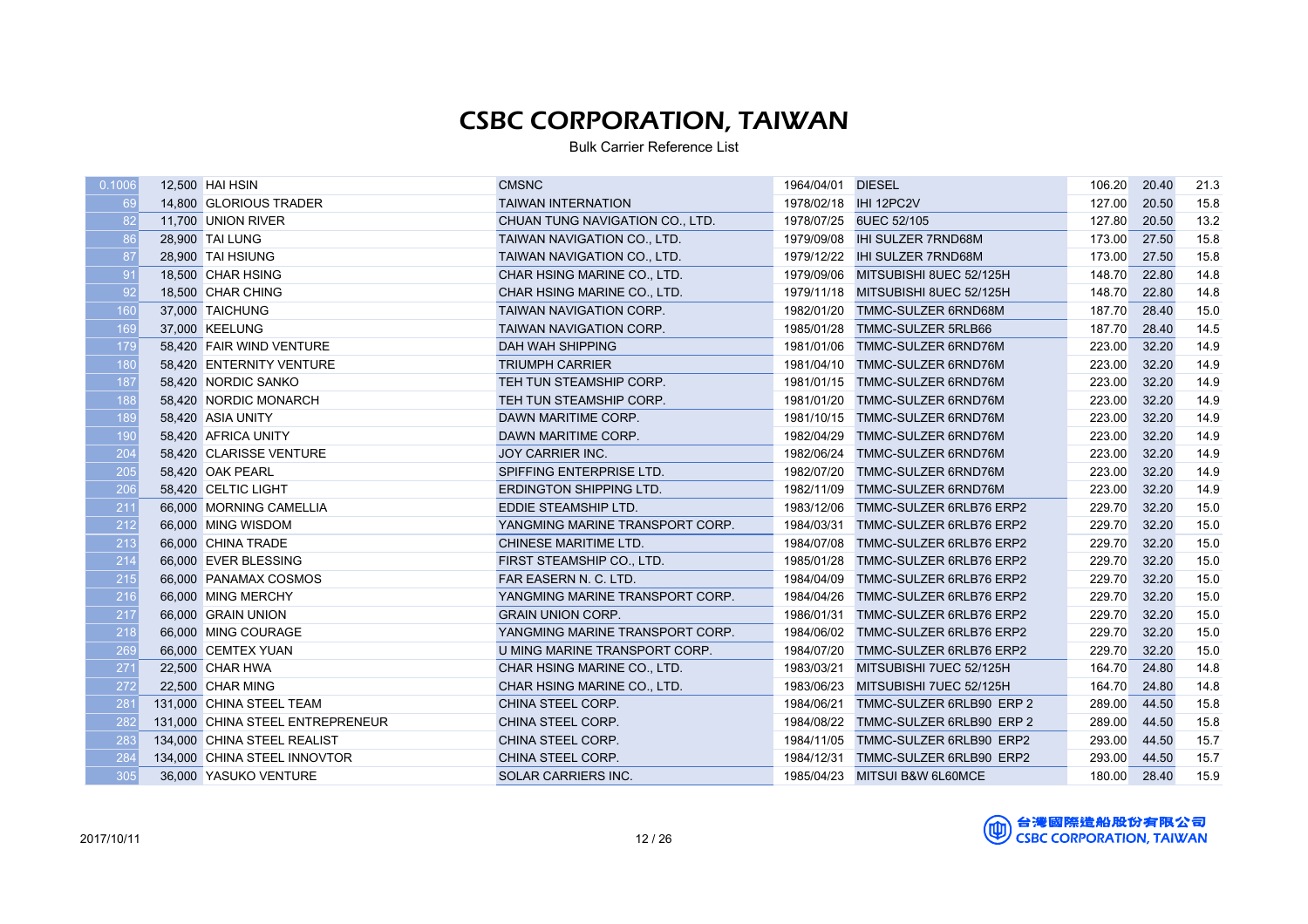| 306<br>15.9<br>36,000 BRAVE VENTURE<br>SOLIDARITY CARRIERS INC.<br>1985/12/06 MITSUI B&W 6L60MCE<br>180.00<br>28.40<br>323<br>189.90<br>29.60<br>14.0<br>38,700 STAR BONITA<br>DECENT NAVIGATION S. A.<br>1986/07/01 SULZER 6RTA58<br>324<br>14.0<br>DECENT VAVIGATION S. A.<br><b>SULZER 6RTA58</b><br>189.90<br>29.60<br>38,700 STAR BALLENA<br>1986/08/20<br>14.4<br>337<br>288.94<br>44.50<br>151,000 CHINA PROSPERITY<br>CHINESE MARITIME LTD.<br>1986/06/21 TMMC-SULZER 6RTA76<br>338<br>14.4<br>288.94<br>44.50<br>151,000 CHINA FORTUNE<br>CHINA FORTUNEE MARITIME<br>1986/12/15<br>TMMC-SULZER 6RTA76<br>358<br>15.0<br>66,000 CEMTE HUNTER<br>229.70<br>32.20<br>U-MING MARINE TRANSPORT CORP.<br>1989/01/06<br><b>B&amp;W 6S60MC</b><br>15.9<br>361<br>270.00<br>149,000 WATERFORD<br>SINCERE NAVIGATION CORP.<br>1990/01/22<br>MAN-B&W 5L80MCE<br>43.00<br>363<br><b>MARVELLOUS NAVIGATION INC.</b><br>288.94<br>44.50<br>14.4<br>151.000 MARVELLOUS<br>1989/11/15<br>TMMC-SULZER 6RTA76<br>365<br>1989/06/16<br>270.00<br>15.0<br>149,000 PULANG LUPA<br>I. M. NAVIERA S. A.<br>MAN-B&W 5L80MCE<br>43.00<br>368<br>229.70<br>15.0<br>66,000 CEMTEX HUTER<br>U-MING MARINE TRANSPORT CORP.<br>1989/01/27<br><b>B&amp;W 6S60MC</b><br>32.20<br>15.9<br>370<br>149,000 EM LAIN<br>SANDERSTEAD CORP.<br>1989/09/30<br>270.00<br>43.00<br>MAN-B&W 5L80MCE<br>381<br>15.9<br>149,000 TAI SHAN<br>1990/06/21<br>270.00<br>43.00<br>SINCERE NAVIGATION CORP.<br>MAN-B&W 5L80MCE<br>382<br>15.0<br>EPOCH SHIPPING S.A.<br>1990/03/13 MAN-B&W 5L80MCE<br>270.00<br>43.00<br>149,000 LA PALOMA<br>383<br>15.9<br>149,000 PROSPEROUS<br>ADVENTUROUS NAVIGATION INC.<br>270.00<br>43.00<br>1990/06/07<br>MAN-B&W 5L80MCE<br>385<br>15.9<br>149,000 YORK<br>1990/07/18 MAN-B&W 5L80MCE<br>270.00<br>43.00<br>SINCERE NAVIGATION CORP.<br>387<br>15.9<br>270.00<br>43.00<br>149,000 CAPE ASIA<br>CHINA FORTUNE MARITIME<br>1990/08/24<br>MAN-B&W 5L80MCE<br>502<br>15.9<br>270.00<br>149,000 CAPE AUSTRALIA<br>U-MING MARINE TRANSPORT CORP.<br>1990/10/12 MAN-B&W 5L80MCE<br>43.00<br>508<br>15.9<br>270.00<br>43.00<br>149,000 CSK EVEREST<br>ATLAS MARINE TRANSPORT CO., LTD.<br>1991/01/04<br>MAN-B&W 5L80MCE<br>515<br>15.9<br>270.00<br>43.00<br>149,000 CAPE AMERICA<br>U-MING MARINE TRANSPORT CORP.<br>1991/02/26<br>MAN-B&W 5L80MCE<br>519<br>15.9<br>SINCERE NAVIGATION CORP.<br>270.00<br>43.00<br>149,000 WAH SHAN<br>1991/08/16<br>MAN-B&W 5L80MCE<br>15.9<br>520<br>270.00<br>149,000 CAPE AFRICA<br>U-MING MARINE TRANSPORT CORP.<br>43.00<br>1991/08/14<br>MAN-B&W 5L80MCE<br>535<br>15.9<br><b>NYK</b><br>270.00<br>43.00<br>149,000 SETA MARU<br>1992/06/25<br>MAN-B&W 5L80MCE<br>550<br>15.9<br>149,000 WINONA<br>PARCHMORE INVESTMENT LTD.<br>1993/02/23<br>270.00<br>43.00<br>MAN-B&W 5L80MCE<br>551<br>15.9<br>149,000 LOWLANDS JADE<br>SINANCO INVESTMENTS CORP.<br>270.00<br>43.00<br>1992/11/02<br>MAN-B&W 5L80MCE<br>552<br>15.9<br><b>NYK</b><br>1993/03/31<br>270.00<br>43.00<br>149,000 SAIKYO<br>MAN-B&W 5L80MCE<br>553<br>15.9<br><b>FABULOUS NAVIGATION INC.</b><br>270.00<br>43.00<br>149,000 ABEROUS<br>1992/09/17<br>MAN-B&W 5L80MCE<br>557<br>15.9<br>270.00<br>43.00<br>149,000 CHINA FORTUNE<br>CHINESE MARINE LTD.<br>1992/11/30<br>MAN-B&W 5L80MCE<br>558<br>15.9<br>270.00<br>43.00<br>149,000 kWK LEGACY<br><b>GULF Bulk Carrier INC.</b><br>1993/02/25<br>MAN-B&W 5L80MCE<br>559<br>15.9<br>270.00<br>43.00<br>149,000 NEW HALCYON<br>HSIN CHIEN MARINE CORP.<br>1993/07/01<br>MAN-B&W 5L80MCE<br>561<br>15.9<br>270.00<br>43.00<br>149,000 CHOU SHAN<br>SINCERE NAVIGATION CORP.<br>1993/05/05<br>MAN-B&W 5L80MCE<br>562<br>U-MING MARINE TRANSPORT CORP.<br>270.00<br>15.9<br>149,000 CAPE EUROPE<br>1993/08/20<br>MAN-B&W 5L80MCE<br>43.00<br>563<br><b>CLIPPER MARITIME LTD.</b><br>270.00<br>15.9<br>149,000 SILVER CLIPPER<br>1993/08/23<br>MAN-B&W 5L80MCE<br>43.00<br>570<br>270.00 43.00<br>15.9<br>149,000 CAPE CATHAY<br>U-MING MARINE TRANSPORT CORP.<br>1993/11/16 MAN-B&W 5L80MCE | 0.1006 | 12,500 HAI HSIN | <b>CMSNC</b> | 1964/04/01 DIESEL | 106.20 | 20.40 | 21.3 |
|-------------------------------------------------------------------------------------------------------------------------------------------------------------------------------------------------------------------------------------------------------------------------------------------------------------------------------------------------------------------------------------------------------------------------------------------------------------------------------------------------------------------------------------------------------------------------------------------------------------------------------------------------------------------------------------------------------------------------------------------------------------------------------------------------------------------------------------------------------------------------------------------------------------------------------------------------------------------------------------------------------------------------------------------------------------------------------------------------------------------------------------------------------------------------------------------------------------------------------------------------------------------------------------------------------------------------------------------------------------------------------------------------------------------------------------------------------------------------------------------------------------------------------------------------------------------------------------------------------------------------------------------------------------------------------------------------------------------------------------------------------------------------------------------------------------------------------------------------------------------------------------------------------------------------------------------------------------------------------------------------------------------------------------------------------------------------------------------------------------------------------------------------------------------------------------------------------------------------------------------------------------------------------------------------------------------------------------------------------------------------------------------------------------------------------------------------------------------------------------------------------------------------------------------------------------------------------------------------------------------------------------------------------------------------------------------------------------------------------------------------------------------------------------------------------------------------------------------------------------------------------------------------------------------------------------------------------------------------------------------------------------------------------------------------------------------------------------------------------------------------------------------------------------------------------------------------------------------------------------------------------------------------------------------------------------------------------------------------------------------------------------------------------------------------------------------------------------------------------------------------------------------------------------------------------------------------------------------------------------------------------------------------------------------------------------------------------------------------------------------------------------------------------------------------------------------------------------------------------------------------------------------------------------------------------------------------------------------------------------------------------------------------------------------|--------|-----------------|--------------|-------------------|--------|-------|------|
|                                                                                                                                                                                                                                                                                                                                                                                                                                                                                                                                                                                                                                                                                                                                                                                                                                                                                                                                                                                                                                                                                                                                                                                                                                                                                                                                                                                                                                                                                                                                                                                                                                                                                                                                                                                                                                                                                                                                                                                                                                                                                                                                                                                                                                                                                                                                                                                                                                                                                                                                                                                                                                                                                                                                                                                                                                                                                                                                                                                                                                                                                                                                                                                                                                                                                                                                                                                                                                                                                                                                                                                                                                                                                                                                                                                                                                                                                                                                                                                                                                           |        |                 |              |                   |        |       |      |
|                                                                                                                                                                                                                                                                                                                                                                                                                                                                                                                                                                                                                                                                                                                                                                                                                                                                                                                                                                                                                                                                                                                                                                                                                                                                                                                                                                                                                                                                                                                                                                                                                                                                                                                                                                                                                                                                                                                                                                                                                                                                                                                                                                                                                                                                                                                                                                                                                                                                                                                                                                                                                                                                                                                                                                                                                                                                                                                                                                                                                                                                                                                                                                                                                                                                                                                                                                                                                                                                                                                                                                                                                                                                                                                                                                                                                                                                                                                                                                                                                                           |        |                 |              |                   |        |       |      |
|                                                                                                                                                                                                                                                                                                                                                                                                                                                                                                                                                                                                                                                                                                                                                                                                                                                                                                                                                                                                                                                                                                                                                                                                                                                                                                                                                                                                                                                                                                                                                                                                                                                                                                                                                                                                                                                                                                                                                                                                                                                                                                                                                                                                                                                                                                                                                                                                                                                                                                                                                                                                                                                                                                                                                                                                                                                                                                                                                                                                                                                                                                                                                                                                                                                                                                                                                                                                                                                                                                                                                                                                                                                                                                                                                                                                                                                                                                                                                                                                                                           |        |                 |              |                   |        |       |      |
|                                                                                                                                                                                                                                                                                                                                                                                                                                                                                                                                                                                                                                                                                                                                                                                                                                                                                                                                                                                                                                                                                                                                                                                                                                                                                                                                                                                                                                                                                                                                                                                                                                                                                                                                                                                                                                                                                                                                                                                                                                                                                                                                                                                                                                                                                                                                                                                                                                                                                                                                                                                                                                                                                                                                                                                                                                                                                                                                                                                                                                                                                                                                                                                                                                                                                                                                                                                                                                                                                                                                                                                                                                                                                                                                                                                                                                                                                                                                                                                                                                           |        |                 |              |                   |        |       |      |
|                                                                                                                                                                                                                                                                                                                                                                                                                                                                                                                                                                                                                                                                                                                                                                                                                                                                                                                                                                                                                                                                                                                                                                                                                                                                                                                                                                                                                                                                                                                                                                                                                                                                                                                                                                                                                                                                                                                                                                                                                                                                                                                                                                                                                                                                                                                                                                                                                                                                                                                                                                                                                                                                                                                                                                                                                                                                                                                                                                                                                                                                                                                                                                                                                                                                                                                                                                                                                                                                                                                                                                                                                                                                                                                                                                                                                                                                                                                                                                                                                                           |        |                 |              |                   |        |       |      |
|                                                                                                                                                                                                                                                                                                                                                                                                                                                                                                                                                                                                                                                                                                                                                                                                                                                                                                                                                                                                                                                                                                                                                                                                                                                                                                                                                                                                                                                                                                                                                                                                                                                                                                                                                                                                                                                                                                                                                                                                                                                                                                                                                                                                                                                                                                                                                                                                                                                                                                                                                                                                                                                                                                                                                                                                                                                                                                                                                                                                                                                                                                                                                                                                                                                                                                                                                                                                                                                                                                                                                                                                                                                                                                                                                                                                                                                                                                                                                                                                                                           |        |                 |              |                   |        |       |      |
|                                                                                                                                                                                                                                                                                                                                                                                                                                                                                                                                                                                                                                                                                                                                                                                                                                                                                                                                                                                                                                                                                                                                                                                                                                                                                                                                                                                                                                                                                                                                                                                                                                                                                                                                                                                                                                                                                                                                                                                                                                                                                                                                                                                                                                                                                                                                                                                                                                                                                                                                                                                                                                                                                                                                                                                                                                                                                                                                                                                                                                                                                                                                                                                                                                                                                                                                                                                                                                                                                                                                                                                                                                                                                                                                                                                                                                                                                                                                                                                                                                           |        |                 |              |                   |        |       |      |
|                                                                                                                                                                                                                                                                                                                                                                                                                                                                                                                                                                                                                                                                                                                                                                                                                                                                                                                                                                                                                                                                                                                                                                                                                                                                                                                                                                                                                                                                                                                                                                                                                                                                                                                                                                                                                                                                                                                                                                                                                                                                                                                                                                                                                                                                                                                                                                                                                                                                                                                                                                                                                                                                                                                                                                                                                                                                                                                                                                                                                                                                                                                                                                                                                                                                                                                                                                                                                                                                                                                                                                                                                                                                                                                                                                                                                                                                                                                                                                                                                                           |        |                 |              |                   |        |       |      |
|                                                                                                                                                                                                                                                                                                                                                                                                                                                                                                                                                                                                                                                                                                                                                                                                                                                                                                                                                                                                                                                                                                                                                                                                                                                                                                                                                                                                                                                                                                                                                                                                                                                                                                                                                                                                                                                                                                                                                                                                                                                                                                                                                                                                                                                                                                                                                                                                                                                                                                                                                                                                                                                                                                                                                                                                                                                                                                                                                                                                                                                                                                                                                                                                                                                                                                                                                                                                                                                                                                                                                                                                                                                                                                                                                                                                                                                                                                                                                                                                                                           |        |                 |              |                   |        |       |      |
|                                                                                                                                                                                                                                                                                                                                                                                                                                                                                                                                                                                                                                                                                                                                                                                                                                                                                                                                                                                                                                                                                                                                                                                                                                                                                                                                                                                                                                                                                                                                                                                                                                                                                                                                                                                                                                                                                                                                                                                                                                                                                                                                                                                                                                                                                                                                                                                                                                                                                                                                                                                                                                                                                                                                                                                                                                                                                                                                                                                                                                                                                                                                                                                                                                                                                                                                                                                                                                                                                                                                                                                                                                                                                                                                                                                                                                                                                                                                                                                                                                           |        |                 |              |                   |        |       |      |
|                                                                                                                                                                                                                                                                                                                                                                                                                                                                                                                                                                                                                                                                                                                                                                                                                                                                                                                                                                                                                                                                                                                                                                                                                                                                                                                                                                                                                                                                                                                                                                                                                                                                                                                                                                                                                                                                                                                                                                                                                                                                                                                                                                                                                                                                                                                                                                                                                                                                                                                                                                                                                                                                                                                                                                                                                                                                                                                                                                                                                                                                                                                                                                                                                                                                                                                                                                                                                                                                                                                                                                                                                                                                                                                                                                                                                                                                                                                                                                                                                                           |        |                 |              |                   |        |       |      |
|                                                                                                                                                                                                                                                                                                                                                                                                                                                                                                                                                                                                                                                                                                                                                                                                                                                                                                                                                                                                                                                                                                                                                                                                                                                                                                                                                                                                                                                                                                                                                                                                                                                                                                                                                                                                                                                                                                                                                                                                                                                                                                                                                                                                                                                                                                                                                                                                                                                                                                                                                                                                                                                                                                                                                                                                                                                                                                                                                                                                                                                                                                                                                                                                                                                                                                                                                                                                                                                                                                                                                                                                                                                                                                                                                                                                                                                                                                                                                                                                                                           |        |                 |              |                   |        |       |      |
|                                                                                                                                                                                                                                                                                                                                                                                                                                                                                                                                                                                                                                                                                                                                                                                                                                                                                                                                                                                                                                                                                                                                                                                                                                                                                                                                                                                                                                                                                                                                                                                                                                                                                                                                                                                                                                                                                                                                                                                                                                                                                                                                                                                                                                                                                                                                                                                                                                                                                                                                                                                                                                                                                                                                                                                                                                                                                                                                                                                                                                                                                                                                                                                                                                                                                                                                                                                                                                                                                                                                                                                                                                                                                                                                                                                                                                                                                                                                                                                                                                           |        |                 |              |                   |        |       |      |
|                                                                                                                                                                                                                                                                                                                                                                                                                                                                                                                                                                                                                                                                                                                                                                                                                                                                                                                                                                                                                                                                                                                                                                                                                                                                                                                                                                                                                                                                                                                                                                                                                                                                                                                                                                                                                                                                                                                                                                                                                                                                                                                                                                                                                                                                                                                                                                                                                                                                                                                                                                                                                                                                                                                                                                                                                                                                                                                                                                                                                                                                                                                                                                                                                                                                                                                                                                                                                                                                                                                                                                                                                                                                                                                                                                                                                                                                                                                                                                                                                                           |        |                 |              |                   |        |       |      |
|                                                                                                                                                                                                                                                                                                                                                                                                                                                                                                                                                                                                                                                                                                                                                                                                                                                                                                                                                                                                                                                                                                                                                                                                                                                                                                                                                                                                                                                                                                                                                                                                                                                                                                                                                                                                                                                                                                                                                                                                                                                                                                                                                                                                                                                                                                                                                                                                                                                                                                                                                                                                                                                                                                                                                                                                                                                                                                                                                                                                                                                                                                                                                                                                                                                                                                                                                                                                                                                                                                                                                                                                                                                                                                                                                                                                                                                                                                                                                                                                                                           |        |                 |              |                   |        |       |      |
|                                                                                                                                                                                                                                                                                                                                                                                                                                                                                                                                                                                                                                                                                                                                                                                                                                                                                                                                                                                                                                                                                                                                                                                                                                                                                                                                                                                                                                                                                                                                                                                                                                                                                                                                                                                                                                                                                                                                                                                                                                                                                                                                                                                                                                                                                                                                                                                                                                                                                                                                                                                                                                                                                                                                                                                                                                                                                                                                                                                                                                                                                                                                                                                                                                                                                                                                                                                                                                                                                                                                                                                                                                                                                                                                                                                                                                                                                                                                                                                                                                           |        |                 |              |                   |        |       |      |
|                                                                                                                                                                                                                                                                                                                                                                                                                                                                                                                                                                                                                                                                                                                                                                                                                                                                                                                                                                                                                                                                                                                                                                                                                                                                                                                                                                                                                                                                                                                                                                                                                                                                                                                                                                                                                                                                                                                                                                                                                                                                                                                                                                                                                                                                                                                                                                                                                                                                                                                                                                                                                                                                                                                                                                                                                                                                                                                                                                                                                                                                                                                                                                                                                                                                                                                                                                                                                                                                                                                                                                                                                                                                                                                                                                                                                                                                                                                                                                                                                                           |        |                 |              |                   |        |       |      |
|                                                                                                                                                                                                                                                                                                                                                                                                                                                                                                                                                                                                                                                                                                                                                                                                                                                                                                                                                                                                                                                                                                                                                                                                                                                                                                                                                                                                                                                                                                                                                                                                                                                                                                                                                                                                                                                                                                                                                                                                                                                                                                                                                                                                                                                                                                                                                                                                                                                                                                                                                                                                                                                                                                                                                                                                                                                                                                                                                                                                                                                                                                                                                                                                                                                                                                                                                                                                                                                                                                                                                                                                                                                                                                                                                                                                                                                                                                                                                                                                                                           |        |                 |              |                   |        |       |      |
|                                                                                                                                                                                                                                                                                                                                                                                                                                                                                                                                                                                                                                                                                                                                                                                                                                                                                                                                                                                                                                                                                                                                                                                                                                                                                                                                                                                                                                                                                                                                                                                                                                                                                                                                                                                                                                                                                                                                                                                                                                                                                                                                                                                                                                                                                                                                                                                                                                                                                                                                                                                                                                                                                                                                                                                                                                                                                                                                                                                                                                                                                                                                                                                                                                                                                                                                                                                                                                                                                                                                                                                                                                                                                                                                                                                                                                                                                                                                                                                                                                           |        |                 |              |                   |        |       |      |
|                                                                                                                                                                                                                                                                                                                                                                                                                                                                                                                                                                                                                                                                                                                                                                                                                                                                                                                                                                                                                                                                                                                                                                                                                                                                                                                                                                                                                                                                                                                                                                                                                                                                                                                                                                                                                                                                                                                                                                                                                                                                                                                                                                                                                                                                                                                                                                                                                                                                                                                                                                                                                                                                                                                                                                                                                                                                                                                                                                                                                                                                                                                                                                                                                                                                                                                                                                                                                                                                                                                                                                                                                                                                                                                                                                                                                                                                                                                                                                                                                                           |        |                 |              |                   |        |       |      |
|                                                                                                                                                                                                                                                                                                                                                                                                                                                                                                                                                                                                                                                                                                                                                                                                                                                                                                                                                                                                                                                                                                                                                                                                                                                                                                                                                                                                                                                                                                                                                                                                                                                                                                                                                                                                                                                                                                                                                                                                                                                                                                                                                                                                                                                                                                                                                                                                                                                                                                                                                                                                                                                                                                                                                                                                                                                                                                                                                                                                                                                                                                                                                                                                                                                                                                                                                                                                                                                                                                                                                                                                                                                                                                                                                                                                                                                                                                                                                                                                                                           |        |                 |              |                   |        |       |      |
|                                                                                                                                                                                                                                                                                                                                                                                                                                                                                                                                                                                                                                                                                                                                                                                                                                                                                                                                                                                                                                                                                                                                                                                                                                                                                                                                                                                                                                                                                                                                                                                                                                                                                                                                                                                                                                                                                                                                                                                                                                                                                                                                                                                                                                                                                                                                                                                                                                                                                                                                                                                                                                                                                                                                                                                                                                                                                                                                                                                                                                                                                                                                                                                                                                                                                                                                                                                                                                                                                                                                                                                                                                                                                                                                                                                                                                                                                                                                                                                                                                           |        |                 |              |                   |        |       |      |
|                                                                                                                                                                                                                                                                                                                                                                                                                                                                                                                                                                                                                                                                                                                                                                                                                                                                                                                                                                                                                                                                                                                                                                                                                                                                                                                                                                                                                                                                                                                                                                                                                                                                                                                                                                                                                                                                                                                                                                                                                                                                                                                                                                                                                                                                                                                                                                                                                                                                                                                                                                                                                                                                                                                                                                                                                                                                                                                                                                                                                                                                                                                                                                                                                                                                                                                                                                                                                                                                                                                                                                                                                                                                                                                                                                                                                                                                                                                                                                                                                                           |        |                 |              |                   |        |       |      |
|                                                                                                                                                                                                                                                                                                                                                                                                                                                                                                                                                                                                                                                                                                                                                                                                                                                                                                                                                                                                                                                                                                                                                                                                                                                                                                                                                                                                                                                                                                                                                                                                                                                                                                                                                                                                                                                                                                                                                                                                                                                                                                                                                                                                                                                                                                                                                                                                                                                                                                                                                                                                                                                                                                                                                                                                                                                                                                                                                                                                                                                                                                                                                                                                                                                                                                                                                                                                                                                                                                                                                                                                                                                                                                                                                                                                                                                                                                                                                                                                                                           |        |                 |              |                   |        |       |      |
|                                                                                                                                                                                                                                                                                                                                                                                                                                                                                                                                                                                                                                                                                                                                                                                                                                                                                                                                                                                                                                                                                                                                                                                                                                                                                                                                                                                                                                                                                                                                                                                                                                                                                                                                                                                                                                                                                                                                                                                                                                                                                                                                                                                                                                                                                                                                                                                                                                                                                                                                                                                                                                                                                                                                                                                                                                                                                                                                                                                                                                                                                                                                                                                                                                                                                                                                                                                                                                                                                                                                                                                                                                                                                                                                                                                                                                                                                                                                                                                                                                           |        |                 |              |                   |        |       |      |
|                                                                                                                                                                                                                                                                                                                                                                                                                                                                                                                                                                                                                                                                                                                                                                                                                                                                                                                                                                                                                                                                                                                                                                                                                                                                                                                                                                                                                                                                                                                                                                                                                                                                                                                                                                                                                                                                                                                                                                                                                                                                                                                                                                                                                                                                                                                                                                                                                                                                                                                                                                                                                                                                                                                                                                                                                                                                                                                                                                                                                                                                                                                                                                                                                                                                                                                                                                                                                                                                                                                                                                                                                                                                                                                                                                                                                                                                                                                                                                                                                                           |        |                 |              |                   |        |       |      |
|                                                                                                                                                                                                                                                                                                                                                                                                                                                                                                                                                                                                                                                                                                                                                                                                                                                                                                                                                                                                                                                                                                                                                                                                                                                                                                                                                                                                                                                                                                                                                                                                                                                                                                                                                                                                                                                                                                                                                                                                                                                                                                                                                                                                                                                                                                                                                                                                                                                                                                                                                                                                                                                                                                                                                                                                                                                                                                                                                                                                                                                                                                                                                                                                                                                                                                                                                                                                                                                                                                                                                                                                                                                                                                                                                                                                                                                                                                                                                                                                                                           |        |                 |              |                   |        |       |      |
|                                                                                                                                                                                                                                                                                                                                                                                                                                                                                                                                                                                                                                                                                                                                                                                                                                                                                                                                                                                                                                                                                                                                                                                                                                                                                                                                                                                                                                                                                                                                                                                                                                                                                                                                                                                                                                                                                                                                                                                                                                                                                                                                                                                                                                                                                                                                                                                                                                                                                                                                                                                                                                                                                                                                                                                                                                                                                                                                                                                                                                                                                                                                                                                                                                                                                                                                                                                                                                                                                                                                                                                                                                                                                                                                                                                                                                                                                                                                                                                                                                           |        |                 |              |                   |        |       |      |
|                                                                                                                                                                                                                                                                                                                                                                                                                                                                                                                                                                                                                                                                                                                                                                                                                                                                                                                                                                                                                                                                                                                                                                                                                                                                                                                                                                                                                                                                                                                                                                                                                                                                                                                                                                                                                                                                                                                                                                                                                                                                                                                                                                                                                                                                                                                                                                                                                                                                                                                                                                                                                                                                                                                                                                                                                                                                                                                                                                                                                                                                                                                                                                                                                                                                                                                                                                                                                                                                                                                                                                                                                                                                                                                                                                                                                                                                                                                                                                                                                                           |        |                 |              |                   |        |       |      |
|                                                                                                                                                                                                                                                                                                                                                                                                                                                                                                                                                                                                                                                                                                                                                                                                                                                                                                                                                                                                                                                                                                                                                                                                                                                                                                                                                                                                                                                                                                                                                                                                                                                                                                                                                                                                                                                                                                                                                                                                                                                                                                                                                                                                                                                                                                                                                                                                                                                                                                                                                                                                                                                                                                                                                                                                                                                                                                                                                                                                                                                                                                                                                                                                                                                                                                                                                                                                                                                                                                                                                                                                                                                                                                                                                                                                                                                                                                                                                                                                                                           |        |                 |              |                   |        |       |      |
|                                                                                                                                                                                                                                                                                                                                                                                                                                                                                                                                                                                                                                                                                                                                                                                                                                                                                                                                                                                                                                                                                                                                                                                                                                                                                                                                                                                                                                                                                                                                                                                                                                                                                                                                                                                                                                                                                                                                                                                                                                                                                                                                                                                                                                                                                                                                                                                                                                                                                                                                                                                                                                                                                                                                                                                                                                                                                                                                                                                                                                                                                                                                                                                                                                                                                                                                                                                                                                                                                                                                                                                                                                                                                                                                                                                                                                                                                                                                                                                                                                           |        |                 |              |                   |        |       |      |
|                                                                                                                                                                                                                                                                                                                                                                                                                                                                                                                                                                                                                                                                                                                                                                                                                                                                                                                                                                                                                                                                                                                                                                                                                                                                                                                                                                                                                                                                                                                                                                                                                                                                                                                                                                                                                                                                                                                                                                                                                                                                                                                                                                                                                                                                                                                                                                                                                                                                                                                                                                                                                                                                                                                                                                                                                                                                                                                                                                                                                                                                                                                                                                                                                                                                                                                                                                                                                                                                                                                                                                                                                                                                                                                                                                                                                                                                                                                                                                                                                                           |        |                 |              |                   |        |       |      |
|                                                                                                                                                                                                                                                                                                                                                                                                                                                                                                                                                                                                                                                                                                                                                                                                                                                                                                                                                                                                                                                                                                                                                                                                                                                                                                                                                                                                                                                                                                                                                                                                                                                                                                                                                                                                                                                                                                                                                                                                                                                                                                                                                                                                                                                                                                                                                                                                                                                                                                                                                                                                                                                                                                                                                                                                                                                                                                                                                                                                                                                                                                                                                                                                                                                                                                                                                                                                                                                                                                                                                                                                                                                                                                                                                                                                                                                                                                                                                                                                                                           |        |                 |              |                   |        |       |      |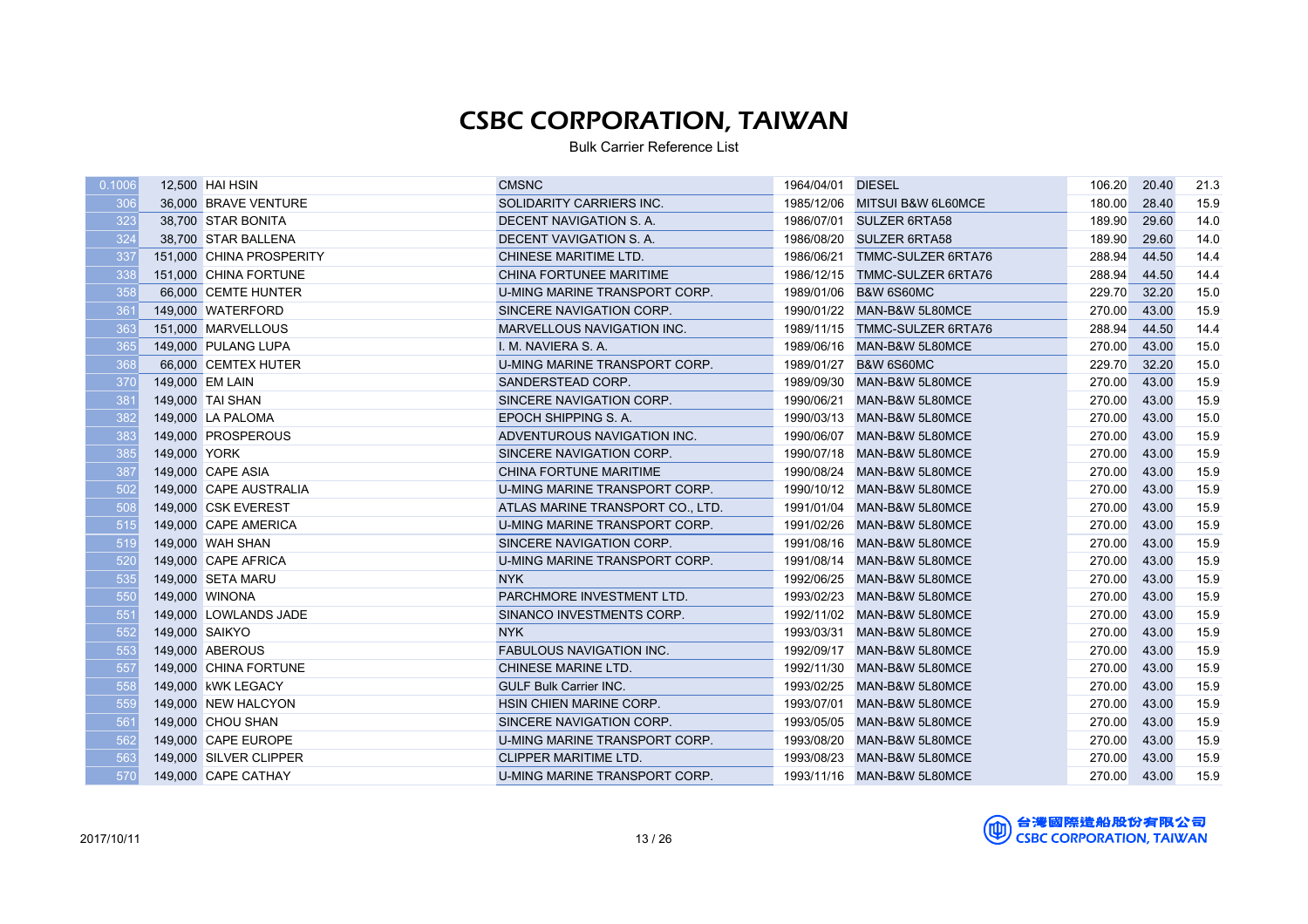| 571<br>15.9<br>149,000 BAO SHAN<br>1994/01/29 MAN-B&W 5L80MCE<br>270.00<br>43.00<br>SINCERE NAVIGATION CORP.<br>572<br>15.9<br>149,000 GATEWAY BULKER<br>PRIMROSE HILL MARITIME LTD.<br>1994/08/23<br>270.00<br>43.00<br>MAN-B&W 5L80MCE<br>581<br>15.9<br>U-MING MARINE TRANSPORT CORP.<br>43.00<br>149,000 CAPE OCEANIA<br>1994/07/04<br>270.00<br>MAN-B&W 5L80MCE<br>582<br>15.9<br>149,000 SUMA<br><b>GALAXY SHIPPING PTE. LTD.</b><br>270.00<br>43.00<br>1994/11/01<br>MAN-B&W 5L80MCE<br>590<br>15.9<br>149,000 COURAGEOUS<br>COURAGEOUS NAVIGATION INC.<br>270.00<br>43.00<br>1995/01/06<br>MAN-B&W 5L80MCE<br>591<br>15.9<br>43.00<br>149,000 CHINA ACT<br>ASSOCIATED CONSOLIDATION & TERMINAL C( 1995/02/10<br>MAN-B&W 5L80MCE<br>270.00<br>592<br>15.9<br>149,000 CHINA TRANSPORT<br>ASSOCIATED CONSOLIDATION & TERMINAL C( 1995/03/20<br>270.00<br>43.00<br>MAN-B&W 5L80MCE<br>601<br>15.7<br>165,000 HEYTHROP<br>SINCERE NAVIGATION CORP.<br>B&W 6S70MC(MARK V)<br>288.15<br>44.00<br>1996/02/14<br>15.7<br>602<br>165,000 IRFON<br>SINCERE NAVIGATION CORP.<br>1996/04/10<br>B&W 6S70MC(MARK V)<br>288.15<br>44.00<br>15.7<br>603<br>165,000 MINERAL OAK<br>288.15<br>44.00<br>WELLBORN ENTERPRISE INC.<br>1996/10/16<br>B&W 6S70MC(MARK V)<br>610<br>16.1<br>45,000 ASIAN GLORY<br>B&W 6S50MC<br>190.00<br>32.20<br>U-MING SINGAPOR PTE LTD.<br>1996/01/09<br>612<br>16.1<br>U-MING SINGAPOR PTE LTD.<br>190.00<br>32.20<br>45,000 ASIAN EXCELSIOR<br>1996/03/01<br><b>B&amp;W 6S50MC</b><br>613<br>15.7<br>164,500 THALASSINI AXIA<br>1996/07/04<br>288.15<br>44.00<br><b>REXRODE NAVIGATION CO., LTD.</b><br>B&W 6S70MC(MARK V)<br>16.0<br>616<br>32.20<br>73,000 MARATHA MIGHTY<br>CHOWGULE STEAMSHIP LTD.<br>1996/11/29<br>SULZER 5RTA62U<br>225.00<br>16.0<br>617<br>CHOWGULE STEAMSHIP LTD.<br>1997/06/12 SULZER 5RTA62U<br>225.00<br>32.20<br>73,000 MARATHY MEMOR<br>619<br>15.9<br>190.00<br>32.20<br>45,000 CAPE AGULHAS<br>SOUTH AFRICAN MARINE CORP.<br>1996/05/10 SULZER 6RTA52U<br>15.9<br>620<br>45,000 CAPE INFANTA<br>SOUTH AFRICAN MARINE CORP.<br>1996/06/28<br><b>SULZER 6RTA52U</b><br>190.00<br>32.20<br>15.7<br>621<br>289.00<br>132,000 CHINA STEEL EXPRESS<br>CHINA STEEL EXPRESS CORP.<br>1997/02/27<br>TMMC SULZER 6RTA72U<br>44.50<br>622<br>15.7<br>132,000 CHINA STEEL TRADER<br>289.00<br>44.50<br>CHINA STEEL EXPRESS CORP.<br>1997/04/16<br>TMMC SULZER 6RTA72U<br>623<br>15.7<br>289.00<br>132,000 CHINA STEEL INVESTOR<br>CHINA STEEL CORP.<br>1997/06/23<br>TMMC SULZER 6RTA72U<br>44.50<br>15.9<br>624<br>SOUTH AFRICAN MARINE CORP.<br>45,000 CAPE RECIFE<br>1996/08/30<br><b>SULZER 6RTA52U</b><br>190.00<br>32.20<br>15.7<br>635<br>165,000 PACIFIC VITALITY<br><b>GRACIELA SHIPPING INC.</b><br>1996/09/03<br>B&W 6S70MC(MARK V)<br>288.15<br>44.00<br>636<br>15.7<br>165,000 PACIFIC NAVIGATOR<br><b>GRACIELA SHIPPING INC.</b><br>1997/01/09<br>B&W 6S70MC(MARK V)<br>288.15<br>44.00<br>638<br>15.9<br>45,000 ORIENTAL ROAD<br>1997/01/21<br><b>B&amp;W 6S50MC</b><br>190.00<br>32.20<br>SOL CORP.<br>639<br>15.9<br>45,000 ORIENTAL EXPRESS<br>LUNA CORP.<br>1997/03/17<br><b>B&amp;W 6S50MC</b><br>190.00<br>32.20<br>15.7<br>658<br>165,000 CAPE MERCURY<br>U-MING SINGAPOR PTE LTD.<br>1997/12/05<br>288.15<br>44.00<br>B&W 6S70MC(MARK V)<br>15.7<br>688<br>153,000 CHINA STEEL DEVELOPER<br>289.00<br>44.50<br>CHINA STEEL CORP.<br>1998/11/25<br><b>TMMC SULZER 6RTA72U</b><br>16.0<br>702<br>72,500 CORVIGLIA<br><b>HELICA S.A.</b><br>SULZER 5RTA62U<br>224.80<br>32.20<br>1999/04/13<br>16.0<br>703<br>72,500 CELERINA<br><b>HELICA S.A.</b><br><b>SULZER 5RTA62U</b><br>224.80<br>32.20<br>1999/04/27<br>704<br>16.0<br>72,500 GENERAL GUISAN<br><b>HELICA S.A.</b><br>224.80<br>32.20<br>1999/09/15<br><b>SULZER 5RTA62U</b><br>16.0<br>705<br><b>HELICA S.A.</b><br>224.80<br>32.20<br>72,500 NYON<br>1999/08/11<br>SULZER 5RTA62U<br>80,000 CHANG HO<br>THC INTERNATIONAL S.A.<br>224.80<br>32.20<br>16.0<br>709<br>2000/10/26<br><b>B&amp;W 6S60MC MK VI</b><br>717<br>80,000 CEMTEX SINCERITY<br>225.00 37.00<br>16.0<br><b>U-MING</b><br>1999/05/31 B&W 6S60MC MK VI | 0.1006 | 12,500 HAI HSIN | <b>CMSNC</b> | 1964/04/01 | <b>DIESEL</b> | 106.20 | 20.40 | 21.3 |
|-------------------------------------------------------------------------------------------------------------------------------------------------------------------------------------------------------------------------------------------------------------------------------------------------------------------------------------------------------------------------------------------------------------------------------------------------------------------------------------------------------------------------------------------------------------------------------------------------------------------------------------------------------------------------------------------------------------------------------------------------------------------------------------------------------------------------------------------------------------------------------------------------------------------------------------------------------------------------------------------------------------------------------------------------------------------------------------------------------------------------------------------------------------------------------------------------------------------------------------------------------------------------------------------------------------------------------------------------------------------------------------------------------------------------------------------------------------------------------------------------------------------------------------------------------------------------------------------------------------------------------------------------------------------------------------------------------------------------------------------------------------------------------------------------------------------------------------------------------------------------------------------------------------------------------------------------------------------------------------------------------------------------------------------------------------------------------------------------------------------------------------------------------------------------------------------------------------------------------------------------------------------------------------------------------------------------------------------------------------------------------------------------------------------------------------------------------------------------------------------------------------------------------------------------------------------------------------------------------------------------------------------------------------------------------------------------------------------------------------------------------------------------------------------------------------------------------------------------------------------------------------------------------------------------------------------------------------------------------------------------------------------------------------------------------------------------------------------------------------------------------------------------------------------------------------------------------------------------------------------------------------------------------------------------------------------------------------------------------------------------------------------------------------------------------------------------------------------------------------------------------------------------------------------------------------------------------------------------------------------------------------------------------------------------------------------------------------------------------------------------------------------------------------------------------------------------------------------------------------------------------------------------------------------------------------------------------------------------------------------------------------------------------------------------------------------------------------------------------------------------------------------------|--------|-----------------|--------------|------------|---------------|--------|-------|------|
|                                                                                                                                                                                                                                                                                                                                                                                                                                                                                                                                                                                                                                                                                                                                                                                                                                                                                                                                                                                                                                                                                                                                                                                                                                                                                                                                                                                                                                                                                                                                                                                                                                                                                                                                                                                                                                                                                                                                                                                                                                                                                                                                                                                                                                                                                                                                                                                                                                                                                                                                                                                                                                                                                                                                                                                                                                                                                                                                                                                                                                                                                                                                                                                                                                                                                                                                                                                                                                                                                                                                                                                                                                                                                                                                                                                                                                                                                                                                                                                                                                                                                                                                                 |        |                 |              |            |               |        |       |      |
|                                                                                                                                                                                                                                                                                                                                                                                                                                                                                                                                                                                                                                                                                                                                                                                                                                                                                                                                                                                                                                                                                                                                                                                                                                                                                                                                                                                                                                                                                                                                                                                                                                                                                                                                                                                                                                                                                                                                                                                                                                                                                                                                                                                                                                                                                                                                                                                                                                                                                                                                                                                                                                                                                                                                                                                                                                                                                                                                                                                                                                                                                                                                                                                                                                                                                                                                                                                                                                                                                                                                                                                                                                                                                                                                                                                                                                                                                                                                                                                                                                                                                                                                                 |        |                 |              |            |               |        |       |      |
|                                                                                                                                                                                                                                                                                                                                                                                                                                                                                                                                                                                                                                                                                                                                                                                                                                                                                                                                                                                                                                                                                                                                                                                                                                                                                                                                                                                                                                                                                                                                                                                                                                                                                                                                                                                                                                                                                                                                                                                                                                                                                                                                                                                                                                                                                                                                                                                                                                                                                                                                                                                                                                                                                                                                                                                                                                                                                                                                                                                                                                                                                                                                                                                                                                                                                                                                                                                                                                                                                                                                                                                                                                                                                                                                                                                                                                                                                                                                                                                                                                                                                                                                                 |        |                 |              |            |               |        |       |      |
|                                                                                                                                                                                                                                                                                                                                                                                                                                                                                                                                                                                                                                                                                                                                                                                                                                                                                                                                                                                                                                                                                                                                                                                                                                                                                                                                                                                                                                                                                                                                                                                                                                                                                                                                                                                                                                                                                                                                                                                                                                                                                                                                                                                                                                                                                                                                                                                                                                                                                                                                                                                                                                                                                                                                                                                                                                                                                                                                                                                                                                                                                                                                                                                                                                                                                                                                                                                                                                                                                                                                                                                                                                                                                                                                                                                                                                                                                                                                                                                                                                                                                                                                                 |        |                 |              |            |               |        |       |      |
|                                                                                                                                                                                                                                                                                                                                                                                                                                                                                                                                                                                                                                                                                                                                                                                                                                                                                                                                                                                                                                                                                                                                                                                                                                                                                                                                                                                                                                                                                                                                                                                                                                                                                                                                                                                                                                                                                                                                                                                                                                                                                                                                                                                                                                                                                                                                                                                                                                                                                                                                                                                                                                                                                                                                                                                                                                                                                                                                                                                                                                                                                                                                                                                                                                                                                                                                                                                                                                                                                                                                                                                                                                                                                                                                                                                                                                                                                                                                                                                                                                                                                                                                                 |        |                 |              |            |               |        |       |      |
|                                                                                                                                                                                                                                                                                                                                                                                                                                                                                                                                                                                                                                                                                                                                                                                                                                                                                                                                                                                                                                                                                                                                                                                                                                                                                                                                                                                                                                                                                                                                                                                                                                                                                                                                                                                                                                                                                                                                                                                                                                                                                                                                                                                                                                                                                                                                                                                                                                                                                                                                                                                                                                                                                                                                                                                                                                                                                                                                                                                                                                                                                                                                                                                                                                                                                                                                                                                                                                                                                                                                                                                                                                                                                                                                                                                                                                                                                                                                                                                                                                                                                                                                                 |        |                 |              |            |               |        |       |      |
|                                                                                                                                                                                                                                                                                                                                                                                                                                                                                                                                                                                                                                                                                                                                                                                                                                                                                                                                                                                                                                                                                                                                                                                                                                                                                                                                                                                                                                                                                                                                                                                                                                                                                                                                                                                                                                                                                                                                                                                                                                                                                                                                                                                                                                                                                                                                                                                                                                                                                                                                                                                                                                                                                                                                                                                                                                                                                                                                                                                                                                                                                                                                                                                                                                                                                                                                                                                                                                                                                                                                                                                                                                                                                                                                                                                                                                                                                                                                                                                                                                                                                                                                                 |        |                 |              |            |               |        |       |      |
|                                                                                                                                                                                                                                                                                                                                                                                                                                                                                                                                                                                                                                                                                                                                                                                                                                                                                                                                                                                                                                                                                                                                                                                                                                                                                                                                                                                                                                                                                                                                                                                                                                                                                                                                                                                                                                                                                                                                                                                                                                                                                                                                                                                                                                                                                                                                                                                                                                                                                                                                                                                                                                                                                                                                                                                                                                                                                                                                                                                                                                                                                                                                                                                                                                                                                                                                                                                                                                                                                                                                                                                                                                                                                                                                                                                                                                                                                                                                                                                                                                                                                                                                                 |        |                 |              |            |               |        |       |      |
|                                                                                                                                                                                                                                                                                                                                                                                                                                                                                                                                                                                                                                                                                                                                                                                                                                                                                                                                                                                                                                                                                                                                                                                                                                                                                                                                                                                                                                                                                                                                                                                                                                                                                                                                                                                                                                                                                                                                                                                                                                                                                                                                                                                                                                                                                                                                                                                                                                                                                                                                                                                                                                                                                                                                                                                                                                                                                                                                                                                                                                                                                                                                                                                                                                                                                                                                                                                                                                                                                                                                                                                                                                                                                                                                                                                                                                                                                                                                                                                                                                                                                                                                                 |        |                 |              |            |               |        |       |      |
|                                                                                                                                                                                                                                                                                                                                                                                                                                                                                                                                                                                                                                                                                                                                                                                                                                                                                                                                                                                                                                                                                                                                                                                                                                                                                                                                                                                                                                                                                                                                                                                                                                                                                                                                                                                                                                                                                                                                                                                                                                                                                                                                                                                                                                                                                                                                                                                                                                                                                                                                                                                                                                                                                                                                                                                                                                                                                                                                                                                                                                                                                                                                                                                                                                                                                                                                                                                                                                                                                                                                                                                                                                                                                                                                                                                                                                                                                                                                                                                                                                                                                                                                                 |        |                 |              |            |               |        |       |      |
|                                                                                                                                                                                                                                                                                                                                                                                                                                                                                                                                                                                                                                                                                                                                                                                                                                                                                                                                                                                                                                                                                                                                                                                                                                                                                                                                                                                                                                                                                                                                                                                                                                                                                                                                                                                                                                                                                                                                                                                                                                                                                                                                                                                                                                                                                                                                                                                                                                                                                                                                                                                                                                                                                                                                                                                                                                                                                                                                                                                                                                                                                                                                                                                                                                                                                                                                                                                                                                                                                                                                                                                                                                                                                                                                                                                                                                                                                                                                                                                                                                                                                                                                                 |        |                 |              |            |               |        |       |      |
|                                                                                                                                                                                                                                                                                                                                                                                                                                                                                                                                                                                                                                                                                                                                                                                                                                                                                                                                                                                                                                                                                                                                                                                                                                                                                                                                                                                                                                                                                                                                                                                                                                                                                                                                                                                                                                                                                                                                                                                                                                                                                                                                                                                                                                                                                                                                                                                                                                                                                                                                                                                                                                                                                                                                                                                                                                                                                                                                                                                                                                                                                                                                                                                                                                                                                                                                                                                                                                                                                                                                                                                                                                                                                                                                                                                                                                                                                                                                                                                                                                                                                                                                                 |        |                 |              |            |               |        |       |      |
|                                                                                                                                                                                                                                                                                                                                                                                                                                                                                                                                                                                                                                                                                                                                                                                                                                                                                                                                                                                                                                                                                                                                                                                                                                                                                                                                                                                                                                                                                                                                                                                                                                                                                                                                                                                                                                                                                                                                                                                                                                                                                                                                                                                                                                                                                                                                                                                                                                                                                                                                                                                                                                                                                                                                                                                                                                                                                                                                                                                                                                                                                                                                                                                                                                                                                                                                                                                                                                                                                                                                                                                                                                                                                                                                                                                                                                                                                                                                                                                                                                                                                                                                                 |        |                 |              |            |               |        |       |      |
|                                                                                                                                                                                                                                                                                                                                                                                                                                                                                                                                                                                                                                                                                                                                                                                                                                                                                                                                                                                                                                                                                                                                                                                                                                                                                                                                                                                                                                                                                                                                                                                                                                                                                                                                                                                                                                                                                                                                                                                                                                                                                                                                                                                                                                                                                                                                                                                                                                                                                                                                                                                                                                                                                                                                                                                                                                                                                                                                                                                                                                                                                                                                                                                                                                                                                                                                                                                                                                                                                                                                                                                                                                                                                                                                                                                                                                                                                                                                                                                                                                                                                                                                                 |        |                 |              |            |               |        |       |      |
|                                                                                                                                                                                                                                                                                                                                                                                                                                                                                                                                                                                                                                                                                                                                                                                                                                                                                                                                                                                                                                                                                                                                                                                                                                                                                                                                                                                                                                                                                                                                                                                                                                                                                                                                                                                                                                                                                                                                                                                                                                                                                                                                                                                                                                                                                                                                                                                                                                                                                                                                                                                                                                                                                                                                                                                                                                                                                                                                                                                                                                                                                                                                                                                                                                                                                                                                                                                                                                                                                                                                                                                                                                                                                                                                                                                                                                                                                                                                                                                                                                                                                                                                                 |        |                 |              |            |               |        |       |      |
|                                                                                                                                                                                                                                                                                                                                                                                                                                                                                                                                                                                                                                                                                                                                                                                                                                                                                                                                                                                                                                                                                                                                                                                                                                                                                                                                                                                                                                                                                                                                                                                                                                                                                                                                                                                                                                                                                                                                                                                                                                                                                                                                                                                                                                                                                                                                                                                                                                                                                                                                                                                                                                                                                                                                                                                                                                                                                                                                                                                                                                                                                                                                                                                                                                                                                                                                                                                                                                                                                                                                                                                                                                                                                                                                                                                                                                                                                                                                                                                                                                                                                                                                                 |        |                 |              |            |               |        |       |      |
|                                                                                                                                                                                                                                                                                                                                                                                                                                                                                                                                                                                                                                                                                                                                                                                                                                                                                                                                                                                                                                                                                                                                                                                                                                                                                                                                                                                                                                                                                                                                                                                                                                                                                                                                                                                                                                                                                                                                                                                                                                                                                                                                                                                                                                                                                                                                                                                                                                                                                                                                                                                                                                                                                                                                                                                                                                                                                                                                                                                                                                                                                                                                                                                                                                                                                                                                                                                                                                                                                                                                                                                                                                                                                                                                                                                                                                                                                                                                                                                                                                                                                                                                                 |        |                 |              |            |               |        |       |      |
|                                                                                                                                                                                                                                                                                                                                                                                                                                                                                                                                                                                                                                                                                                                                                                                                                                                                                                                                                                                                                                                                                                                                                                                                                                                                                                                                                                                                                                                                                                                                                                                                                                                                                                                                                                                                                                                                                                                                                                                                                                                                                                                                                                                                                                                                                                                                                                                                                                                                                                                                                                                                                                                                                                                                                                                                                                                                                                                                                                                                                                                                                                                                                                                                                                                                                                                                                                                                                                                                                                                                                                                                                                                                                                                                                                                                                                                                                                                                                                                                                                                                                                                                                 |        |                 |              |            |               |        |       |      |
|                                                                                                                                                                                                                                                                                                                                                                                                                                                                                                                                                                                                                                                                                                                                                                                                                                                                                                                                                                                                                                                                                                                                                                                                                                                                                                                                                                                                                                                                                                                                                                                                                                                                                                                                                                                                                                                                                                                                                                                                                                                                                                                                                                                                                                                                                                                                                                                                                                                                                                                                                                                                                                                                                                                                                                                                                                                                                                                                                                                                                                                                                                                                                                                                                                                                                                                                                                                                                                                                                                                                                                                                                                                                                                                                                                                                                                                                                                                                                                                                                                                                                                                                                 |        |                 |              |            |               |        |       |      |
|                                                                                                                                                                                                                                                                                                                                                                                                                                                                                                                                                                                                                                                                                                                                                                                                                                                                                                                                                                                                                                                                                                                                                                                                                                                                                                                                                                                                                                                                                                                                                                                                                                                                                                                                                                                                                                                                                                                                                                                                                                                                                                                                                                                                                                                                                                                                                                                                                                                                                                                                                                                                                                                                                                                                                                                                                                                                                                                                                                                                                                                                                                                                                                                                                                                                                                                                                                                                                                                                                                                                                                                                                                                                                                                                                                                                                                                                                                                                                                                                                                                                                                                                                 |        |                 |              |            |               |        |       |      |
|                                                                                                                                                                                                                                                                                                                                                                                                                                                                                                                                                                                                                                                                                                                                                                                                                                                                                                                                                                                                                                                                                                                                                                                                                                                                                                                                                                                                                                                                                                                                                                                                                                                                                                                                                                                                                                                                                                                                                                                                                                                                                                                                                                                                                                                                                                                                                                                                                                                                                                                                                                                                                                                                                                                                                                                                                                                                                                                                                                                                                                                                                                                                                                                                                                                                                                                                                                                                                                                                                                                                                                                                                                                                                                                                                                                                                                                                                                                                                                                                                                                                                                                                                 |        |                 |              |            |               |        |       |      |
|                                                                                                                                                                                                                                                                                                                                                                                                                                                                                                                                                                                                                                                                                                                                                                                                                                                                                                                                                                                                                                                                                                                                                                                                                                                                                                                                                                                                                                                                                                                                                                                                                                                                                                                                                                                                                                                                                                                                                                                                                                                                                                                                                                                                                                                                                                                                                                                                                                                                                                                                                                                                                                                                                                                                                                                                                                                                                                                                                                                                                                                                                                                                                                                                                                                                                                                                                                                                                                                                                                                                                                                                                                                                                                                                                                                                                                                                                                                                                                                                                                                                                                                                                 |        |                 |              |            |               |        |       |      |
|                                                                                                                                                                                                                                                                                                                                                                                                                                                                                                                                                                                                                                                                                                                                                                                                                                                                                                                                                                                                                                                                                                                                                                                                                                                                                                                                                                                                                                                                                                                                                                                                                                                                                                                                                                                                                                                                                                                                                                                                                                                                                                                                                                                                                                                                                                                                                                                                                                                                                                                                                                                                                                                                                                                                                                                                                                                                                                                                                                                                                                                                                                                                                                                                                                                                                                                                                                                                                                                                                                                                                                                                                                                                                                                                                                                                                                                                                                                                                                                                                                                                                                                                                 |        |                 |              |            |               |        |       |      |
|                                                                                                                                                                                                                                                                                                                                                                                                                                                                                                                                                                                                                                                                                                                                                                                                                                                                                                                                                                                                                                                                                                                                                                                                                                                                                                                                                                                                                                                                                                                                                                                                                                                                                                                                                                                                                                                                                                                                                                                                                                                                                                                                                                                                                                                                                                                                                                                                                                                                                                                                                                                                                                                                                                                                                                                                                                                                                                                                                                                                                                                                                                                                                                                                                                                                                                                                                                                                                                                                                                                                                                                                                                                                                                                                                                                                                                                                                                                                                                                                                                                                                                                                                 |        |                 |              |            |               |        |       |      |
|                                                                                                                                                                                                                                                                                                                                                                                                                                                                                                                                                                                                                                                                                                                                                                                                                                                                                                                                                                                                                                                                                                                                                                                                                                                                                                                                                                                                                                                                                                                                                                                                                                                                                                                                                                                                                                                                                                                                                                                                                                                                                                                                                                                                                                                                                                                                                                                                                                                                                                                                                                                                                                                                                                                                                                                                                                                                                                                                                                                                                                                                                                                                                                                                                                                                                                                                                                                                                                                                                                                                                                                                                                                                                                                                                                                                                                                                                                                                                                                                                                                                                                                                                 |        |                 |              |            |               |        |       |      |
|                                                                                                                                                                                                                                                                                                                                                                                                                                                                                                                                                                                                                                                                                                                                                                                                                                                                                                                                                                                                                                                                                                                                                                                                                                                                                                                                                                                                                                                                                                                                                                                                                                                                                                                                                                                                                                                                                                                                                                                                                                                                                                                                                                                                                                                                                                                                                                                                                                                                                                                                                                                                                                                                                                                                                                                                                                                                                                                                                                                                                                                                                                                                                                                                                                                                                                                                                                                                                                                                                                                                                                                                                                                                                                                                                                                                                                                                                                                                                                                                                                                                                                                                                 |        |                 |              |            |               |        |       |      |
|                                                                                                                                                                                                                                                                                                                                                                                                                                                                                                                                                                                                                                                                                                                                                                                                                                                                                                                                                                                                                                                                                                                                                                                                                                                                                                                                                                                                                                                                                                                                                                                                                                                                                                                                                                                                                                                                                                                                                                                                                                                                                                                                                                                                                                                                                                                                                                                                                                                                                                                                                                                                                                                                                                                                                                                                                                                                                                                                                                                                                                                                                                                                                                                                                                                                                                                                                                                                                                                                                                                                                                                                                                                                                                                                                                                                                                                                                                                                                                                                                                                                                                                                                 |        |                 |              |            |               |        |       |      |
|                                                                                                                                                                                                                                                                                                                                                                                                                                                                                                                                                                                                                                                                                                                                                                                                                                                                                                                                                                                                                                                                                                                                                                                                                                                                                                                                                                                                                                                                                                                                                                                                                                                                                                                                                                                                                                                                                                                                                                                                                                                                                                                                                                                                                                                                                                                                                                                                                                                                                                                                                                                                                                                                                                                                                                                                                                                                                                                                                                                                                                                                                                                                                                                                                                                                                                                                                                                                                                                                                                                                                                                                                                                                                                                                                                                                                                                                                                                                                                                                                                                                                                                                                 |        |                 |              |            |               |        |       |      |
|                                                                                                                                                                                                                                                                                                                                                                                                                                                                                                                                                                                                                                                                                                                                                                                                                                                                                                                                                                                                                                                                                                                                                                                                                                                                                                                                                                                                                                                                                                                                                                                                                                                                                                                                                                                                                                                                                                                                                                                                                                                                                                                                                                                                                                                                                                                                                                                                                                                                                                                                                                                                                                                                                                                                                                                                                                                                                                                                                                                                                                                                                                                                                                                                                                                                                                                                                                                                                                                                                                                                                                                                                                                                                                                                                                                                                                                                                                                                                                                                                                                                                                                                                 |        |                 |              |            |               |        |       |      |
|                                                                                                                                                                                                                                                                                                                                                                                                                                                                                                                                                                                                                                                                                                                                                                                                                                                                                                                                                                                                                                                                                                                                                                                                                                                                                                                                                                                                                                                                                                                                                                                                                                                                                                                                                                                                                                                                                                                                                                                                                                                                                                                                                                                                                                                                                                                                                                                                                                                                                                                                                                                                                                                                                                                                                                                                                                                                                                                                                                                                                                                                                                                                                                                                                                                                                                                                                                                                                                                                                                                                                                                                                                                                                                                                                                                                                                                                                                                                                                                                                                                                                                                                                 |        |                 |              |            |               |        |       |      |
|                                                                                                                                                                                                                                                                                                                                                                                                                                                                                                                                                                                                                                                                                                                                                                                                                                                                                                                                                                                                                                                                                                                                                                                                                                                                                                                                                                                                                                                                                                                                                                                                                                                                                                                                                                                                                                                                                                                                                                                                                                                                                                                                                                                                                                                                                                                                                                                                                                                                                                                                                                                                                                                                                                                                                                                                                                                                                                                                                                                                                                                                                                                                                                                                                                                                                                                                                                                                                                                                                                                                                                                                                                                                                                                                                                                                                                                                                                                                                                                                                                                                                                                                                 |        |                 |              |            |               |        |       |      |
|                                                                                                                                                                                                                                                                                                                                                                                                                                                                                                                                                                                                                                                                                                                                                                                                                                                                                                                                                                                                                                                                                                                                                                                                                                                                                                                                                                                                                                                                                                                                                                                                                                                                                                                                                                                                                                                                                                                                                                                                                                                                                                                                                                                                                                                                                                                                                                                                                                                                                                                                                                                                                                                                                                                                                                                                                                                                                                                                                                                                                                                                                                                                                                                                                                                                                                                                                                                                                                                                                                                                                                                                                                                                                                                                                                                                                                                                                                                                                                                                                                                                                                                                                 |        |                 |              |            |               |        |       |      |
|                                                                                                                                                                                                                                                                                                                                                                                                                                                                                                                                                                                                                                                                                                                                                                                                                                                                                                                                                                                                                                                                                                                                                                                                                                                                                                                                                                                                                                                                                                                                                                                                                                                                                                                                                                                                                                                                                                                                                                                                                                                                                                                                                                                                                                                                                                                                                                                                                                                                                                                                                                                                                                                                                                                                                                                                                                                                                                                                                                                                                                                                                                                                                                                                                                                                                                                                                                                                                                                                                                                                                                                                                                                                                                                                                                                                                                                                                                                                                                                                                                                                                                                                                 |        |                 |              |            |               |        |       |      |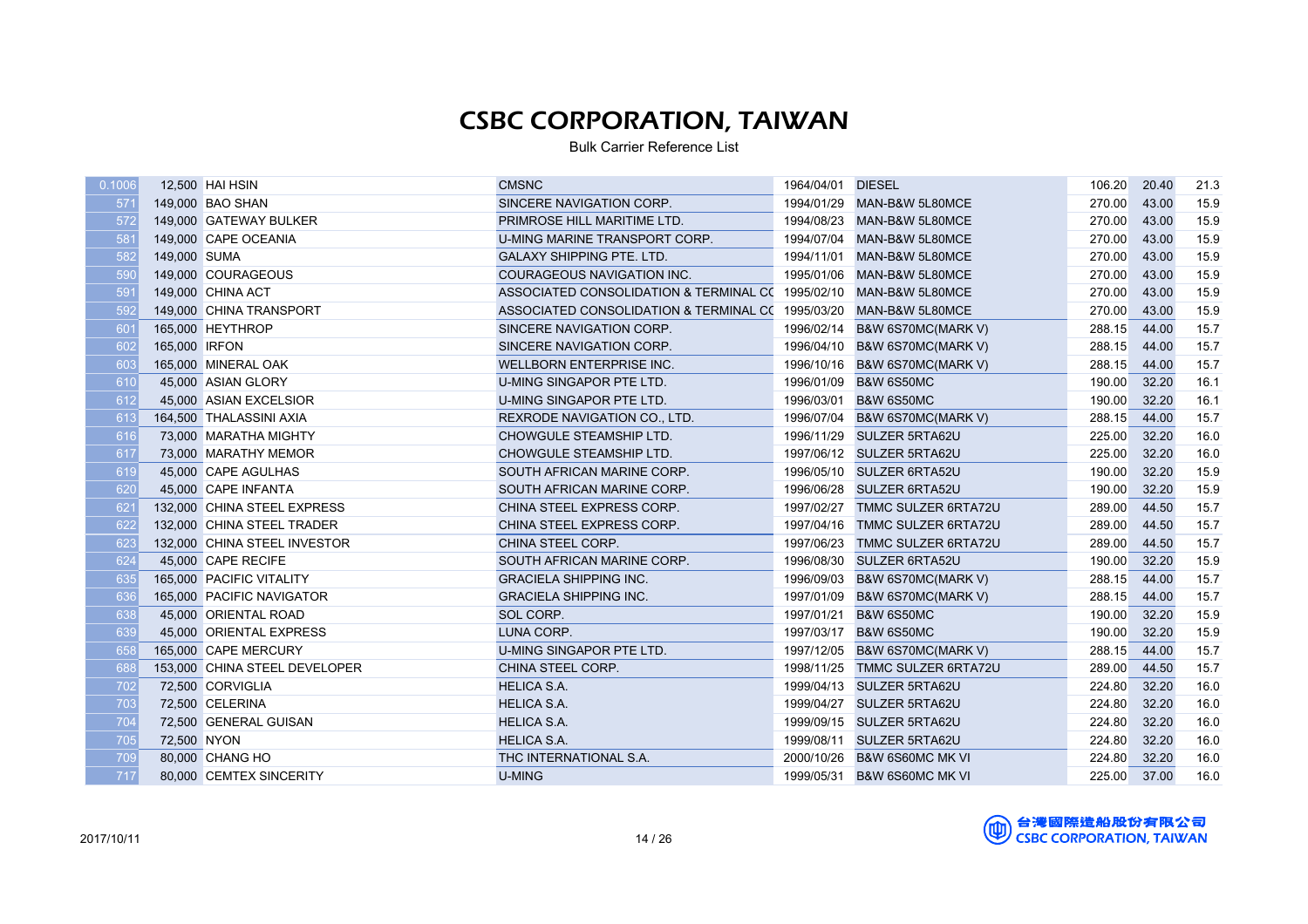| 0.1006 |              | 12,500 HAI HSIN                    | <b>CMSNC</b>                         | 1964/04/01 | <b>DIESEL</b>                  | 106.20 | 20.40 | 21.3 |
|--------|--------------|------------------------------------|--------------------------------------|------------|--------------------------------|--------|-------|------|
| 718    |              | 80,000 CEMTEX DILIGENCE            | <b>U-MING</b>                        |            | 1999/11/05 B&W 6S60MC MK VI    | 225.00 | 37.00 | 16.0 |
| 727    |              | 80,000 CEMTEX THRIFT               | U-MING SINGAPOR PTE LTD.             | 2000/05/08 | <b>B&amp;W 6S60MC MK VI</b>    | 225.00 | 37.00 | 16.0 |
| 728    |              | 80,000 CEMTEX PRUDENCE             | U-MING SINGAPOR PTE LTD.             | 2000/07/26 | <b>B&amp;W 6S60MC MK VI</b>    | 225.00 | 37.00 | 16.0 |
| 740    |              | 88,000 TAIPOWER PROSPERITY I       | <b>TAIWAN POWER COMPANY</b>          | 2000/11/25 | <b>SULZER 6RTA58T</b>          | 235.00 | 38.00 | 15.7 |
| 741    |              | 88,000 TAIPOWER PROSPERITY II      | <b>TAIWAN POWER COMPANY</b>          | 2000/12/21 | <b>SULZER 6RTA58T</b>          | 235.00 | 38.00 | 15.7 |
| 750    |              | 164,500 THALASSINI AVRA            | N.S.LEMOS                            | 2001/07/26 | <b>B&amp;W 6S70MC(MARK VI)</b> | 288.15 | 44.00 | 15.7 |
| 751    |              | 164,500 THALASSINA DOXA            | N.S.LEMOS                            | 2001/10/05 | <b>B&amp;W 6S70MC(MARK VI)</b> | 288.15 | 44.00 | 15.7 |
| 752    |              | 164,500 THALASSINI KYRA            | <b>N.S.LEMOS</b>                     | 2002/08/29 | B&W 6S70MC(MARK VI)            | 288.15 | 44.00 | 15.7 |
| 768    |              | 18,900 HWA LIEN EXPRESS            | CHINA STEEL EXPRESS CORPORATION      | 2001/03/20 | MAN B&W 6L42MC                 | 147.00 | 22.00 | 16.0 |
| 769    |              | 175,600 CHINA STEEL EXCELLENCE     | CSEI TRANSPORT (INTERNATIONAL) CORP. | 2002/02/04 | MAN B&W 6MC-C                  | 289.00 | 45.00 | 16.2 |
| 770    |              | 175,600 CHINA STEEL GROWTH         | CSEI TRANSPORT (INTERNATIONAL) CORP. | 2002/04/09 | MAN B&W 6MC-C                  | 289.00 | 45.00 | 16.2 |
| 771    |              | 175,600 CHINA STEEL INTEGRITY      | CSEI TRANSPORT (INTERNATIONAL) CORP. | 2002/10/31 | MAN B&W 6MC-C                  | 289.00 | 45.00 | 16.2 |
| 772    |              | 175,600 CHINA STEEL RESPONSIBILITY | CSEI TRANSPORT (INTERNATIONAL) CORP. | 2003/01/29 | MAN B&W 6MC-C                  | 289.00 | 45.00 | 16.2 |
| 805    |              | 175,700 CAPE MARS                  | U-MING SINGAPOR PTE LTD.             | 2003/07/11 | <b>B&amp;W 6S70MC(MARK VI)</b> | 289.00 | 45.00 | 15.8 |
| 806    |              | 175,700 CAPE SATURN                | U-MING SINGAPOR PTE LTD.             | 2003/11/26 | <b>B&amp;W 6S70MC(MARK VI)</b> | 289.00 | 45.00 | 15.8 |
| 807    |              | 175,800 WAH SHAN                   | NEWTON NAVIGATION LTD.               | 2003/10/03 | B&W 6S70MC(MARK VI)            | 289.00 | 45.00 | 15.8 |
| 808    |              | 175,800 HUANG SHAN                 | CLIFFORD NAVIGATION CORP.            | 2003/08/15 | B&W 6S70MC(MARK VI)            | 289.00 | 45.00 | 15.8 |
| 809    | 77,000 TE HO |                                    | THC INTERNATIONAL S.A.               | 2004/06/10 | B&W 6S60MC(MARK VI)            | 225.00 | 32.26 | 16.0 |
| 810    | 77,000 AN HO |                                    | SHENG HO INTERNATIONAL S.A.          | 2004/09/14 | B&W 6S60MC(MARK VI)            | 225.00 | 32.26 | 16.0 |
| 815    |              | 77,000 TAI PROGRESS                | TAIWAN NAVIGATION CO., LTD.          | 2004/01/02 | <b>B&amp;W 5S60MC-C</b>        | 225.00 | 32.26 | 15.4 |
| 816    |              | 77,000 TAI PROMOTION               | TAIWAN NAVIGATION CO., LTD.          | 2004/02/09 | <b>B&amp;W 5S60MC-C</b>        | 225.00 | 32.26 | 15.4 |
| 817    |              | 77,000 CEMTES PIONEER              | U-MING SINGAPOR PTE LTD.             | 2004/04/29 | B&W 6S60MC(MARK VI)            | 225.00 | 32.26 | 16.0 |
| 818    |              | 77,000 CEMTEX WISDOM               | U-MING SINGAPOR PTE LTD.             | 2004/06/24 | B&W 6S60MC(MARK VI)            | 225.00 | 32.26 | 16.0 |
| 819    |              | 77,000 GIUSEPPE RIZZO              | YANGMING MARINE TRANSPORT CORP.      | 2004/09/02 | B&W 6S60MC(MARK VI)            | 225.00 | 32.26 | 16.0 |
| 820    |              | 77,000 RIGHTNESS                   | YANGMING MARINE TRANSPORT CORP.      | 2004/11/10 | <b>B&amp;W 6S60MC(MARK VI)</b> | 225.00 | 32.26 | 16.0 |
| 821    |              | 175,100 CHIN SHAN                  | <b>BRIGHTON SHIPPING INC.</b>        | 2004/11/22 | B&W 6S60MC(MARK VI)            | 289.00 | 45.00 | 15.8 |
| 822    |              | 175,100 CHOU SHAN                  | ROCKWELL SHIPPING LIMITED            | 2005/07/08 | B&W 6S60MC(MARK VI)            | 289.00 | 45.00 | 15.8 |
| 847    |              | 77,000 TAI PROSPERIPY              | TAISHING MARITIME CO., S.A.          | 2005/10/27 | B&W 6S60MC(MARK VI)            | 225.00 | 32.26 | 16.0 |
| 848    |              | 174,630 BAO SHAN                   | HOWELLS SHIPPING INC.                | 2006/09/08 | Licensee-MAN-B&W 6S70MC MK VI  | 289.00 | 45.00 | 15.8 |
| 867    |              | 202,500 CHINA STEEL TEAM           | <b>CSE TRANSPORT CORPORATION</b>     | 2006/12/08 | B&W 6S70MC-C                   | 299.90 | 50.00 | 16.2 |
| 868    |              | 202,500 CHINA STEEL ENTREPRENEUR   | <b>CSE TRANSPORT CORPORATION</b>     | 2007/02/01 | B&W 6S70MC-C                   | 299.90 | 50.00 | 16.2 |
| 869    |              | 202,500 CHINA STEEL REALIST        | <b>CSE TRANSPORT CORPORATION</b>     | 2007/04/18 | B&W 6S70MC-C                   | 299.90 | 50.00 | 16.2 |
| 983    |              | 93,300 TAIPOWER PROSPERITY V       | <b>TAIWAN POWER COMPANY</b>          |            | 2011/03/29 6RT-flex58-D        | 234.80 | 38.00 | 15.9 |
|        |              |                                    |                                      |            |                                |        |       |      |

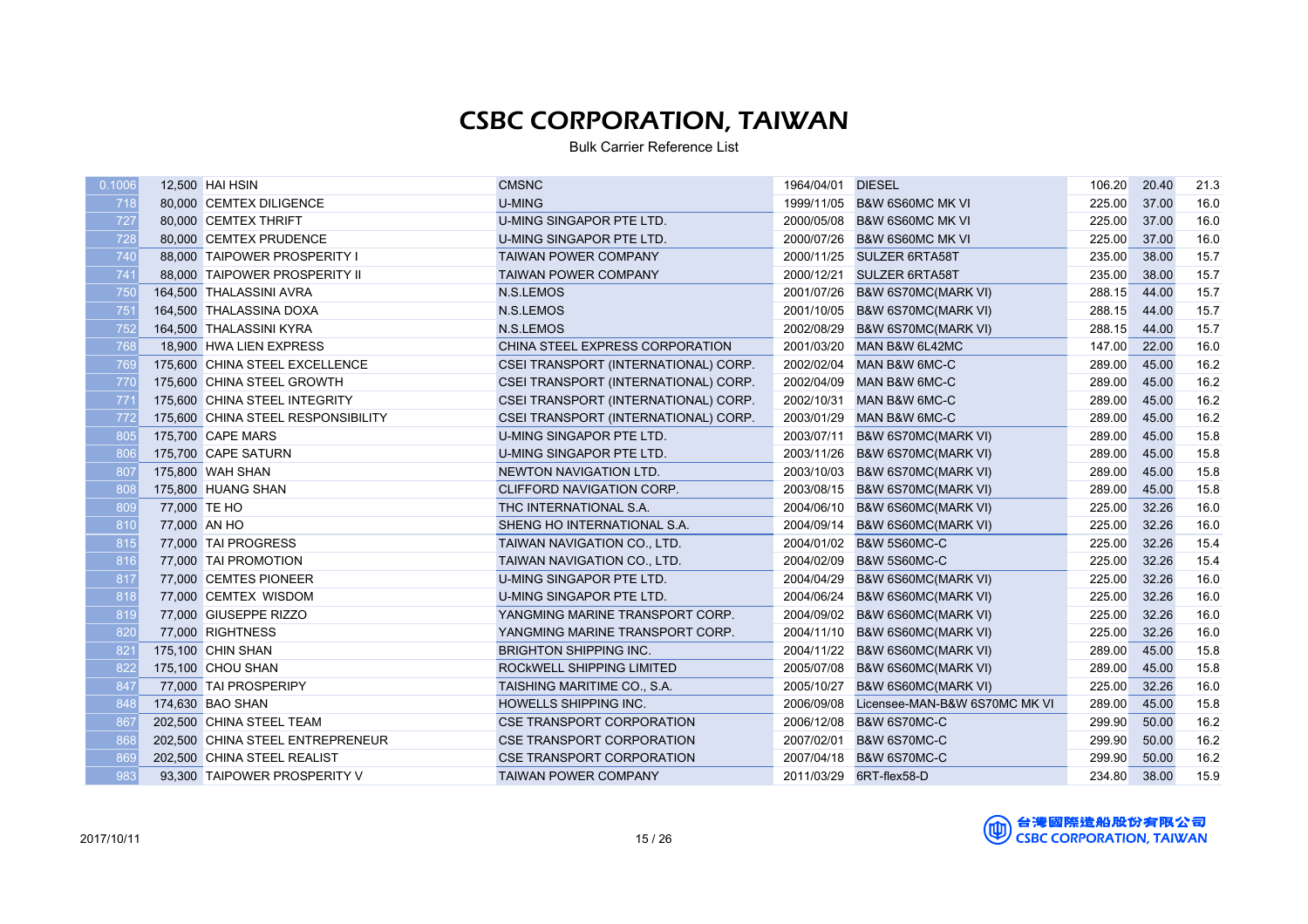| 0.1006 |              | 12,500 HAI HSIN                 | <b>CMSNC</b>                   | 1964/04/01 | <b>DIESEL</b>                | 106.20 | 20.40 | 21.3 |
|--------|--------------|---------------------------------|--------------------------------|------------|------------------------------|--------|-------|------|
| 984    |              | 93.300 TAIPOWER PROSPERITY VI   | <b>TAIWAN POWER COMPANY</b>    | 2011/05/19 | 6RT-flex58-D                 | 234.80 | 38.00 | 15.9 |
| 985    |              | 93.300 TAIPOWER PROSPERITY VII  | <b>TAIWAN POWER COMPANY</b>    | 2011/08/09 | 6RT-flex58-D                 | 234.80 | 38.00 | 15.9 |
| 986    |              | 93.300 TAIPOWER PROSPERITY VIII | <b>TAIWAN POWER COMPANY</b>    | 2011/10/17 | 6RT-flex58-D                 | 234.80 | 38.00 | 15.9 |
| 1005   |              | 203,000 CHINA TRIUMPH           | China Triumph Shipping Limited | 2011/11/11 | <b>B&amp;W 6S70MC-C8</b>     | 299.90 | 50.00 | 16.2 |
| 1006   |              | 203,000 CHINA PROSPERITY        | China Trade Shipping Limited   | 2012/01/10 | <b>B&amp;W 6S70MC-C8</b>     | 299.90 | 50.00 | 16.2 |
| 1028   |              | 35,000 CSE GLORY EXPRESS        | CSEI TRANSPORT (PANAMA) CORP.  | 2014/01/20 | Licensee MAN B&W 6S46ME-B8.2 | 176.00 | 29.50 | 15.6 |
| 1029   |              | 35,000 CSE FORTUNE EXPRESS      | CSEI TRANSPORT (PANAMA) CORP.  | 2014/03/20 | Licensee MAN B&W 6S46ME-B8.2 | 176.00 | 29.50 | 15.6 |
| 1099   | 208,000 (空白) |                                 | (空白)                           | (空白)       | Licensee MAN B&W 6S70ME-C8.5 | 299.90 | 50.00 | 16.5 |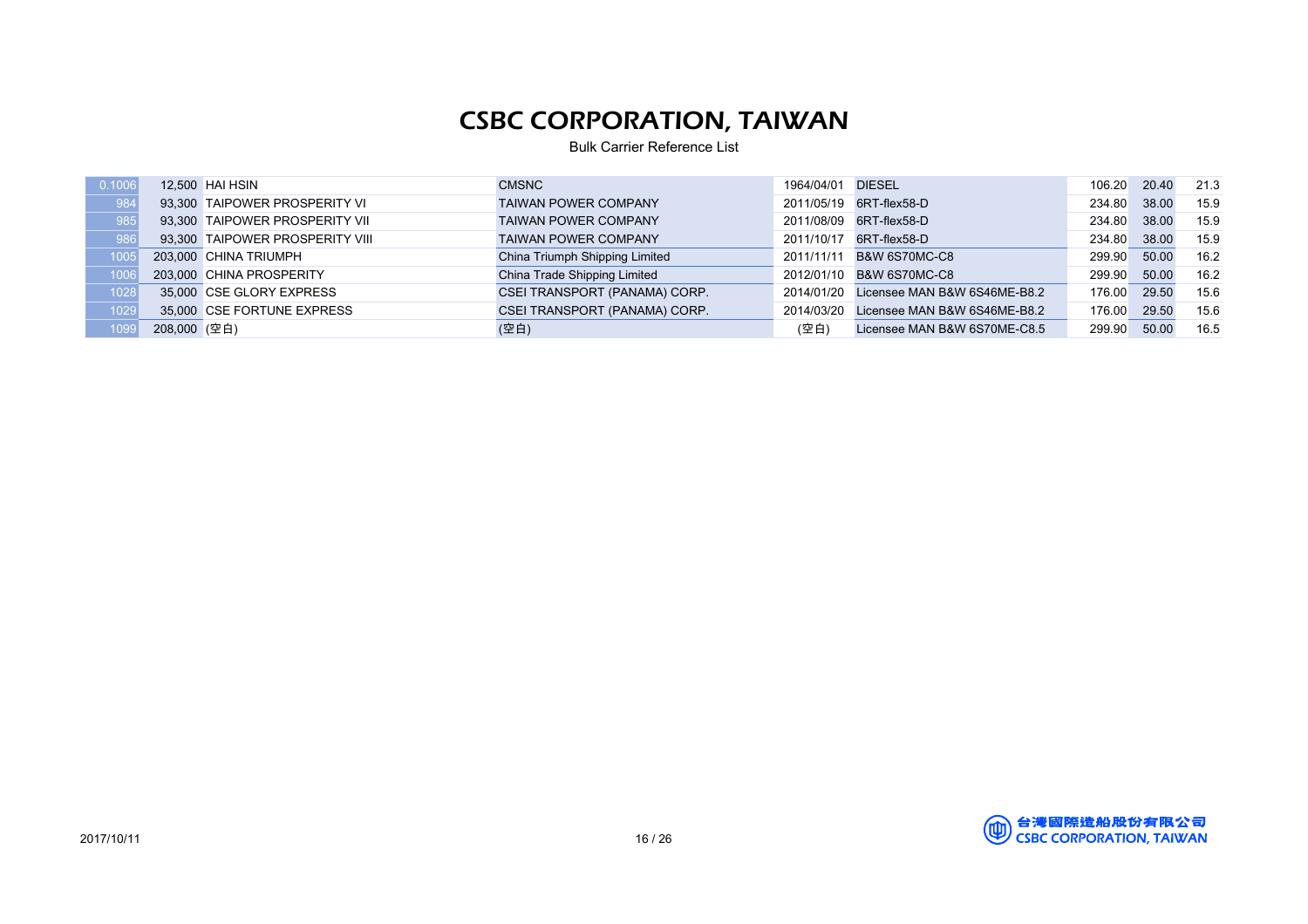Tanker Reference List

| 0.1001 | 36,000 FAITH  |                           | <b>GENERAL Tanker CORP.</b>   | 1960/01/01 TURBINE |                                    | 213.4 | 25.60       | 18.30 |
|--------|---------------|---------------------------|-------------------------------|--------------------|------------------------------------|-------|-------------|-------|
| 1002   |               | 36,000 FREEDOM            | <b>GENERAL Tanker CORP.</b>   | 1959/01/01 TURBINE |                                    | 213.4 | 25.60       | 18.30 |
| 1004   |               | 2,800 HAI HUA             | <b>CMSNC</b>                  | 1960/01/01 DIESEL  |                                    | 88.0  | 13.00       | 13.50 |
| 1005   |               | 2,800 HAI TUNG            | <b>CMSNC</b>                  | 1961/01/01 DIESEL  |                                    | 88.0  | 13.00       | 13.50 |
|        |               | 445,000 BURMAH ENDEAVOR   | BURMAH OIL CO., LTD.          |                    | 1977/12/13 IHI STEAM TURBINE       | 378.4 | 68.00       | 15.30 |
|        |               | 445,000 BURMAH ENTERPRISE | BURMAH OIL CO., LTD.          |                    | 1978/07/20 IHI STEAM TURBINE       | 378.4 | 68.00       | 15.30 |
| 23     |               | 98,700 YU TSAO            | CHINESE PETROLEUM CORP.       |                    | 1970/11/03 IHI SULZER 9RD90        | 253.0 | 36.80       | 15.50 |
| 24     |               | 98,400 SHEN NON           | CHINESE PETROLEUM CORP.       |                    | 1971/07/10 IHI SULZER 9RD90        | 253.0 | 36.80       | 15.50 |
| 33     |               | 98,700 LEI TSU            | CHINESE PETROLEUM CORP.       |                    | 1972/07/26    IHI SULZER 9RD90     | 253.0 | 36.80       | 15.50 |
| 46     |               | 98,480 FORTUNE            | CHINESE PETROLEUM CORP.       |                    | 1974/01/18    IHI SULZER 9RD90     | 253.0 | 36.80       | 15.50 |
| 47     |               | 98,700 THAMES GLORY       | DAVOS S.C.                    |                    | 1974/11/20 IHI SULZER 9RD90        | 253.0 | 36.80       | 15.50 |
| 49     |               | 98,460 AFRAN ENERGY       | <b>ENERGY S. C.</b>           |                    | 1975/03/04 IHI SULZER 9RD90        | 253.0 | 36.80       | 15.50 |
| 50     |               | 98,300 GLORY              | CHINESE PETROLEUM CORP.       |                    | 1976/04/01 IHI SULZER 9RD90        | 253.0 | 36.80       | 15.50 |
| 81     |               | 98,300 PROSPERITY         | CHINESE PETROLEUM CORP.       |                    | 1978/11/02 IHI SULZER 9RD90        | 253.0 | 36.80       | 15.50 |
| 151    |               | 210,000 CHANG YUN         | CHINESE PETROLEUM CORP.       |                    | 1981/10/14 TMMC-SULZER 9RLA90      | 317.0 | 54.50       | 15.20 |
| 158    | 39,000 LI YUN |                           | CHINESE PETROLEUM CORP.       |                    | 1982/12/15 TMMC-SULZER 6RLA76 ERP2 | 194.1 | 31.00       | 15.50 |
| 162    |               | 39,000 HSING YUN          | CHINESE PETROLEUM CORP.       |                    | 1983/11/19 TMMC-SULZER 6RLA76 ERP2 | 194.1 | 31.00       | 15.50 |
| 183    |               | 87,700 ESSO MEXICO        | <b>ESSO TankerS INC.</b>      |                    | 1982/07/29 B&W 6L90GFCA            | 245.4 | 39.60       | 15.00 |
| 184    |               | 87,700 MARINE REUNION     | <b>MARINE TRANSPORT LINES</b> |                    | 1994/02/14 B&W 6L90GFCA            | 245.4 | 39.60       | 15.00 |
| 185    |               | 87.700 ESSO NASSAU        | <b>ESSO TankerS INC.</b>      |                    | 1982/12/28 B&W 6L90GFCA            | 245.4 | 39.60       | 15.00 |
| 186    |               | 87,700 ESSO KAOHSIUNG     | ESSO TankerS INC.             |                    | 1983/02/09 B&W 6L90GFCA            | 245.4 | 39.60       | 15.00 |
| 196    |               | 28,000 RAS AL ZOUR        | <b>KNPC</b>                   |                    | 1982/05/12 B&W 7L67GFCA            | 170.7 | 24.80       | 15.50 |
| 197    |               | 28,000 RAS AL JLAY'AH     | <b>KNPC</b>                   |                    | 1982/07/22 B&W 7L67GFCA            | 170.7 | 24.80       | 15.50 |
| 198    |               | 65,000 UMM RUWAISAT       | <b>KNPC</b>                   |                    | 1982/10/04 B&W 9L67GFCA            | 241.0 | 32.24       | 15.75 |
| 199    |               | 65,000 UMM AL ROOS        | <b>KNPC</b>                   |                    | 1982/12/08 B&W 9L67GFCA            | 241.0 | 32.24       | 15.75 |
| 201    |               | 28,000 RAS AL BARSHAM     | <b>KNPC</b>                   |                    | 1982/10/05 B&W 7L67GFCA            | 170.7 | 24.80       | 15.50 |
| 202    |               | 65,000 UMM AL JATHATHEL   | <b>KNPC</b>                   |                    | 1983/03/09 B&W 9L67GFCA            | 241.0 | 32.24       | 15.75 |
| 209    |               | 39,000 CHIN YUN           | CHINESE PETROLEUM CORP.       | 1984/02/21         | TMMC-SULZER 6RLA76 ERP2            | 194.1 | 31.00       | 15.50 |
| 321    |               | 103,000 VOO SHEE II       | CHINESE PETROLEUM CORP.       |                    | 1986/11/06 TMMC-SULZER 6RTA76      | 247.5 | 39.60       | 15.50 |
| 342    |               | 103,000 YU TSAO II        | CHINESE PETROLEUM CORP.       |                    | 1988/10/18 TMMC-SULZER 6RTA76      | 247.5 | 39.60       | 15.50 |
| 369    |               | 152,650 HSIEN YUAN II     | CHINESE PETROLEUM CORP.       |                    | 1990/03/19 TMMC-SULZER 7RTA72      | 273.0 | 51.00       | 15.90 |
| 388    |               | 43,000 ANN YUN            | CHINESE PETROLEUM CORP.       |                    | 1991/06/24 TMMC-SULZER 7RLA52      | 191.5 | 32.20       | 14.50 |
| 389    |               | 152,650 SHEN NON II       | CHINESE PETROLEUM CORP.       |                    | 1991/07/15 TMMC-SULZER 7RTA72      | 273.0 | 51.00       | 15.90 |
| 527    |               | 43,000 KANG YUN           | CHINESE PETROLEUM CORP.       |                    | 1992/03/31 TMMC-SULZER 7RLA52      | 191.5 | 32.20 14.50 |       |

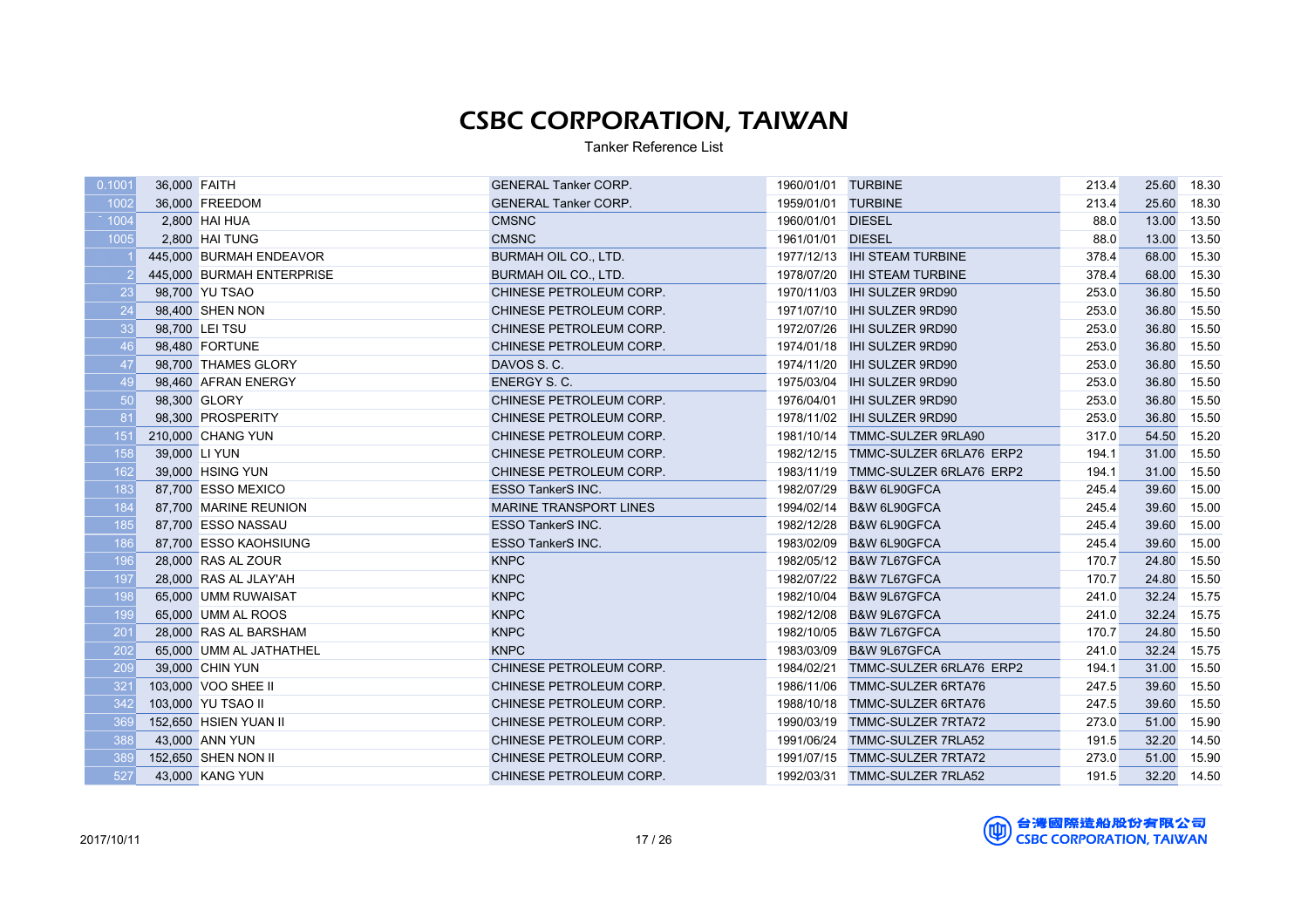Tanker Reference List

| 0.1001 | 36,000 FAITH |                    | <b>GENERAL Tanker CORP.</b> | 1960/01/01 TURBINE |                                           | 213.4 | 25.60 | 18.30 |
|--------|--------------|--------------------|-----------------------------|--------------------|-------------------------------------------|-------|-------|-------|
| 528    |              | 152,650 LEI TSU II | CHINESE PETROLEUM CORP.     |                    | 1992/06/19 TMMC-SULZER 7RTA72             | 273.0 | 51.00 | 15.90 |
| 529    |              | 152.650 FORTUNE II | CHINESE PETROLEUM CORP.     |                    | 1992/08/07 TMMC-SULZER 7RTA72             | 273.0 | 51.00 | 15.90 |
| 579    |              | 260,000 DAR YUN    | CHINESE PETROLEUM CORP.     |                    | 1994/11/24 TMMC-SULZER 6RTA84T            | 329.0 | 58.00 | 15.20 |
| 981    |              | 40,000 HUA YUN     | CPC CORPORATION, TAIWAN     |                    | 2011/04/08 6RT-flex50-B                   | 182.0 | 32.20 | 14.50 |
| 982    |              | 40,000 TONG YUN    | CPC CORPORATION. TAIWAN     |                    | 2011/07/28 6RT-flex50-B                   | 182.0 | 32.20 | 14.50 |
| 1053   |              | 40,000 HONG YUN    | CPC CORPORATION, TAIWAN     |                    | 2017/01/05 Licensee Wartsila 6RT-flex50-D | 183.4 | 32.20 | 14.50 |
| 1054   |              | 40,000 SHENG YUN   | CPC CORPORATION, TAIWAN     |                    | 2017/01/25 Licensee Wartsila 6RT-flex50-D | 183.4 | 32.20 | 14.50 |

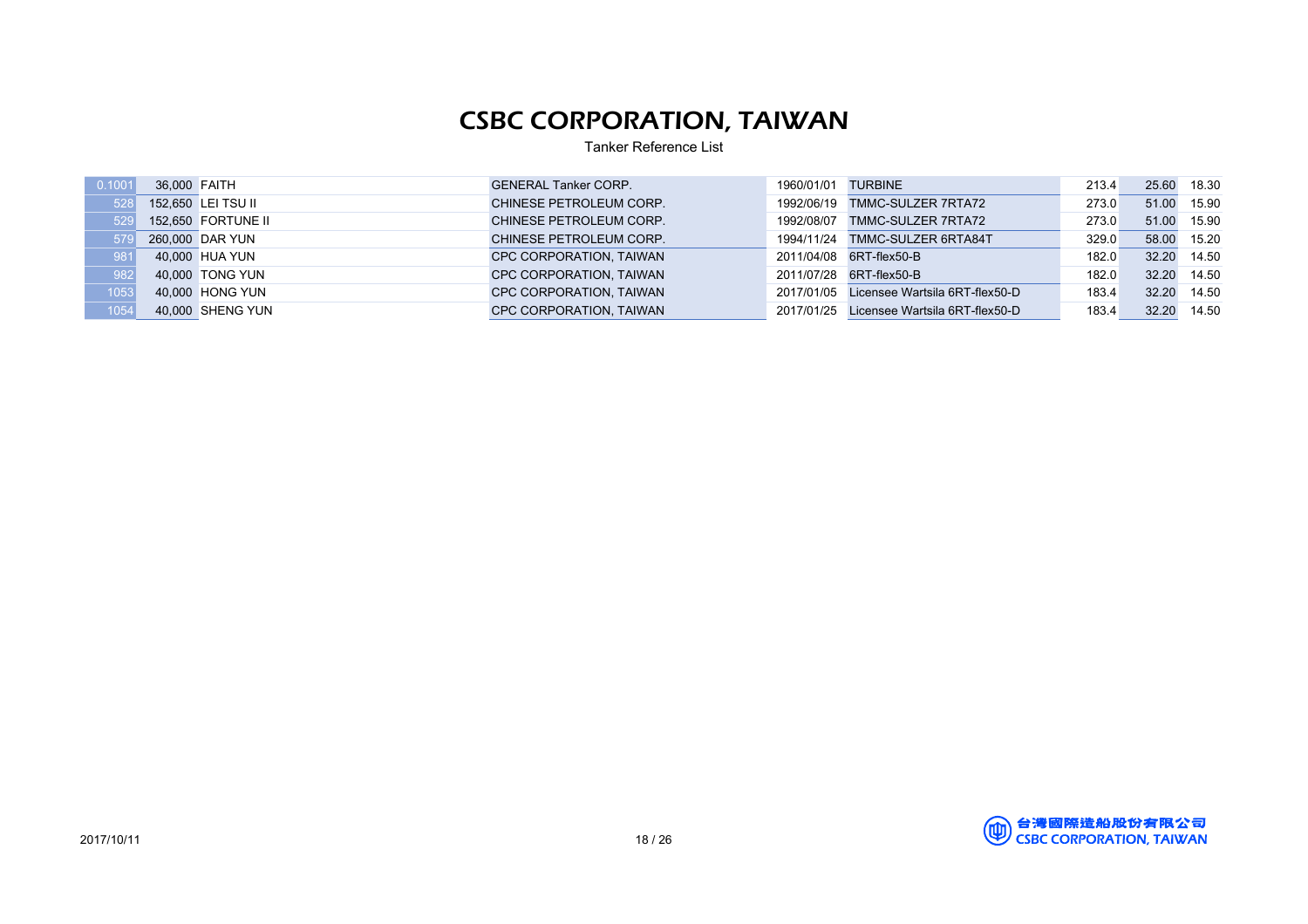Governmental Vessel Reference List

#### 船東 (多重項目)

| <b>HNO</b> | <b>Vessel Type</b>                          | <b>Vessel Name</b> | <b>Delivery Date</b><br>[yyyy/mm/dd] | LOA [m] | B[m] | <b>Main Engine</b>                                    | <b>Main Engine</b><br>Power | Main<br>engine<br>power | Propeller Speed<br>No. | [knots] |
|------------|---------------------------------------------|--------------------|--------------------------------------|---------|------|-------------------------------------------------------|-----------------------------|-------------------------|------------------------|---------|
|            |                                             |                    |                                      |         |      |                                                       |                             | unit                    |                        |         |
|            | 155 Landing Craft, Utility (LCU)            | HO CHENG           | 1980/03/15                           | 42.37   |      | 8.84 4 x GM Jet                                       | (空白)                        | (空白)                    | $\overline{4}$         | 5.00    |
|            | 156 Landing Craft, Utility (LCU)            | <b>HO KUNG</b>     | 1980/03/15                           | 42.37   |      | 8.84 4 x GM Jet                                       | (空白)                        | (空白)                    | $\overline{4}$         | 5.00    |
|            | 375 Patrol craft(PCL)                       | PCL-3              | 1988/04/08                           | 32.00   |      | 8.99 3 x MTU 12TB93                                   | 1630 X 3                    | <b>BHP</b>              | 3                      | 40.00   |
|            | 376 Patrol craft(PCL)                       | PCL-5              | 1988/04/08                           | 32.00   |      | 8.99 3 x MTU 12TB93                                   | 1630 X 3                    | <b>BHP</b>              | 3                      | 40.00   |
|            | 377 Patrol craft(PCL)                       | PCL-6              | 1988/05/27                           | 32.00   |      | 8.99 3 x MTU 12TB93                                   | 1630 X 3                    | <b>BHP</b>              | 3                      | 40.00   |
|            | 378 Patrol craft(PCL)                       | PCL-7              | 1988/05/27                           | 32.00   |      | 8.99 3 x MTU 12TB93                                   | 1630 X 3                    | <b>BHP</b>              | 3                      | 40.00   |
|            | 379 Patrol craft(PCL)                       | PCL-8              | 1988/07/26                           | 32.00   |      | 8.99 3 x MTU 12TB93                                   | 1630 X 3                    | <b>BHP</b>              | 3                      | 40.00   |
| 1.38       | Patrol craft(PCL)                           | PCL-9              | 1988/07/26                           | 32.00   |      | 8.99 3 x MTU 12TB93                                   | 1630 X 3                    | <b>BHP</b>              | 3                      | 40.00   |
|            | <b>Patrol Ship Multi-Mission</b>            | <b>SUI CHIANG</b>  | (空白)                                 | 50.14   |      | 7.26 Avco Lycoming TF-40A gas turbine x 3 + Emerson 1 | 13800/2880                  | <b>HP</b>               | $\overline{2}$         | 38.00   |
|            | 23 75 ft Fast Patrol Boat                   | (空白)               | 1978/11/20                           | 22.86   |      | 5.49 MTU 12V 331TC81 x 3                              | $900 \times 3$              | kW                      | $\overline{2}$         | 39.28   |
|            | 24 75 ft Fast Patrol Boat                   | (空白)               | 1978/11/20                           | 22.86   |      | 5.49 MTU 12V 331TC81 x 3                              | $900 \times 3$              | kW                      | $\overline{2}$         | 39.30   |
|            | 73 Attack Transports (AP)                   | AP-522 LING YUN    | 1975/08/15                           | (空白)    | (空白) | (空白)                                                  | (空白)                        | (空白)                    | (空白)                   | (空白)    |
|            | 80 Attack Transports (AP)                   | AP-523 WAN AN      | 1979/01/22                           | 101.80  |      | 16.50 (空白)                                            | (空白)                        | (空白)                    |                        | 1 (空白)  |
|            | <b>Crane Boat</b>                           | (空白)               | 1979/11/01                           | (空白)    | (空白) | (空白)                                                  | (空白)                        | (空白)                    | (空白)                   | (空白)    |
| -93        | <b>Customs Patrol Boat</b>                  | PAO HSING          | 1980/05/20                           | 57.79   |      | 7.84 MAN 12ASV25/30 x 2                               | 3,240 BHP                   |                         |                        | 2 (空白)  |
|            | 97 Customs Patrol Boat                      | <b>HAI PING</b>    | 1979/02/28                           | 26.00   |      | 5.60 MTU 8V331TC81 x 2                                | 815 PS                      |                         | $\overline{2}$         | 20.00   |
|            | <b>Customs Patrol Boat</b>                  | <b>HAI AN</b>      | 1979/04/18                           | 26.00   |      | 5.60 MTU 8V331TC81 x 2                                | 815 PS                      |                         | $\overline{2}$         | 20.00   |
|            | <b>Customs Patrol Boat</b>                  | <b>HAI CHENG</b>   | 1979/06/08                           | 26.00   |      | 5.60 MTU 8V331TC81 x 2                                | 815 PS                      |                         | $\overline{2}$         | 20.00   |
|            | 159 Attack Transports (AP)                  | AP-524 YUEN FENG   | 1982/08/30                           | 101.80  |      | 18.00 (空白)                                            | (空白)                        | (空白)                    |                        | 2 (空白)  |
|            | 219 Fast Attack Boat, Guided Missile (FAB)  | (空白)               | 1978/06/04                           | (空白)    | (空白) | (空白)                                                  | (空白)                        | (空白)                    |                        | 2 (空白)  |
|            | 220 Fast Attack Boat, Guided Missile (FAB)  | (空白)               | 1978/06/04                           | (空白)    | (空白) | (空白)                                                  | (空白)                        | (空白)                    |                        | 2 (空白)  |
|            | 221 Fast Attack Boat, Guided Missile (FABG) | FABG-08            | (空白)                                 | 22.87   |      | 5.49 MTU 331TC92 x 3                                  | 7,815 HP                    |                         | $\overline{2}$         | 36.00   |
|            | 222 Fast Attack Boat, Guided Missile (FABG) | FABG-09            | (空白)                                 | 22.87   |      | 5.49 MTU 331TC92 x 3                                  | 7,815 HP                    |                         | $\overline{2}$         | 36.00   |
|            | 223 Fast Attack Boat, Guided Missile (FABG) | FABG-10            | (空白)                                 | 22.87   |      | 5.49 MTU 331TC92 x 3                                  | 7,815 HP                    |                         | $\overline{2}$         | 36.00   |
|            | 224 Fast Attack Boat, Guided Missile (FABG) | FABG-11            | (空白)                                 | 22.87   |      | 5.49 MTU 331TC92 x 3                                  | 7,815 HP                    |                         | $\overline{2}$         | 36.00   |
|            | 225 Fast Attack Boat, Guided Missile (FABG) | FABG-12            | (空白)                                 | 22.87   |      | 5.49 MTU 331TC92 x 3                                  | 7,815 HP                    |                         | $\overline{2}$         | 36.00   |
|            | 226 Fast Attack Boat, Guided Missile (FABG) | FABG-14            | (空白)                                 | 22.87   |      | 5.49 MTU 331TC92 x 3                                  | 7,815 HP                    |                         | $\overline{2}$         | 36.00   |
|            | 227 Fast Attack Boat, Guided Missile (FABG) | FABG-15            | (空白)                                 | 22.87   |      | 5.49 MTU 331TC92 x 3                                  | 7,815 HP                    |                         | $\overline{2}$         | 36.00   |
|            | 228 Fast Attack Boat, Guided Missile (FABG) | FABG-16            | (空白)                                 | 22.87   |      | 5.49 MTU 331TC92 x 3                                  | 7,815 HP                    |                         | $\overline{2}$         | 36.00   |
|            | 229 Fast Attack Boat, Guided Missile (FABG) | FABG-17            | (空白)                                 | 22.87   |      | 5.49 MTU 331TC92 x 3                                  | 7,815 HP                    |                         | $\overline{2}$         | 36.00   |

Printed Date: 2017/10/11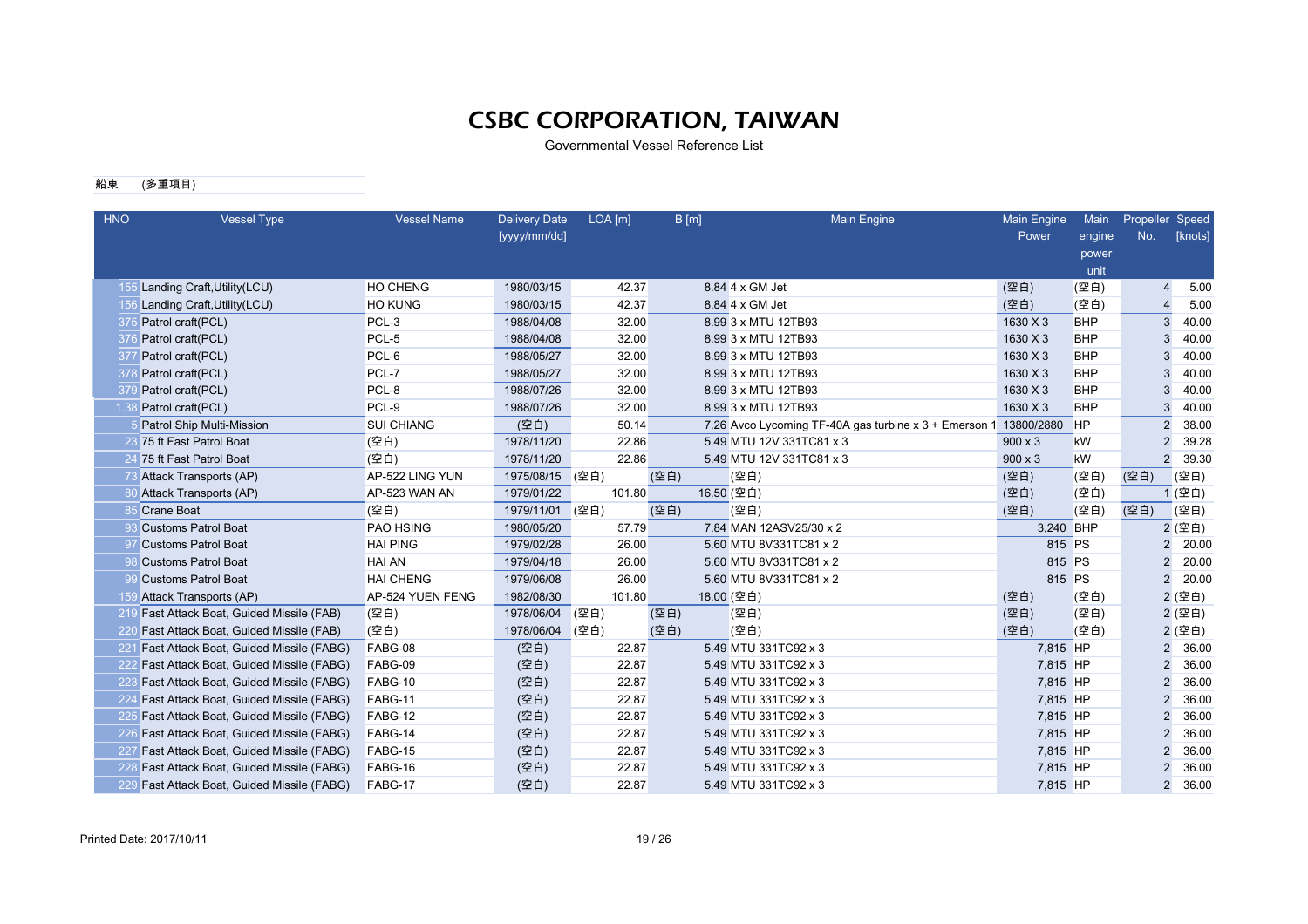| <b>HNO</b> | <b>Vessel Type</b>                             | <b>Vessel Name</b> | <b>Delivery Date</b> | LOA [m] | B[m]                 | <b>Main Engine</b> | Main Engine | Main   | Propeller Speed |         |
|------------|------------------------------------------------|--------------------|----------------------|---------|----------------------|--------------------|-------------|--------|-----------------|---------|
|            |                                                |                    | [yyyy/mm/dd]         |         |                      |                    | Power       | engine | No.             | [knots] |
|            |                                                |                    |                      |         |                      |                    |             | power  |                 |         |
|            |                                                |                    |                      |         |                      |                    |             | unit   |                 |         |
|            | 230 Fast Attack Boat, Guided Missile (FABG)    | FABG-18            | (空白)                 | 22.87   | 5.49 MTU 331TC92 x 3 |                    | 7,815 HP    |        | $\overline{2}$  | 36.00   |
| 231        | <b>Fast Attack Boat, Guided Missile (FABG)</b> | FABG-19            | (空白)                 | 22.87   | 5.49 MTU 331TC92 x 3 |                    | 7,815 HP    |        | $\overline{2}$  | 36.00   |
|            | 232 Fast Attack Boat, Guided Missile (FABG)    | FABG-20            | (空白)                 | 22.87   | 5.49 MTU 331TC92 x 3 |                    | 7,815 HP    |        | $\overline{2}$  | 36.00   |
|            | 233 Fast Attack Boat, Guided Missile (FABG)    | FABG-21            | (空白)                 | 22.87   | 5.49 MTU 331TC92 x 3 |                    | 7,815 HP    |        | $\overline{2}$  | 36.00   |
|            | 234 Fast Attack Boat, Guided Missile (FABG)    | FABG-23            | (空白)                 | 22.87   | 5.49 MTU 331TC92 x 3 |                    | 7,815 HP    |        | $\overline{2}$  | 36.00   |
|            | 235 Fast Attack Boat, Guided Missile (FABG)    | FABG-24            | (空白)                 | 22.87   | 5.49 MTU 331TC92 x 3 |                    | 7,815 HP    |        | $\overline{2}$  | 36.00   |
|            | 236 Fast Attack Boat, Guided Missile (FABG)    | FABG-25            | (空白)                 | 22.87   | 5.49 MTU 331TC92 x 3 |                    | 7,815 HP    |        | $\overline{2}$  | 36.00   |
|            | 237 Fast Attack Boat, Guided Missile (FABG)    | FABG-26            | (空白)                 | 22.87   | 5.49 MTU 331TC92 x 3 |                    | 7,815 HP    |        | $\overline{2}$  | 36.00   |
|            | 238 Fast Attack Boat, Guided Missile (FABG)    | FABG-27            | (空白)                 | 22.87   | 5.49 MTU 331TC92 x 3 |                    | 7,815 HP    |        | 2               | 36.00   |
|            | 239 Fast Attack Boat, Guided Missile (FABG)    | FABG-28            | (空白)                 | 22.87   | 5.49 MTU 331TC92 x 3 |                    | 7,815 HP    |        | 2               | 36.00   |
|            | 240 Fast Attack Boat, Guided Missile (FABG)    | FABG-29            | (空白)                 | 22.87   | 5.49 MTU 331TC92 x 3 |                    | 7,815 HP    |        | $\overline{2}$  | 36.00   |
| 241        | <b>Fast Attack Boat, Guided Missile (FABG)</b> | FABG-30            | (空白)                 | 22.87   | 5.49 MTU 331TC92 x 3 |                    | 7,815 HP    |        | 2               | 36.00   |
| 242        | <b>Fast Attack Boat, Guided Missile (FABG)</b> | FABG-32            | (空白)                 | 22.87   | 5.49 MTU 331TC92 x 3 |                    | 7,815 HP    |        | 2               | 36.00   |
| -243       | <b>Fast Attack Boat, Guided Missile (FABG)</b> | FABG-33            | (空白)                 | 22.87   | 5.49 MTU 331TC92 x 3 |                    | 7,815 HP    |        | $\overline{2}$  | 36.00   |
| 244        | Fast Attack Boat, Guided Missile (FABG)        | FABG-34            | (空白)                 | 22.87   | 5.49 MTU 331TC92 x 3 |                    | 7,815 HP    |        | $\overline{c}$  | 36.00   |
| -245       | Fast Attack Boat, Guided Missile (FABG)        | FABG-35            | (空白)                 | 22.87   | 5.49 MTU 331TC92 x 3 |                    | 7,815 HP    |        | $\overline{2}$  | 36.00   |
|            | 246 Fast Attack Boat, Guided Missile (FABG)    | FABG-36            | (空白)                 | 22.87   | 5.49 MTU 331TC92 x 3 |                    | 7,815 HP    |        | 2               | 36.00   |
|            | 247 Fast Attack Boat, Guided Missile (FABG)    | FABG-37            | (空白)                 | 22.87   | 5.49 MTU 331TC92 x 3 |                    | 7,815 HP    |        | 2               | 36.00   |
|            | 248 Fast Attack Boat, Guided Missile (FABG)    | FABG-38            | (空白)                 | 22.87   | 5.49 MTU 331TC92 x 3 |                    | 7,815 HP    |        | $\overline{2}$  | 36.00   |
|            | 249 Fast Attack Boat, Guided Missile (FABG)    | FABG-39            | (空白)                 | 22.87   | 5.49 MTU 331TC92 x 3 |                    | 7,815 HP    |        | $\overline{2}$  | 36.00   |
|            | 250 Fast Attack Boat, Guided Missile (FABG)    | FABG-41            | (空白)                 | 22.87   | 5.49 MTU 331TC92 x 3 |                    | 7,815 HP    |        | $\overline{2}$  | 36.00   |
| 251        | Fast Attack Boat, Guided Missile (FABG)        | FABG-42            | (空白)                 | 22.87   | 5.49 MTU 331TC92 x 3 |                    | 7,815 HP    |        | $\overline{2}$  | 36.00   |
|            | 252 Fast Attack Boat, Guided Missile (FABG)    | FABG-43            | (空白)                 | 22.87   | 5.49 MTU 331TC92 x 3 |                    | 7,815 HP    |        | $\overline{2}$  | 36.00   |
|            | 253 Fast Attack Boat, Guided Missile (FABG)    | FABG-44            | (空白)                 | 22.87   | 5.49 MTU 331TC92 x 3 |                    | 7,815 HP    |        | $\overline{2}$  | 36.00   |
| -254       | Fast Attack Boat, Guided Missile (FABG)        | FABG-45            | (空白)                 | 22.87   | 5.49 MTU 331TC92 x 3 |                    | 7,815 HP    |        | $\overline{2}$  | 36.00   |
|            | 255 Fast Attack Boat, Guided Missile (FABG)    | FABG-46            | (空白)                 | 22.87   | 5.49 MTU 331TC92 x 3 |                    | 7,815 HP    |        | 2               | 36.00   |
|            | 256 Fast Attack Boat, Guided Missile (FABG)    | FABG-47            | (空白)                 | 22.87   | 5.49 MTU 331TC92 x 3 |                    | 7,815 HP    |        | $\overline{2}$  | 36.00   |
|            | 257 Fast Attack Boat, Guided Missile (FABG)    | FABG-48            | (空白)                 | 22.87   | 5.49 MTU 331TC92 x 3 |                    | 7,815 HP    |        | $\overline{2}$  | 36.00   |
|            | 258 Fast Attack Boat, Guided Missile (FABG)    | FABG-49            | (空白)                 | 22.87   | 5.49 MTU 331TC92 x 3 |                    | 7,815 HP    |        | $\overline{2}$  | 36.00   |
|            | 259 Fast Attack Boat, Guided Missile (FABG)    | FABG-50            | (空白)                 | 22.87   | 5.49 MTU 331TC92 x 3 |                    | 7,815 HP    |        | 2               | 36.00   |
|            | 260 Fast Attack Boat, Guided Missile (FABG)    | FABG-51            | (空白)                 | 22.87   | 5.49 MTU 331TC92 x 3 |                    | 7,815 HP    |        | 2               | 36.00   |
|            | 261 Fast Attack Boat, Guided Missile (FABG)    | FABG-52            | (空白)                 | 22.87   | 5.49 MTU 331TC92 x 3 |                    | 7,815 HP    |        | $\overline{c}$  | 36.00   |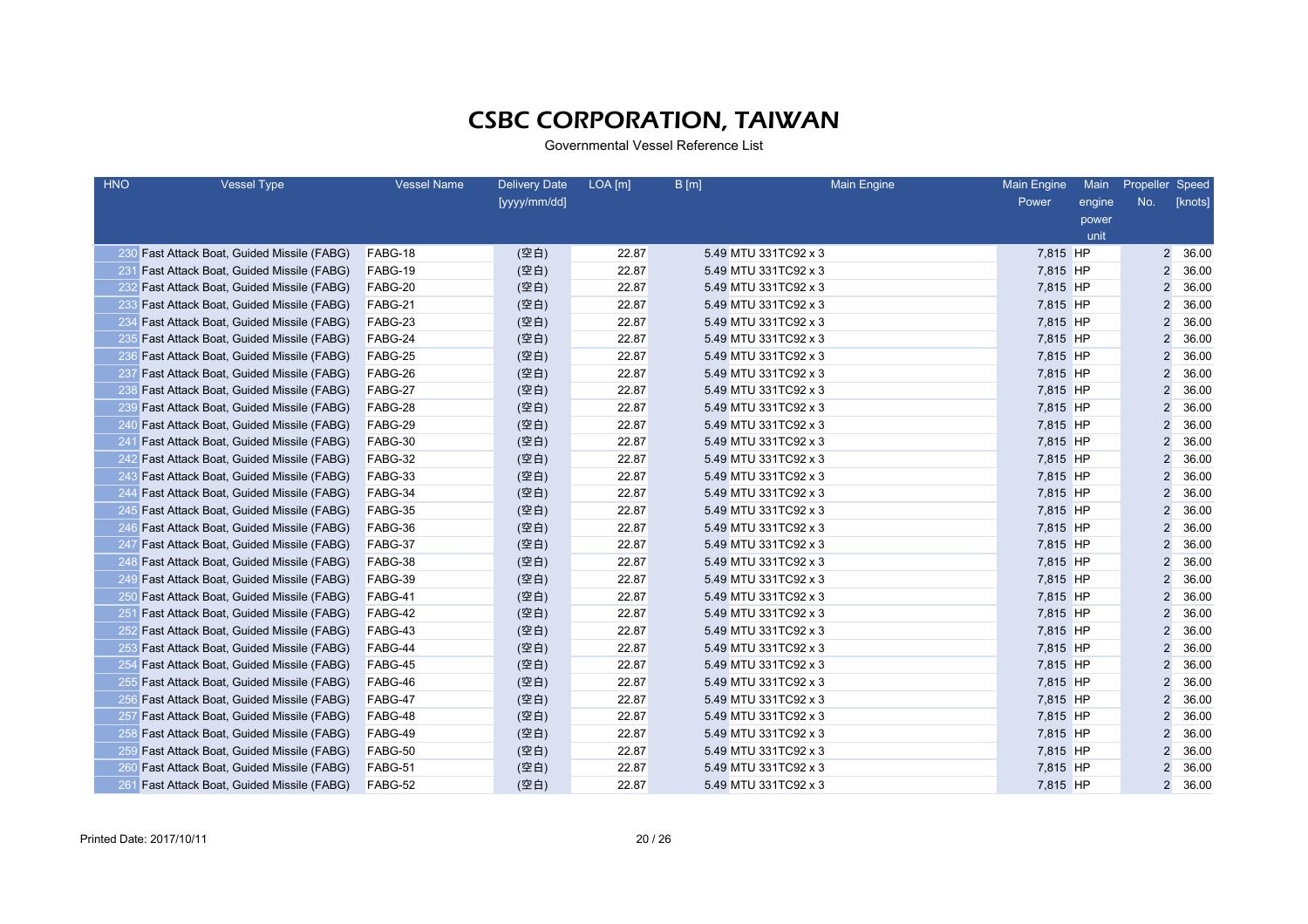| <b>HNO</b> | <b>Vessel Type</b>                          | <b>Vessel Name</b>   | <b>Delivery Date</b> | LOA [m] | B[m]                 | <b>Main Engine</b>                       | Main Engine | Main   | Propeller Speed |         |
|------------|---------------------------------------------|----------------------|----------------------|---------|----------------------|------------------------------------------|-------------|--------|-----------------|---------|
|            |                                             |                      | [yyyy/mm/dd]         |         |                      |                                          | Power       | engine | No.             | [knots] |
|            |                                             |                      |                      |         |                      |                                          |             | power  |                 |         |
|            |                                             |                      |                      |         |                      |                                          |             | unit   |                 |         |
|            | 262 Fast Attack Boat, Guided Missile (FABG) | FABG-53              | (空白)                 | 22.87   | 5.49 MTU 331TC92 x 3 |                                          | 7,815 HP    |        |                 | 2 36.00 |
|            | 263 Fast Attack Boat, Guided Missile (FABG) | FABG-54              | (空白)                 | 22.87   | 5.49 MTU 331TC92 x 3 |                                          | 7,815 HP    |        | $\overline{2}$  | 36.00   |
|            | 264 Fast Attack Boat, Guided Missile (FABG) | FABG-55              | (空白)                 | 22.87   | 5.49 MTU 331TC92 x 3 |                                          | 7,815 HP    |        | $\overline{2}$  | 36.00   |
|            | 265 Fast Attack Boat, Guided Missile (FABG) | FABG-56              | (空白)                 | 22.87   | 5.49 MTU 331TC92 x 3 |                                          | 7,815 HP    |        | $\overline{2}$  | 36.00   |
|            | 266 Fast Attack Boat, Guided Missile (FABG) | FABG-57              | (空白)                 | 22.87   | 5.49 MTU 331TC92 x 3 |                                          | 7,815 HP    |        | $\overline{2}$  | 36.00   |
|            | 267 Fast Attack Boat, Guided Missile (FABG) | FABG-58              | (空白)                 | 22.87   | 5.49 MTU 331TC92 x 3 |                                          | 7,815 HP    |        | $\overline{2}$  | 36.00   |
| 268        | Fast Attack Boat, Guided Missile (FABG)     | FABG-59              | (空白)                 | 22.87   | 5.49 MTU 331TC92 x 3 |                                          | 7,815 HP    |        | $\overline{2}$  | 36.00   |
| 284        | <b>Customs Patrol Boat</b>                  | <b>PAO HSING</b>     | (空白)                 | 57.79   |                      | 7.84 MAN 12ASV25/30 x 2                  | 3,240 BHP   |        | $\overline{2}$  | 20.00   |
| 285        | <b>Customs Patrol Boat</b>                  | <b>CHIN HSING</b>    | 1985/05/23           | 57.79   |                      | 7.84 MAN 12ASV25/30 x 2                  | 3,240 BHP   |        | $\overline{2}$  | 20.00   |
|            | 291 Attack Transports (AP)                  | AP-525 WU KANG       | 1984/10/09           | 101.80  | 18.00 (空白)           |                                          | (空白)        | (空白)   |                 | 2 (空白)  |
|            | 292 Attack Transports (AP)                  | AP-526 HSIN KANG     | 1985/12/26           | 101.80  | 18.00 (空白)           |                                          | (空白)        | (空白)   |                 | 2 (空白)  |
|            | 332 Customs Patrol Boat                     | <b>HSUN HSING</b>    | 1986/12/15           | 44.50   |                      | 7.50 MTU 16V396 TB93 x 3                 | 1,980 PS    |        | $\overline{2}$  | 28.00   |
| 333        | <b>Customs Patrol Boat</b>                  | YUN HSING            | 1987/12/28           | 65.00   | 10.00 SULZER 12SAV25 |                                          | 6,528 PS    |        | $\overline{2}$  | 19.22   |
| 343        | Fast Combat Support Ship (AOE)              | <b>AOE-530 WU YI</b> | 1990/06/23           | 162.20  |                      | 21.96 Mitsubishi MAN 14 cy1inder D/E x 2 | 25,000 HP   |        | $\overline{2}$  | 20.80   |
| 391        | <b>Guided Missile Frigate</b>               | <b>CHENG KUNG</b>    | 1993/05/07           | 138.07  | 13.72 GE LM2500 x 2  |                                          | 40,000 HP   |        |                 | 28.20   |
| 392        | <b>Guided Missile Frigate</b>               | CHENG HO             | 1994/03/28           | 138.07  | 13.72 GE LM2500 x 2  |                                          | 40,000 HP   |        |                 | 28.20   |
| 393        | <b>Guided Missile Frigate</b>               | <b>CHI KUANG</b>     | 1995/03/04           | 138.07  | 13.72 GE LM2500 x 2  |                                          | 40,000 HP   |        |                 | 28.20   |
| 394        | <b>Guided Missile Frigate</b>               | YUEH FEI             | 1996/02/26           | 138.07  | 13.72 GE LM2500 x 2  |                                          | 40,000 HP   |        |                 | 28.20   |
| 395        | <b>Guided Missile Frigate</b>               | $TZ-I$               | 1997/01/09           | 138.07  | 13.72 GE LM2500 x 2  |                                          | 40,000 HP   |        |                 | 28.20   |
| 396        | <b>Guided Missile Frigate</b>               | PAN CHAO             | 1997/12/16           | 138.07  | 13.72 GE LM2500 x 2  |                                          | 40,000 HP   |        |                 | 28.20   |
|            | 397 Guided Missile Frigate                  | <b>CHANG CHIEN</b>   | 1998/12/01           | 138.07  | 13.72 GE LM2500 x 2  |                                          | 40,000 HP   |        |                 | 28.20   |
| 398        | <b>Guided Missile Frigate</b>               | <b>TIEN TAN</b>      | 2004/03/11           | 138.07  | 13.72 GE LM2500 x 2  |                                          | 40,000 HP   |        |                 | 28.20   |
|            | 509 Customs Patrol Boat                     | <b>HO HSING</b>      | 1992/08/28           | 82.30   |                      | 11.58 MTU 16V1163 TB93                   | 15,470 PS   |        | $\overline{2}$  | 21.00   |
|            | Costal Patrol Craft (CG)                    | CG-101               | 1992/08/00           | 82.29   |                      | 11.58 MTU 16V 1163 TB93                  | (空白)        | (空白)   | $\overline{2}$  | 21.00   |
|            | 510 Customs Patrol Boat                     | <b>WEI HSING</b>     | 1991/12/20           | 82.30   |                      | 11.58 MTU 16V1163 TB93                   | 15,470 PS   |        | $\overline{2}$  | 21.00   |
|            | Costal Patrol Craft (CG)                    | CG-102               | 1991/12/00           | 82.29   |                      | 11.58 MTU 16V 1163 TB93                  | (空白)        | (空白)   | $\overline{2}$  | 21.00   |
|            | 691 Offshore Patrol Vessel                  | <b>TAN CHIANG</b>    | 1999/09/07           | 61.40   |                      | 9.50 MTU 16V 1163 TB93 x 2               | 13,010 PS   |        | $\overline{2}$  | 25.00   |
| 692        | <b>Offshore Patrol Vessel</b>               | <b>HSIN CHIANG</b>   | 1999/09/07           | 61.40   |                      | 9.50 MTU 16V 1163 TB93 x 2               | 13,010 PS   |        | $\overline{2}$  | 25.00   |
| 693        | <b>Offshore Patrol Vessel</b>               | <b>FONG CHIANG</b>   | 1999/10/14           | 61.40   |                      | 9.50 MTU 16V 1163 TB93 x 2               | 13,010 PS   |        | $\overline{2}$  | 25.00   |
| 694        | <b>Offshore Patrol Vessel</b>               | <b>TSENG CHIANG</b>  | 1999/10/14           | 61.40   |                      | 9.50 MTU 16V 1163 TB93 x 2               | 13,010 PS   |        | $\overline{2}$  | 25.00   |
| 695        | <b>Offshore Patrol Vessel</b>               | <b>KAO CHIANG</b>    | 1999/11/17           | 61.40   |                      | 9.50 MTU 16V 1163 TB93 x 2               | 13,010 PS   |        | $\overline{2}$  | 25.00   |
|            | 696 Offshore Patrol Vessel                  | <b>JIN CHIANG</b>    | 2000/01/05           | 61.40   |                      | 9.50 MTU 16V 1163 TB93 x 2               | 13,010 PS   |        | $\overline{2}$  | 25.00   |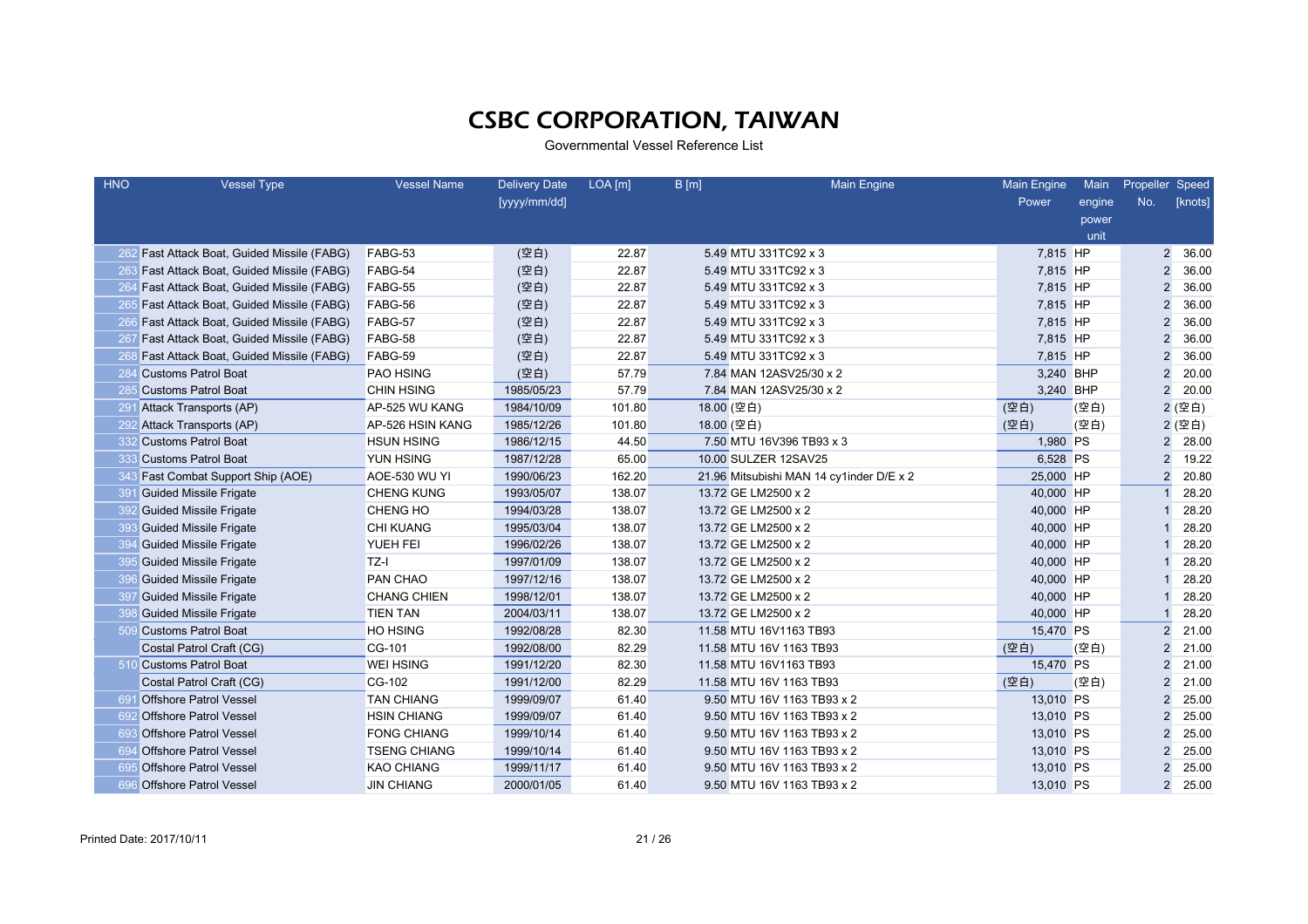| <b>HNO</b> | <b>Vessel Type</b>                              | <b>Vessel Name</b>   | <b>Delivery Date</b> | LOA [m] | B[m] | <b>Main Engine</b>         | Main Engine | Main   | Propeller Speed |         |
|------------|-------------------------------------------------|----------------------|----------------------|---------|------|----------------------------|-------------|--------|-----------------|---------|
|            |                                                 |                      | [yyyy/mm/dd]         |         |      |                            | Power       | engine | No.             | [knots] |
|            |                                                 |                      |                      |         |      |                            |             | power  |                 |         |
|            |                                                 |                      |                      |         |      |                            |             | unit   |                 |         |
|            | 697 Offshore Patrol Vessel                      | <b>HSIANG CHIANG</b> | 2000/01/05           | 61.40   |      | 9.50 MTU 16V 1163 TB93 x 2 | 13,010 PS   |        |                 | 2 25.00 |
| 698        | <b>Offshore Patrol Vessel</b>                   | <b>TSI CHIANG</b>    | 2000/02/18           | 61.40   |      | 9.50 MTU 16V 1163 TB93 x 2 | 13,010 PS   |        | $\overline{2}$  | 25.00   |
| 699        | <b>Offshore Patrol Vessel</b>                   | PO CHIANG            | 2000/06/29           | 61.40   |      | 9.50 MTU 16V 1163 TB93 x 2 | 13,010 PS   |        | $\overline{2}$  | 25.00   |
| 700        | <b>Offshore Patrol Vessel</b>                   | <b>CHAN CHIANG</b>   | 2000/06/29           | 61.40   |      | 9.50 MTU 16V 1163 TB93 x 2 | 13,010 PS   |        | $\overline{2}$  | 25.00   |
| 70         | <b>Offshore Patrol Vessel</b>                   | <b>CHU CHIANG</b>    | 2000/06/29           | 61.40   |      | 9.50 MTU 16V 1163 TB93 x 2 | 13,010 PS   |        | $\overline{2}$  | 25.00   |
| 901        | Fast Attack Craft, Guided Missile (FACG)        | FACG-61              | 2009/05/26           | 34.20   |      | 7.60 MTU 16V 4000 M90 x 3  | 8,160 kW    |        | 3               | 33.00   |
| 902        | <b>Fast Attack Craft, Guided Missile (FACG)</b> | FACG-62              | 2009/05/26           | 34.20   |      | 7.60 MTU 16V 4000 M90 x 3  | 8,160 kW    |        | 3               | 33.00   |
|            | 903 Fast Attack Craft, Guided Missile (FACG)    | FACG-63              | 2009/08/31           | 34.20   |      | 7.60 MTU 16V 4000 M90 x 3  | 8,160 kW    |        | 3               | 33.00   |
| 904        | <b>Fast Attack Craft, Guided Missile (FACG)</b> | FACG-64              | 2009/08/31           | 34.20   |      | 7.60 MTU 16V 4000 M90 x 3  | 8,160 kW    |        | 3               | 33.00   |
|            | 905 Fast Attack Craft, Guided Missile (FACG)    | FACG-65              | 2009/10/30           | 34.20   |      | 7.60 MTU 16V 4000 M90 x 3  | 8,160 kW    |        | 3               | 33.00   |
|            | 906 Fast Attack Craft, Guided Missile (FACG)    | FACG-66              | 2009/10/30           | 34.20   |      | 7.60 MTU 16V 4000 M90 x 3  | 8,160 kW    |        | 3               | 33.00   |
| 907        | Fast Attack Craft, Guided Missile (FACG)        | FACG-68              | 2009/12/22           | 34.20   |      | 7.60 MTU 16V 4000 M90 x 3  | 8,160 kW    |        | 3               | 33.00   |
| 908        | Fast Attack Craft, Guided Missile (FACG)        | FACG-69              | 2009/12/22           | 34.20   |      | 7.60 MTU 16V 4000 M90 x 3  | 8,160 kW    |        | 3               | 33.00   |
| 909        | Fast Attack Craft, Guided Missile (FACG)        | FACG-70              | 2010/03/15           | 34.20   |      | 7.60 MTU 16V 4000 M90 x 3  | 8,160 kW    |        | 3               | 33.00   |
| -910       | Fast Attack Craft, Guided Missile (FACG)        | FACG-71              | 2010/03/15           | 34.20   |      | 7.60 MTU 16V 4000 M90 x 3  | 8,160 kW    |        | 3               | 33.00   |
| 91'        | Fast Attack Craft, Guided Missile (FACG)        | FACG-72              | 2010/05/15           | 34.20   |      | 7.60 MTU 16V 4000 M90 x 3  | 8,160 kW    |        | 3               | 33.00   |
| 912        | <b>Fast Attack Craft, Guided Missile (FACG)</b> | FACG-73              | 2010/05/15           | 34.20   |      | 7.60 MTU 16V 4000 M90 x 3  | 8,160 kW    |        | 3               | 33.00   |
| 913        | Fast Attack Craft, Guided Missile (FACG)        | FACG-74              | 2010/07/16           | 34.20   |      | 7.60 MTU 16V 4000 M90 x 3  | 8,160 kW    |        | 3               | 33.00   |
| 914        | Fast Attack Craft, Guided Missile (FACG)        | FACG-75              | 2010/07/16           | 34.20   |      | 7.60 MTU 16V 4000 M90 x 3  | 8,160 kW    |        | 3               | 33.00   |
|            | 915 Fast Attack Craft, Guided Missile (FACG)    | FACG-77              | 2010/09/27           | 34.20   |      | 7.60 MTU 16V 4000 M90 x 3  | 8,160 kW    |        | 3               | 33.00   |
| 916        | Fast Attack Craft, Guided Missile (FACG)        | FACG-78              | 2010/09/27           | 34.20   |      | 7.60 MTU 16V 4000 M90 x 3  | 8,160 kW    |        | 3               | 33.00   |
| 917        | <b>Fast Attack Craft, Guided Missile (FACG)</b> | FACG-79              | 2010/11/22           | 34.20   |      | 7.60 MTU 16V 4000 M90 x 3  | 8,160 kW    |        | 3               | 33.00   |
| 918        | Fast Attack Craft, Guided Missile (FACG)        | FACG-80              | 2010/11/22           | 34.20   |      | 7.60 MTU 16V 4000 M90 x 3  | 8,160 kW    |        | 3               | 33.00   |
| 919        | Fast Attack Craft, Guided Missile (FACG)        | FACG-81              | 2011/01/15           | 34.20   |      | 7.60 MTU 16V 4000 M90 x 3  | 8,160 kW    |        | 3               | 33.00   |
| -920       | <b>Fast Attack Craft, Guided Missile (FACG)</b> | FACG-82              | 2011/01/15           | 34.20   |      | 7.60 MTU 16V 4000 M90 x 3  | 8,160 kW    |        | 3               | 33.00   |
| 921        | Fast Attack Craft, Guided Missile (FACG)        | FACG-83              | 2011/03/25           | 34.20   |      | 7.60 MTU 16V 4000 M90 x 3  | 8,160 kW    |        | 3               | 33.00   |
| 922        | <b>Fast Attack Craft, Guided Missile (FACG)</b> | FACG-84              | 2011/03/25           | 34.20   |      | 7.60 MTU 16V 4000 M90 x 3  | 8,160 kW    |        | 3               | 33.00   |
|            | 923 Fast Attack Craft, Guided Missile (FACG)    | FACG-86              | 2011/05/01           | 34.20   |      | 7.60 MTU 16V 4000 M90 x 3  | 8,160 kW    |        | 3               | 33.00   |
| 924        | <b>Fast Attack Craft, Guided Missile (FACG)</b> | FACG-87              | 2011/05/01           | 34.20   |      | 7.60 MTU 16V 4000 M90 x 3  | 8,160 kW    |        | 3               | 33.00   |
|            | 925 Fast Attack Craft, Guided Missile (FACG)    | FACG-88              | 2011/07/01           | 34.20   |      | 7.60 MTU 16V 4000 M90 x 3  | 8,160 kW    |        | 3               | 33.00   |
| -926       | Fast Attack Craft, Guided Missile (FACG)        | FACG-89              | 2011/07/01           | 34.20   |      | 7.60 MTU 16V 4000 M90 x 3  | 8,160 kW    |        | 3               | 33.00   |
|            | 927 Fast Attack Craft, Guided Missile (FACG)    | FACG-90              | 2011/08/23           | 34.20   |      | 7.60 MTU 16V 4000 M90 x 3  | 8,160 kW    |        | 3               | 33.00   |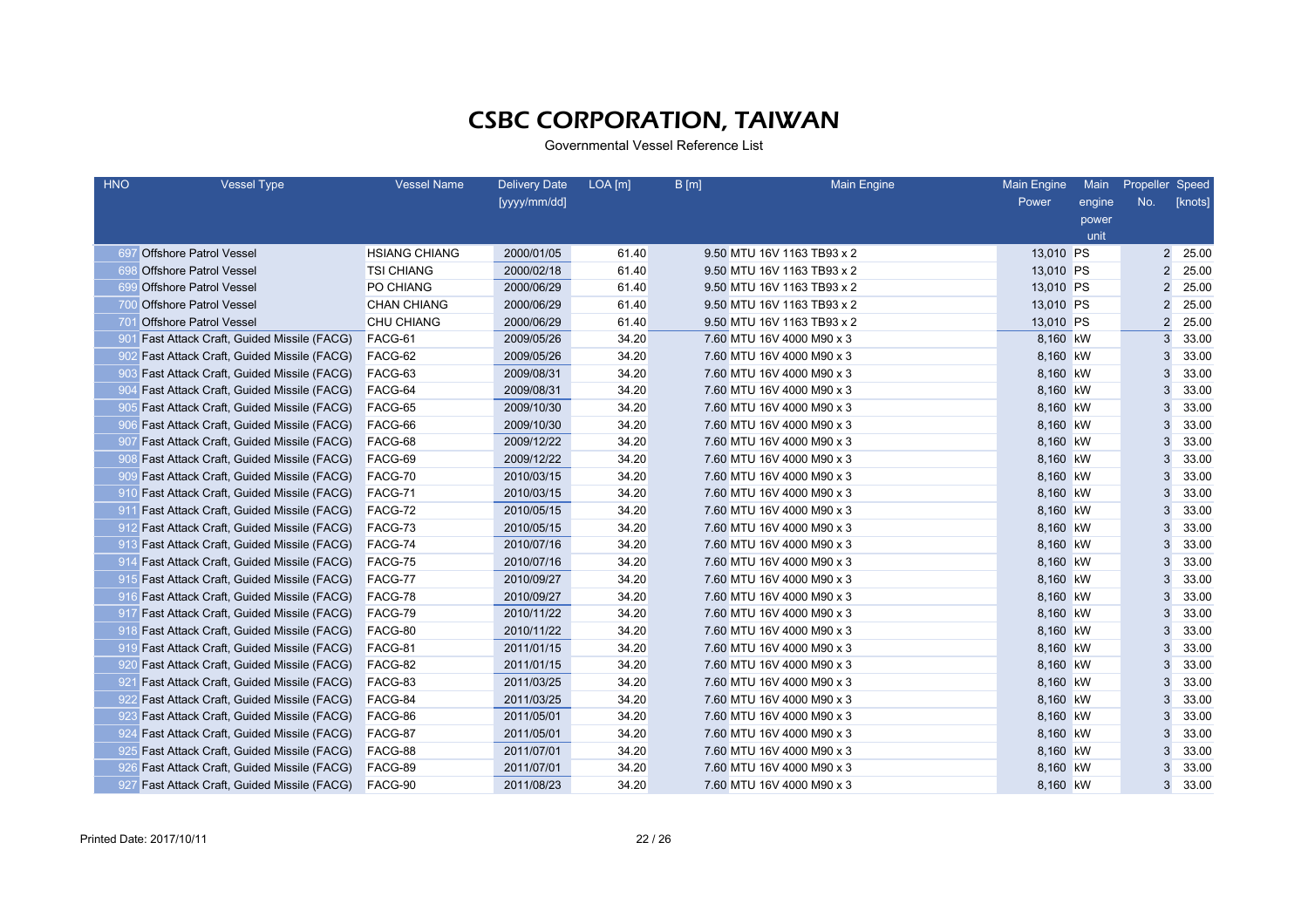| <b>HNO</b> | <b>Vessel Type</b>                           | <b>Vessel Name</b> | <b>Delivery Date</b> | $LOA$ [m] | B[m] | <b>Main Engine</b>                   | Main Engine | Main   | Propeller Speed |         |
|------------|----------------------------------------------|--------------------|----------------------|-----------|------|--------------------------------------|-------------|--------|-----------------|---------|
|            |                                              |                    | [yyyy/mm/dd]         |           |      |                                      | Power       | engine | No.             | [knots] |
|            |                                              |                    |                      |           |      |                                      |             | power  |                 |         |
|            |                                              |                    |                      |           |      |                                      |             | unit   |                 |         |
|            | 228 Fast Attack Craft, Guided Missile (FACG) | FACG-91            | 2011/08/23           | 34.20     |      | 7.60 MTU 16V 4000 M90 x 3            | 8.160 kW    |        |                 | 33.00   |
|            | 929 Fast Attack Craft, Guided Missile (FACG) | FACG-92            | 2011/12/02           | 34.20     |      | 7.60 MTU 16V 4000 M90 x 3            | 8.160 kW    |        |                 | 33.00   |
|            | Fast Attack Craft, Guided Missile (FACG)     | FACG-93            | 2011/12/02           | 34.20     |      | 7.60 MTU 16V 4000 M90 x 3            | 8.160 kW    |        |                 | 33.00   |
|            | 2000 t Costal Patrol Craft                   | CG-127             | 2012/12/18           | 98.50     |      | 13.20 MAN 16V28/33D                  | 7.280 kW    |        |                 | 24.00   |
|            | <b>Fast Combat Support Ship (AOE)</b>        | AOE-532            | 2015/01/23           | 196.00    |      | 26.87 Wartslia 16V32/40x2+12V32/40x2 | 14,000 kW   |        |                 | 23.70   |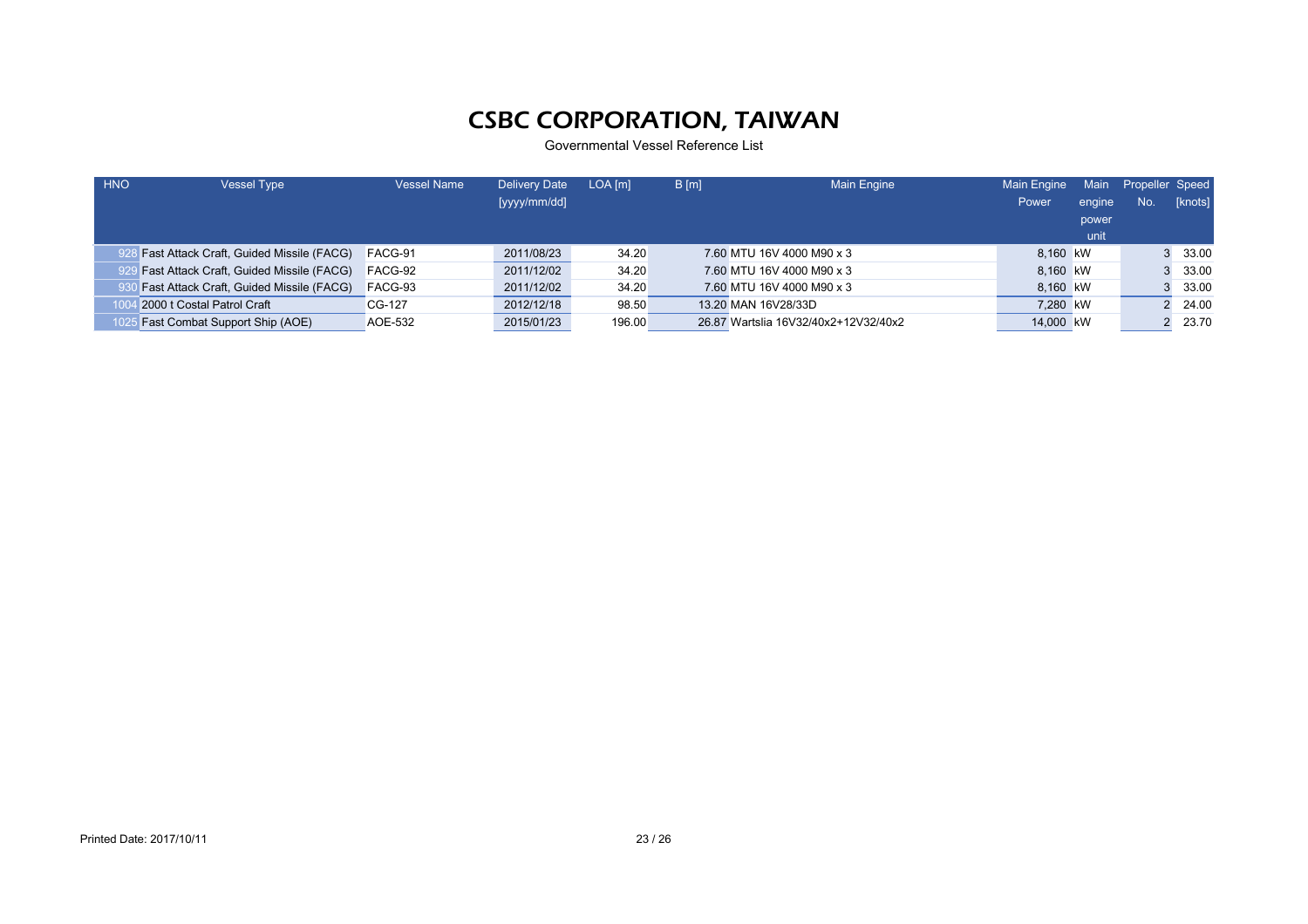Special Vessel Reference List

|    | 1006 Cargo Vessel            |        | 12,500 HAI HSIN         | <b>CMSNC</b>                                             | 1964/04/01 DIESEL |                                     | 106.2 | 20.4  |
|----|------------------------------|--------|-------------------------|----------------------------------------------------------|-------------------|-------------------------------------|-------|-------|
|    | 1007 Cargo Vessel            |        | 12.500 HAI CHEIN        | <b>CMSNC</b>                                             | 1963/04/01 DIESEL |                                     | 106.2 | 20.4  |
|    | 6 Multi--Purpose Cargo Ship  |        | 28,500 MING SPRING      | YANGMING MARINE                                          |                   | 1978/05/31 SUMITOMO SULZER 7RND-68M | 172   | 27.6  |
|    |                              |        |                         | TRANSPORT CORP.                                          |                   |                                     |       |       |
|    | Multi--Purpose Cargo Ship    |        | 28,500 MING SUMMER      | YANGMING MARINE TRANS                                    |                   | 1978/07/10 SUMITOMO SULZER 7RND-68M | 172   | 27.6  |
|    | 8 Multi--Purpose Cargo Ship  |        | 28,500 MING AUTUME      | YANGMING MARINE TRANS                                    |                   | 1978/09/12 SUMITOMO SULZER 7RND-68M | 172   | 27.6  |
|    | 9 Multi--Purpose Cargo Ship  |        | 28.500 MING WINTER      | YANGMING MARINE TRANS                                    | 1978/10/20        | SUMITOMO SULZER 7RND-68M            | 172   | 27.6  |
|    | 10 Refrigerator Vessel       | 5.600  | <b>UNION EVERGREEN</b>  | <b>CHINA UNION</b>                                       |                   | 1968/04/20 KAWASAKI MAN K6752/90    | 107   | 16.5  |
|    | <b>Lumber Carrier</b>        |        | 6,100 KAO HO            | KAO HSING NAVIGATION<br>CORP.                            |                   | 1978/11/20 MITSUBISHI 6UEC 45/75C   | 108.5 | 16.2  |
|    | 12 Lumber Carrier            |        | 6.100 RUTH LU           | KAO HSING NAVIGATION C(1978/09/20 MITSUBISHI 6UEC 45/75C |                   |                                     | 108.5 | 16.2  |
|    | <b>Refrigerator Vessel</b>   |        | 5.600 HAI LI            | <b>CMSNC</b>                                             | 1969/03/06        | KAWASAKI MAN K6752/90               | 107   | 16.5  |
|    | 16 Lumber Carrier            |        | 6,100 OCEAN CONSTRUCTOR | HAI TIEN SHIPPING CO.,                                   |                   | 1979/03/01 MITSUBISHI 6UEC 45/75C   | 108.5 | 16.2  |
|    |                              |        |                         | LTD.                                                     |                   |                                     |       |       |
|    | 17 Lumber Carrier            | 6,100  | <b>HAI CHUN</b>         | YONG LONG STEAMSHIP                                      |                   | 1979/02/15 MITSUBISHI 6UEC 45/75C   | 108.5 | 16.2  |
|    |                              |        |                         | CORP.                                                    |                   |                                     |       |       |
|    | 19 Lumber Carrier            |        | 6,100 HAI IN            | YONG LONG STEAMSHIP C( 1979/03/06                        |                   | MITSUBISHI 6UEC 45/75C              | 108.5 | 16.2  |
|    | 21 Lumber Carrier            | 6,100  | <b>TAI SHIANG</b>       | TAI HO NAVIGATION CO.,<br>LTD.                           |                   | 1979/03/10 MITSUBISHI 6UEC 45/75C   | 108.5 | 16.2  |
|    | 30 Lumber Carrier            | 6.100  | <b>HORNG DAR HAIWUN</b> | <b>HORNG DAR MARINE</b><br><b>ENTERPRISE</b>             |                   | 1979/06/09 MITSUBISHI 6UEC 45/75C   | 108.5 | 16.2  |
|    | 59 Cargo Vessel              |        | 26,800 DOMINA           | ZENITH NAVIGATION LTD.                                   |                   | 1978/04/01 IHI-SULZER 6RND68        | 106   | 24.8  |
|    | 65 Submersible Barge         |        | 20,000 SEACAMEL-393-11  | <b>TSCHUDI &amp; EITZEN</b>                              | 1977/01/25        |                                     | 117.5 | 40    |
|    | 66 Submersible Barge         | 20,000 | SEACAMEL-393-12         | <b>INTER ESSEN TSKAPET</b><br><b>TOZA MAPIN</b>          | 1977/01/25        |                                     | 117.5 | 40    |
|    | 68 Multi--Purpose Cargo Ship |        | 14.800 SINCERE TRADER   | <b>TAIWAN INTERNATION</b>                                |                   | 1977/11/18 IHI 12PC2V               | 127   | 20.5  |
|    | 69 Multi--Purpose Cargo Ship |        | 14,800 GLORIOUS TRADER  | <b>TAIWAN INTERNATION</b>                                |                   | 1978/02/18 IHI 12PC2V               | 127   | 20.5  |
|    | 75 Supply Vessel             |        | 1,050 OSA JAGUAR        | OFFSHORE SUPPLY ASSO                                     |                   | 1976/12/10 DEUTZ SBA 12m-528x2      | 56.7  | 13.11 |
|    | 76 Supply Vessel             |        | 1,050 OSA PANTHER       | OFFSHORE SUPPLY ASSO                                     |                   | 1977/02/07 DEUTZ SBA 12m-528x2      | 56.7  | 13.11 |
|    | 77 Supply Vessel             |        | 1,050 OSA LEOPARD       | OFFSHORE SUPPLY ASSO                                     |                   | 1977/07/08 DEUTZ SBA 12m-528x2      | 56.7  | 13.11 |
| 82 | Cargo Vessel                 |        | 11,700 UNION RIVER      | <b>CHUAN TUNG NAVIGATION</b>                             |                   | 1978/07/25 6UEC 52/105              | 127.8 | 20.5  |
|    |                              |        |                         | CO., LTD.                                                |                   |                                     |       |       |
|    | 86 Multi--Purpose Cargo Ship |        | 28,900 TAI LUNG         | TAIWAN NAVIGATION CO.,                                   |                   |                                     | 173   | 27.5  |
|    |                              |        |                         | LTD.                                                     |                   |                                     |       |       |

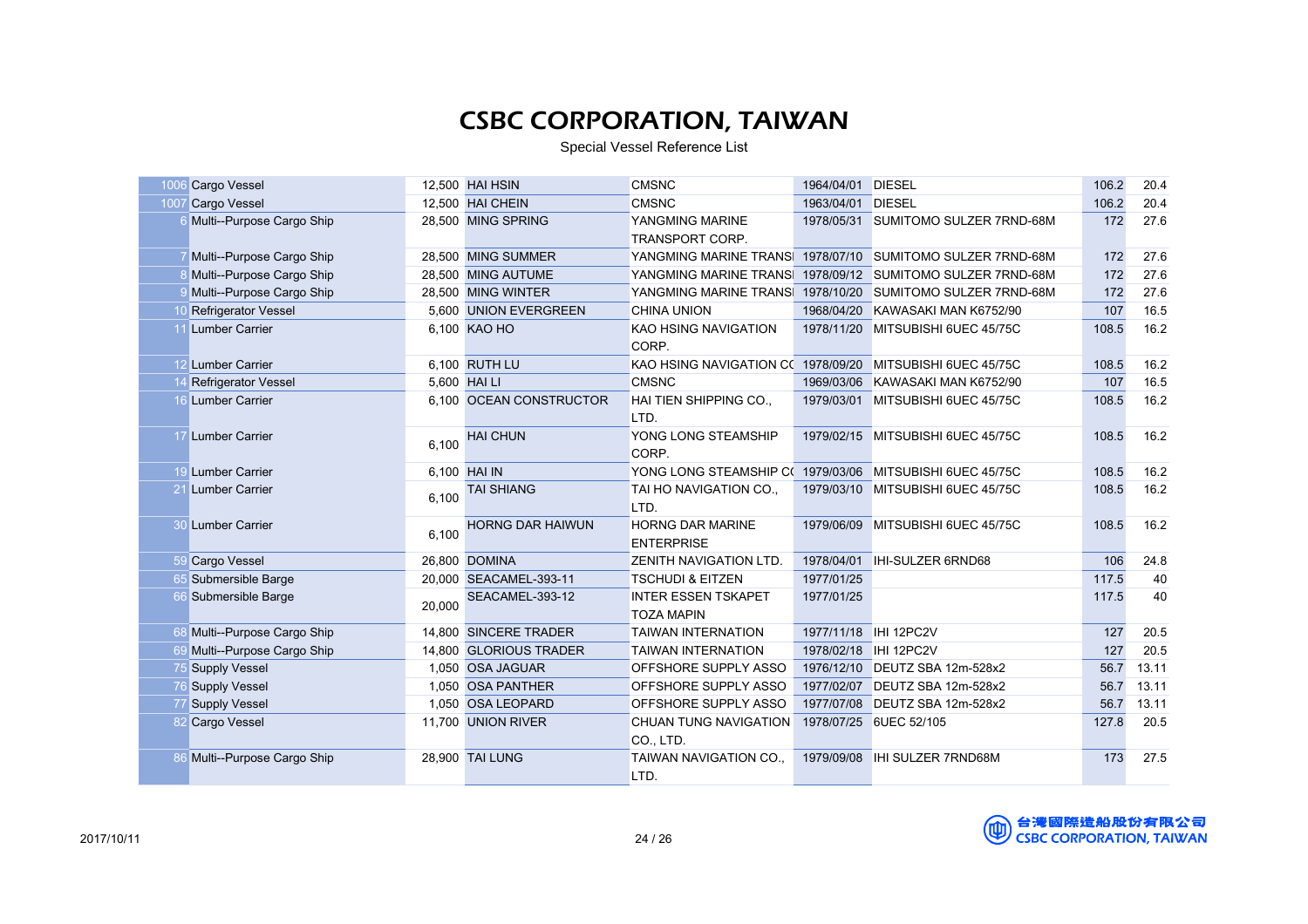Special Vessel Reference List

|     | 1006 Cargo Vessel                       |      | 12,500 HAI HSIN         | <b>CMSNC</b>                                                | 1964/04/01 DIESEL |                                        | 106.2 | 20.4  |
|-----|-----------------------------------------|------|-------------------------|-------------------------------------------------------------|-------------------|----------------------------------------|-------|-------|
|     | 87 Multi--Purpose Cargo Ship            |      | 28.900 TAI HSIUNG       | TAIWAN NAVIGATION CO., L 1979/12/22 IHI SULZER 7RND68M      |                   |                                        | 173   | 27.5  |
|     | 91 Multi--Purpose Cargo Ship            |      | 18,500 CHAR HSING       | CHAR HSING MARINE CO.,                                      |                   | 1979/09/06 MITSUBISHI 8UEC 52/125H     | 148.7 | 22.8  |
|     |                                         |      |                         | LTD.                                                        |                   |                                        |       |       |
|     | 92 Multi--Purpose Cargo Ship            |      | 18,500 CHAR CHING       | CHAR HSING MARINE CO., L 1979/11/18 MITSUBISHI 8UEC 52/125H |                   |                                        | 148.7 | 22.8  |
|     | 94 Tug Boat                             | (空白) | (空白)                    | (空白)                                                        | 1980/03/12 (空白)   |                                        | (空白)  | (空白)  |
|     | 157 Cement Carrier                      |      | 6.000 ASIA CEMENT NO.1  | <b>U-MING MARINE</b>                                        |                   | 1980/06/11 KOBE MITSUBISHI 6EUT 45/75C | 108.5 | 16.2  |
|     |                                         |      |                         | <b>TRANSPORT CORP.</b>                                      |                   |                                        |       |       |
|     | 161 Tug Boat                            |      | 43 (空白)                 | (空白)                                                        |                   | 1981/05/08 NIIGATA 6L20A x 2           | 28.5  | 8     |
|     | 170 Cement Carrier                      |      | 8.000 TA HO             | <b>TA HO MARINE</b>                                         | 1980/08/26        | MITSUI B&W 5L45GFC                     | 120   | 18.5  |
|     | 193 Oil Drilling Rig                    | (空白) | <b>SF-127</b>           | SANTA FE INTERNATIONAL                                      | 1981/08/14        |                                        | 54.86 | 53.34 |
|     |                                         |      |                         | CORP.                                                       |                   |                                        |       |       |
|     | 203 Oil Drilling Rig                    | (空白) | <b>SF-134</b>           | <b>SANTA FE INTERNATIONAL</b>                               | 1982/04/06        |                                        | 54.86 | 53.34 |
|     | 207 Oil Drilling Rig                    |      | <b>APOLLO III</b>       | WESTERN CO. OF NORTH                                        | 1982/09/11        |                                        | 54.86 | 53.34 |
|     |                                         | (空白) |                         | <b>AMERICA</b>                                              |                   |                                        |       |       |
|     | 208 Oil Drilling Rig                    | (空白) | <b>APOLLO IV</b>        | WESTERN CO. OF NORTH A 1982/09/05                           |                   |                                        | 54.86 | 53.34 |
|     | 210 Oil Drilling Rig                    |      | <b>SF-136</b>           | SANTA FE INTERNATIONAL                                      | 1982/09/18        |                                        | 54.86 | 53.34 |
|     |                                         | (空白) |                         | CORP.                                                       |                   |                                        |       |       |
|     | 271 Multi--Purpose Cargo Ship           |      | 22,500 CHAR HWA         | CHAR HSING MARINE CO.,                                      | 1983/03/21        | MITSUBISHI 7UEC 52/125H                | 164.7 | 24.8  |
|     |                                         |      |                         | LTD.                                                        |                   |                                        |       |       |
|     | 272 Multi--Purpose Cargo Ship           |      | 22.500 CHAR MING        | CHAR HSING MARINE CO., L 1983/06/23 MITSUBISHI 7UEC 52/125H |                   |                                        | 164.7 | 24.8  |
|     | 273 Tug Boat                            | (空白) |                         |                                                             | 1984/10/02        |                                        | 35    | 11    |
|     | 291 Attack Transports (AP)              | (空白) | AP-525 WU KANG          | <b>ROC NAVY</b>                                             | 1984/10/09        | (空白)                                   | 101.8 | 18    |
|     | 322 Chemical Tanker                     |      | 29,500 FORMOSA THREE    | <b>FORMOSA PLASTICS</b>                                     |                   | 1986/09/09 SULZER 5RTA68               | 174.8 | 29.6  |
|     |                                         |      |                         | CORP.                                                       |                   |                                        |       |       |
| 341 | <b>Cement Carrier</b>                   |      | 12,000 ASIA CEMENT NO.2 | <b>U-MING MARINE</b>                                        | 1987/09/25        | B&W 6L42MCE                            | 130   | 20    |
|     |                                         |      |                         | <b>TRANSPORT CORP.</b>                                      |                   |                                        |       |       |
|     | 359 Tug Boat                            |      | 158 YUN AN I            | CHINESE PETROLEUM COR 1989/08/25                            |                   |                                        | 31.7  | 11    |
|     | 360 Tug Boat                            |      | 158 YUN AN II           | CHINESE PETROLEUM COR 1989/06/16                            |                   |                                        | 31.7  | 11    |
|     | 512 Low Level Radioactive Waste Carrier | 650  |                         | <b>TAIWAN POWER</b>                                         |                   | 1991/08/27 YANMAR 240ET                | 53    | 10.5  |
|     |                                         |      |                         | <b>COMPANY</b>                                              |                   |                                        |       |       |
|     | 580 Tug Boat                            | (空白) | (空白)                    | Port of Taichung, Taiwan                                    |                   | 1993/09/29 Wartslia 6 FHD 240G         | 30.58 | 9.4   |
|     |                                         |      |                         | <b>International Ports</b>                                  |                   |                                        |       |       |
|     |                                         |      |                         |                                                             |                   |                                        |       |       |
|     |                                         |      |                         | Corporation, Ltd                                            |                   |                                        |       |       |